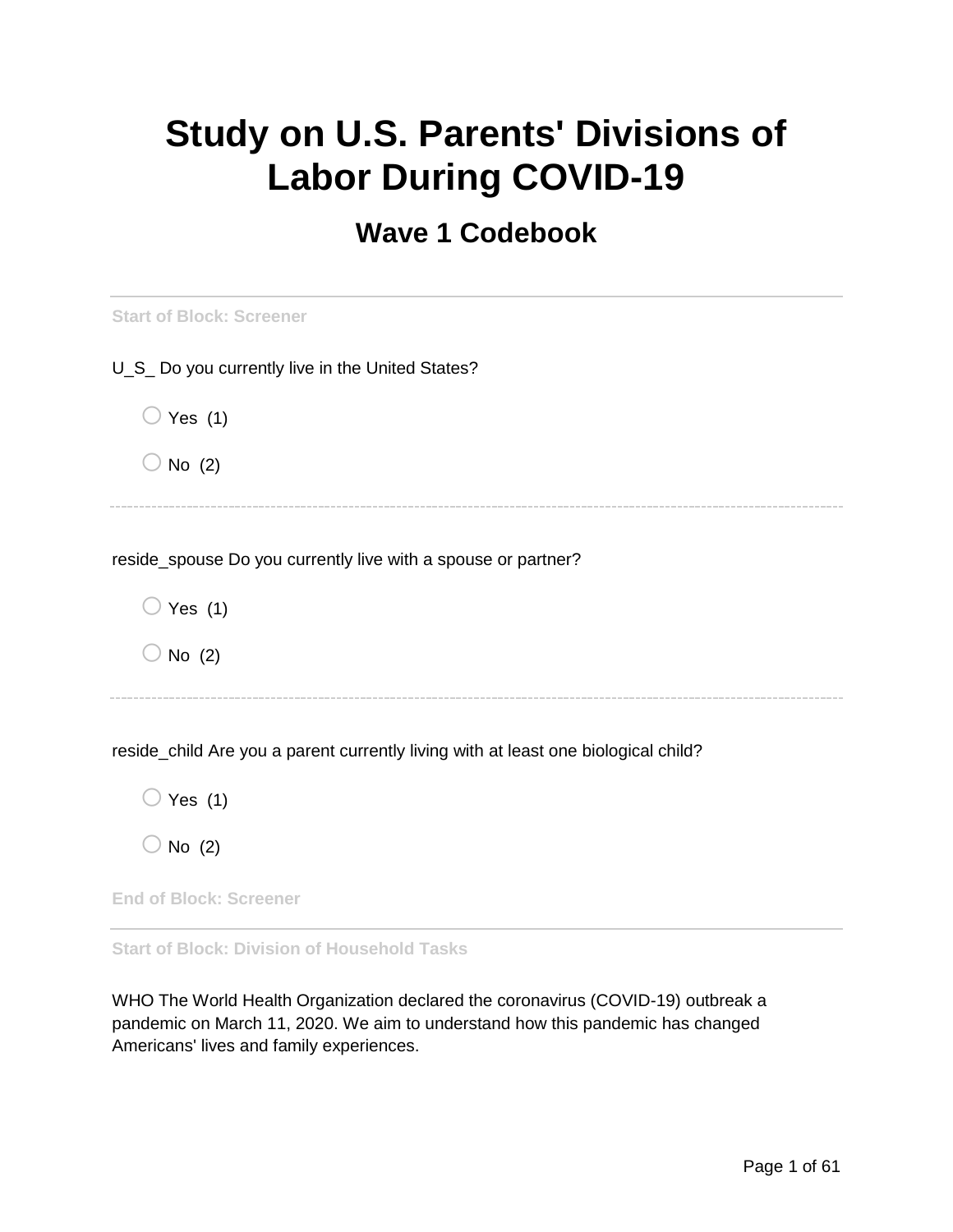Throughout this survey, you will be asked questions about your experiences **BEFORE** the coronavirus outbreak (i.e., before March 11, 2020) as well as your experiences **SINCE** the coronavirus outbreak (i.e., after March 11, 2020).

**BEFORE** the coronavirus outbreak, how did you divide the following tasks relative to your partner?

If neither you nor your partner did a particular task (or someone else primarily did the task), please select N/A.

|                                                                    | I did it<br>all $(1)$ | I did<br>more of it<br>(2) | We<br>shared it<br>equally<br>(3) | My<br>partner<br>did more<br>of it $(4)$ | My<br>partner<br>did it all<br>(5) | N/A(6) |
|--------------------------------------------------------------------|-----------------------|----------------------------|-----------------------------------|------------------------------------------|------------------------------------|--------|
| Preparing and<br>cooking meals<br>(cookBR)                         |                       |                            |                                   |                                          |                                    |        |
| Laundry: washing,<br>folding, and ironing<br>clothes (laundryBR)   |                       |                            |                                   |                                          |                                    |        |
| Shopping for<br>groceries and other<br>household needs<br>(shopBR) |                       |                            |                                   |                                          |                                    |        |
| Cleaning up after<br>meals and washing<br>dishes (dishesBR)        |                       |                            |                                   |                                          |                                    |        |
| House cleaning<br>(cleanBR)                                        |                       |                            |                                   |                                          |                                    |        |
| Driving/Transportation<br>(driveBR)                                |                       |                            |                                   |                                          |                                    |        |
|                                                                    |                       |                            |                                   |                                          |                                    |        |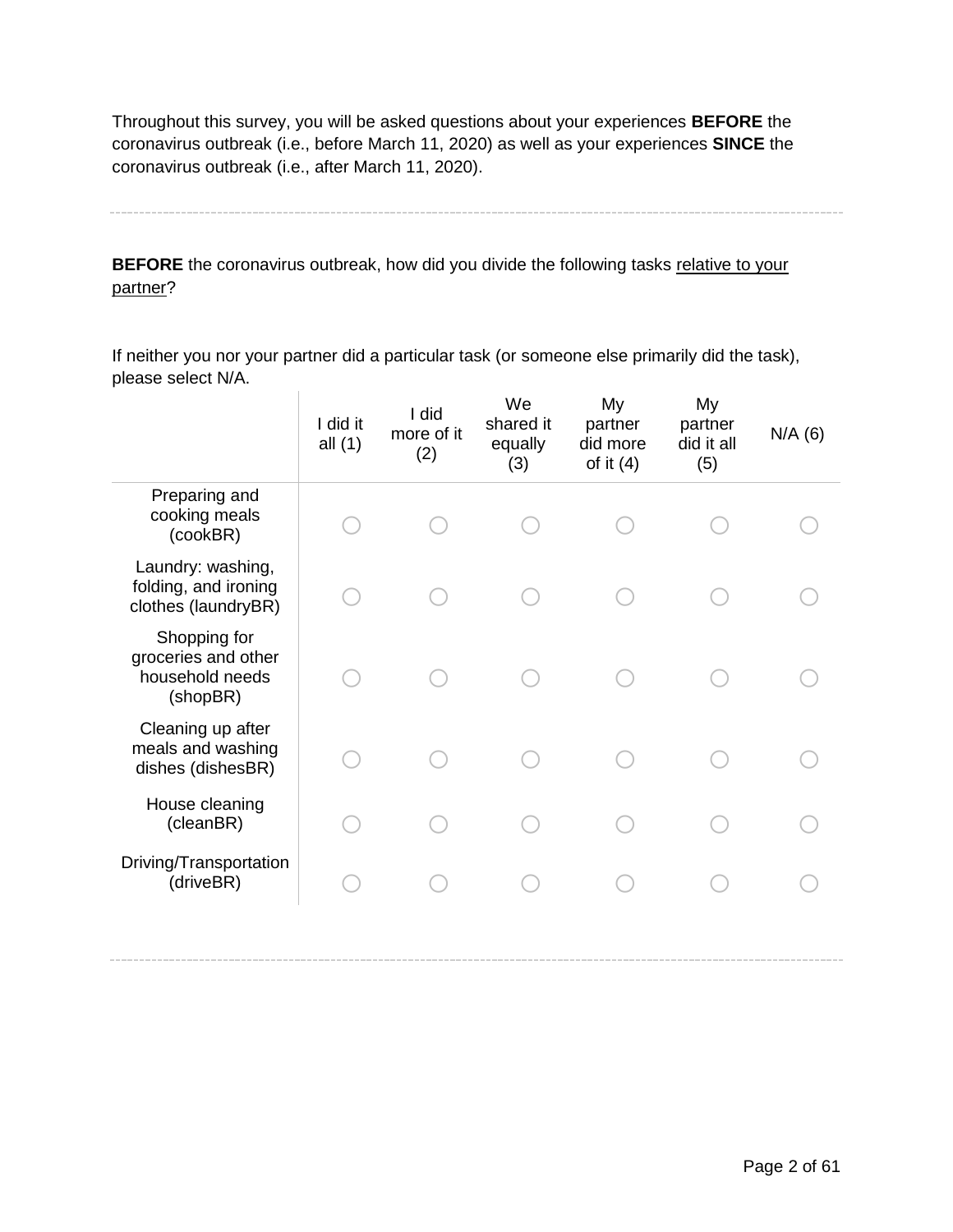**SINCE** the coronavirus outbreak, how do you divide the following household tasks relative to your partner?

If neither you nor your partner do a particular task (or someone else primarily did the task), please select N/A.  $\mathbf{r}$ 

|                                                                    | I do it all<br>(1) | I do<br>more of it<br>(2) | We share<br>it equally<br>(3) | My<br>partner<br>does<br>more of it<br>(4) | My<br>partner<br>does it all<br>(5) | N/A(6) |
|--------------------------------------------------------------------|--------------------|---------------------------|-------------------------------|--------------------------------------------|-------------------------------------|--------|
| Preparing and<br>cooking meals<br>(cookAR)                         |                    |                           |                               |                                            |                                     |        |
| Laundry: washing,<br>folding, and ironing<br>clothes (laundryAR)   |                    |                           |                               |                                            |                                     |        |
| Shopping for<br>groceries and other<br>household needs<br>(shopAR) |                    |                           |                               |                                            |                                     |        |
| Cleaning up after<br>meals and washing<br>dishes (dishesAR)        |                    |                           |                               |                                            |                                     |        |
| House cleaning<br>(cleanAR)                                        |                    |                           |                               |                                            |                                     |        |
| Driving/Transportation<br>(driveAR)                                |                    |                           |                               |                                            |                                     |        |
|                                                                    |                    |                           |                               |                                            |                                     |        |
|                                                                    |                    |                           |                               |                                            |                                     |        |

Page Break –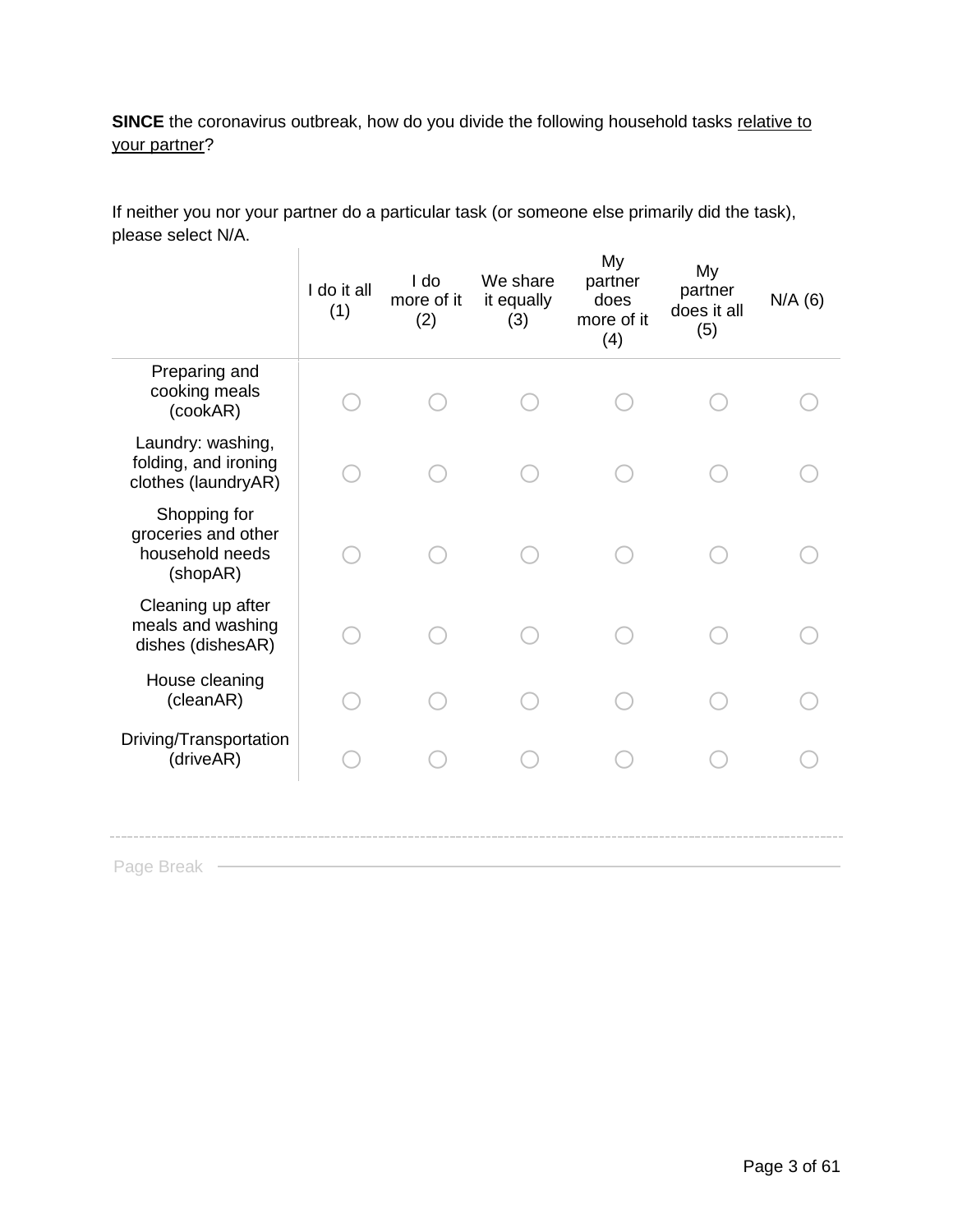How has your time in the following household tasks changed **SINCE** the coronavirus outbreak?

|                                                                   | I am<br>doing<br>much<br>$less (-2)$ | I am doing<br>somewhat<br>$less (-1)$ | <b>No</b><br>change<br>(0) | I am doing<br>somewhat<br>more $(1)$ | I am<br>doing<br>much<br>more $(2)$ | N/A(6) |
|-------------------------------------------------------------------|--------------------------------------|---------------------------------------|----------------------------|--------------------------------------|-------------------------------------|--------|
| Preparing and<br>cooking meals<br>(cookC)                         |                                      |                                       |                            |                                      |                                     |        |
| Laundry: washing,<br>folding, and ironing<br>clothes (laundryC)   |                                      |                                       |                            |                                      |                                     |        |
| Shopping for<br>groceries and other<br>household needs<br>(shopC) |                                      |                                       |                            |                                      |                                     |        |
| Cleaning up after<br>meals and washing<br>dishes (dishesC)        |                                      |                                       |                            |                                      |                                     |        |
| House cleaning<br>(cleanC)                                        |                                      |                                       |                            |                                      |                                     |        |
| Driving/Transportation<br>(driveC)                                |                                      |                                       |                            |                                      |                                     |        |
|                                                                   |                                      |                                       |                            |                                      |                                     |        |

If neither you nor your partner do a particular task (or someone else primarily did the task), please select N/A.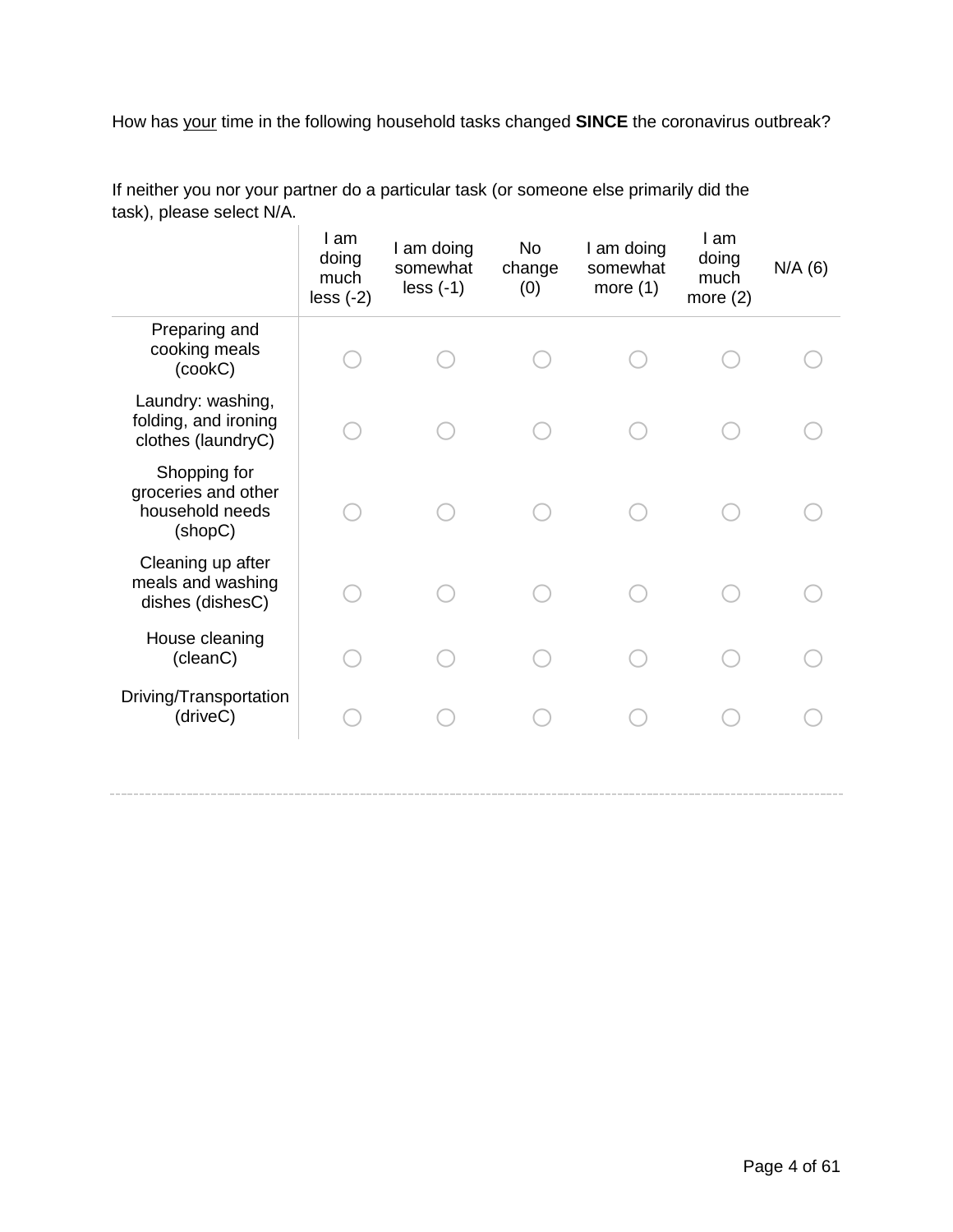How has your partner's time in the following household tasks changed **SINCE** the coronavirus outbreak?

If neither you nor your partner do a particular task (or someone else primarily did the task), please select N/A.

|                                                                    | They<br>are<br>doing<br>much<br>$less (-2)$ | They are<br>doing<br>somewhat<br>$less (-1)$ | <b>No</b><br>change<br>(0) | They are<br>doing<br>somewhat<br>more $(1)$ | They<br>are<br>doing<br>much<br>more $(2)$ | N/A(6) |
|--------------------------------------------------------------------|---------------------------------------------|----------------------------------------------|----------------------------|---------------------------------------------|--------------------------------------------|--------|
| Preparing and<br>cooking meals<br>(cookCP)                         |                                             |                                              |                            |                                             |                                            |        |
| Laundry: washing,<br>folding, and ironing<br>clothes (laundryCP)   |                                             |                                              |                            |                                             |                                            |        |
| Shopping for<br>groceries and other<br>household needs<br>(shopCP) |                                             |                                              |                            |                                             |                                            |        |
| Cleaning up after<br>meals and washing<br>dishes (dishesCP)        |                                             |                                              |                            |                                             |                                            |        |
| House cleaning<br>(cleanCP)                                        |                                             |                                              |                            |                                             |                                            |        |
| Driving/Transportation<br>(driveCP)                                |                                             |                                              |                            |                                             |                                            |        |

**End of Block: Division of Household Tasks**

**Start of Block: Children Info**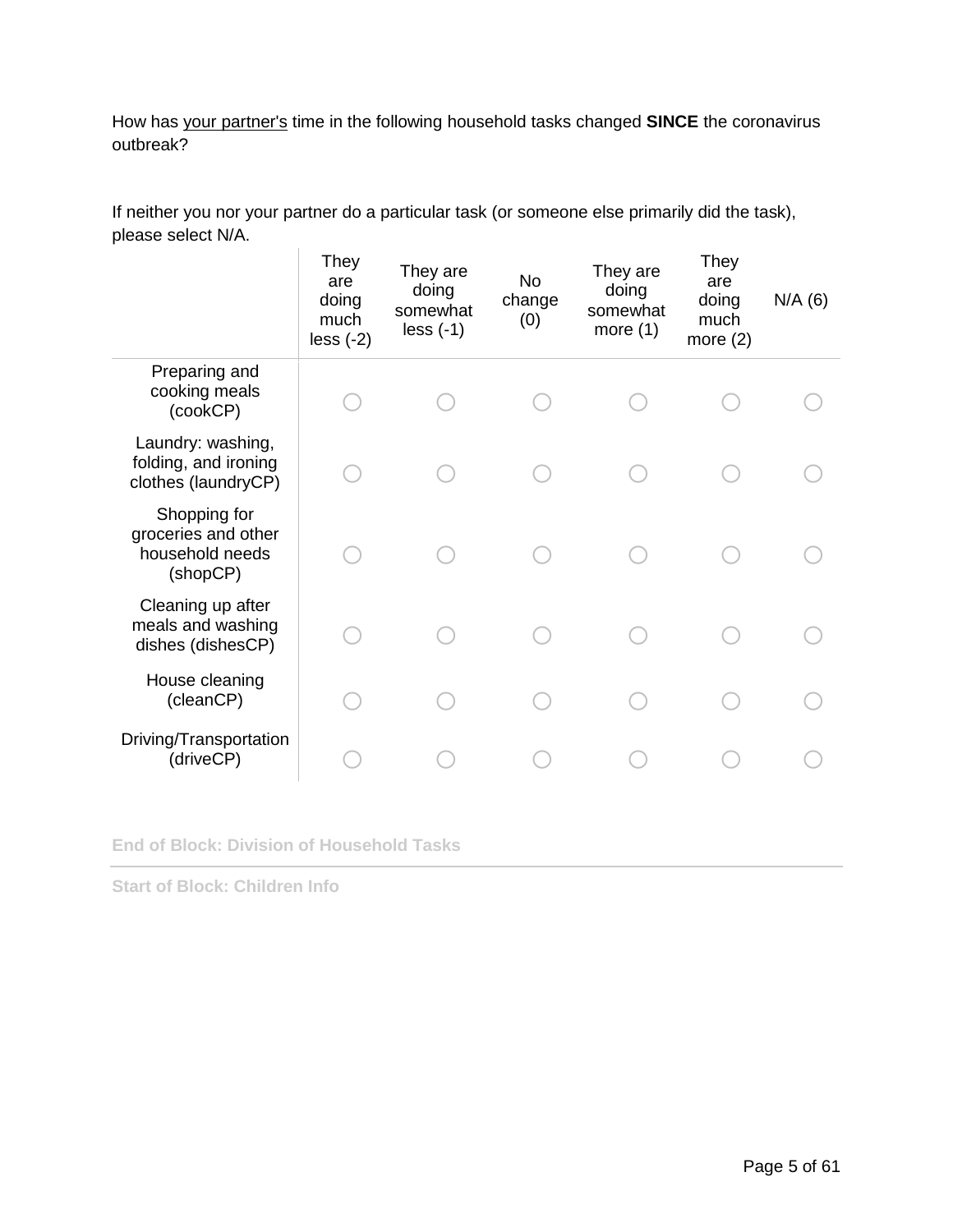numchild How many children under age 18 live in your household?

 $\bigcirc$  0 (0)  $\bigcirc$  1 (1)  $\bigcirc$  2 (2)  $\bigcirc$  3 (3)  $\bigcirc$  4 or more (4)

adultchild How many children aged 18 or older live in your household?

 $\bigcirc$  0 (0)  $\bigcirc$  1 (1)  $\bigcirc$  2 (2)  $\bigcirc$  3 (3)  $\bigcirc$  4 or more (4)

childu6 How many children under age 6 live in your household?

 $\bigcirc$  0 (0)  $\bigcirc$  1 (1)  $\bigcirc$  2 (2)  $\bigcirc$  3 (3)  $\bigcirc$  4 or more (4)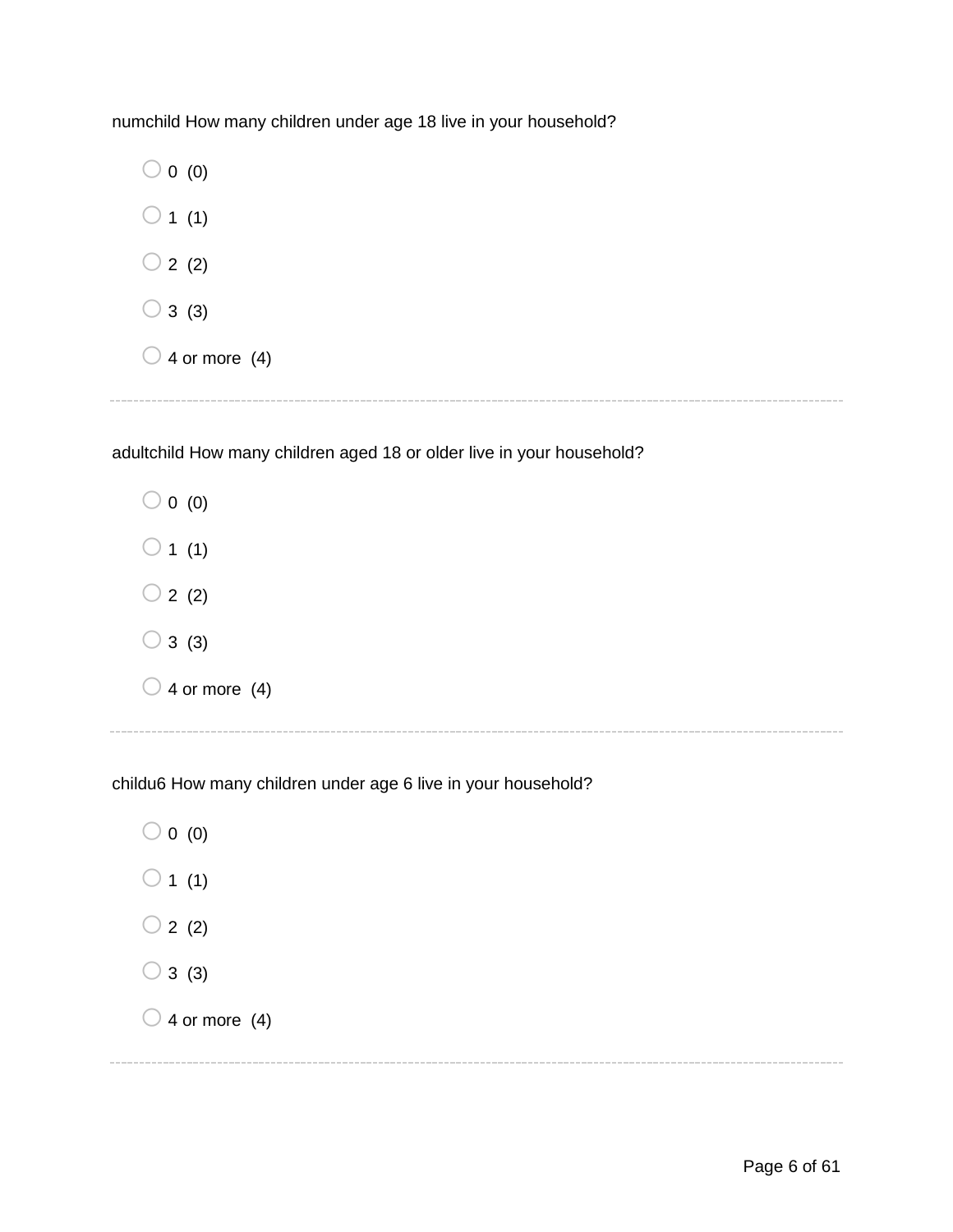ychage What is the age of your youngest child?

▼ 1 or younger (1) ... 22 or older (22)

leave Did you take time off of work when your youngest child was born (e.g., parental leave, maternity leave, etc.)?

 $\bigcirc$  Yes (1)

 $\bigcirc$  No (0)

 $\bigcirc$  I was not working when my youngest child was born (4)

#### *Display This Question:*

*If Did you take time off of work when your youngest child was born (e.g., parental leave, maternity... = Yes*

leavefreq How much time off of work did you take?

| $\cup$ less than a week (1)     |
|---------------------------------|
| $\bigcirc$ 1 week (2)           |
| $\bigcirc$ 2 weeks (3)          |
| $\bigcirc$ 3 weeks (4)          |
| $\bigcirc$ 1 month (5)          |
| $\bigcirc$ 2-3 months (6)       |
| $\bigcirc$ 4-5 months (7)       |
| $\bigcirc$ 6 months or more (8) |
|                                 |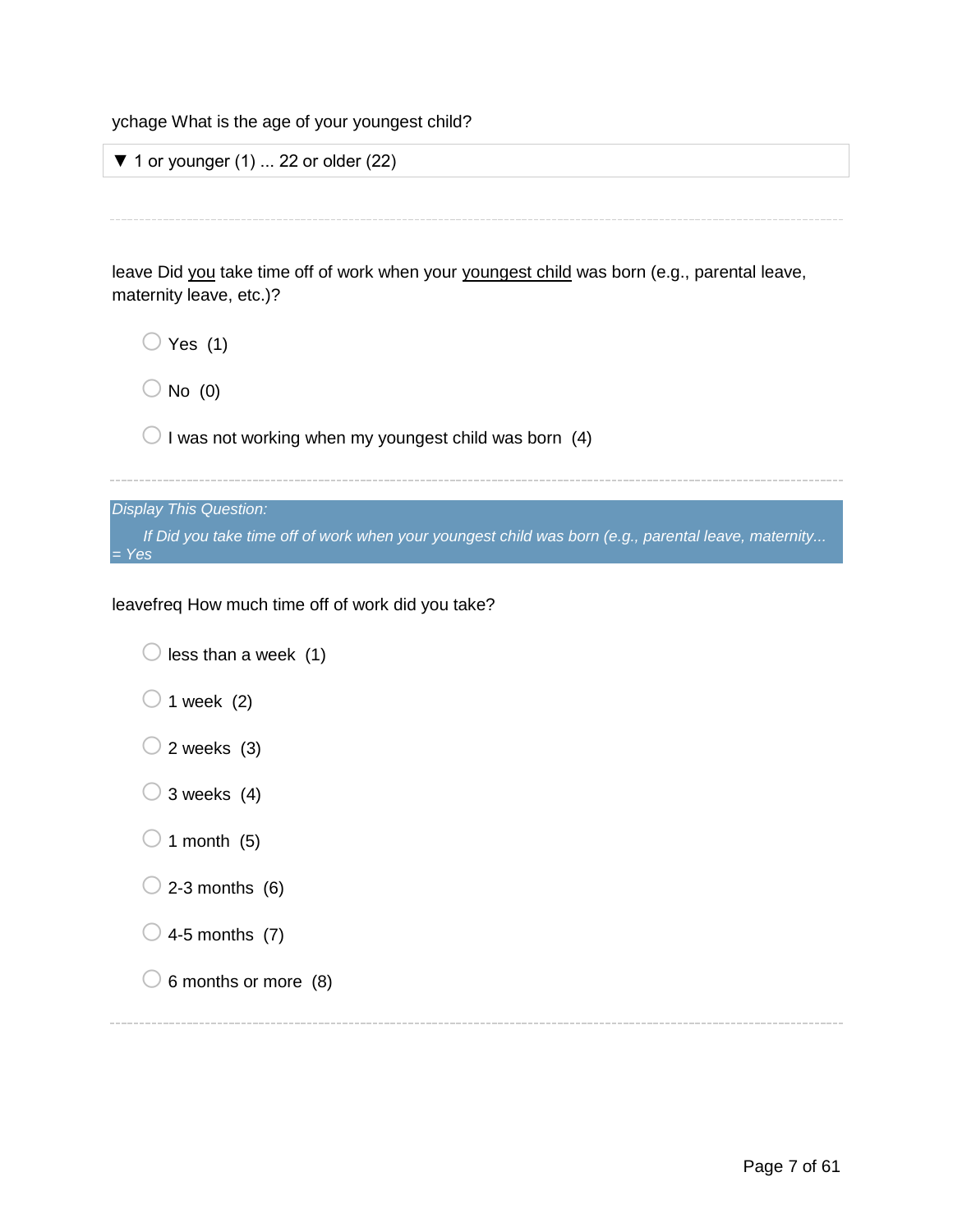leaveP Did your partner take time off of work when your youngest child was born (e.g., parental leave, maternity leave, etc.)?

 $\bigcirc$  Yes (1)

 $\bigcirc$  No (0)

 $\bigcirc$  My partner was not working when my youngest child was born (4)

*Display This Question:*

*= Yes*

*If Did your partner take time off of work when your youngest child was born (e.g., parental leave, m...* 

leavefreqP How much time off work did your partner take?

| $\bigcirc$ less than a week (1) |
|---------------------------------|
| $\bigcirc$ 1 week (2)           |
| $\bigcirc$ 2 weeks (3)          |
| $\bigcirc$ 3 weeks (4)          |
| $\bigcirc$ 1 month (5)          |
| $\bigcirc$ 2-3 months (6)       |
| $\bigcirc$ 4-5 months (7)       |

 $\bigcirc$  6 months or more (8)

**End of Block: Children Info**

**Start of Block: Childcare: Younger**

#### YOUNG

**For the following questions, please focus on your youngest child when answering.**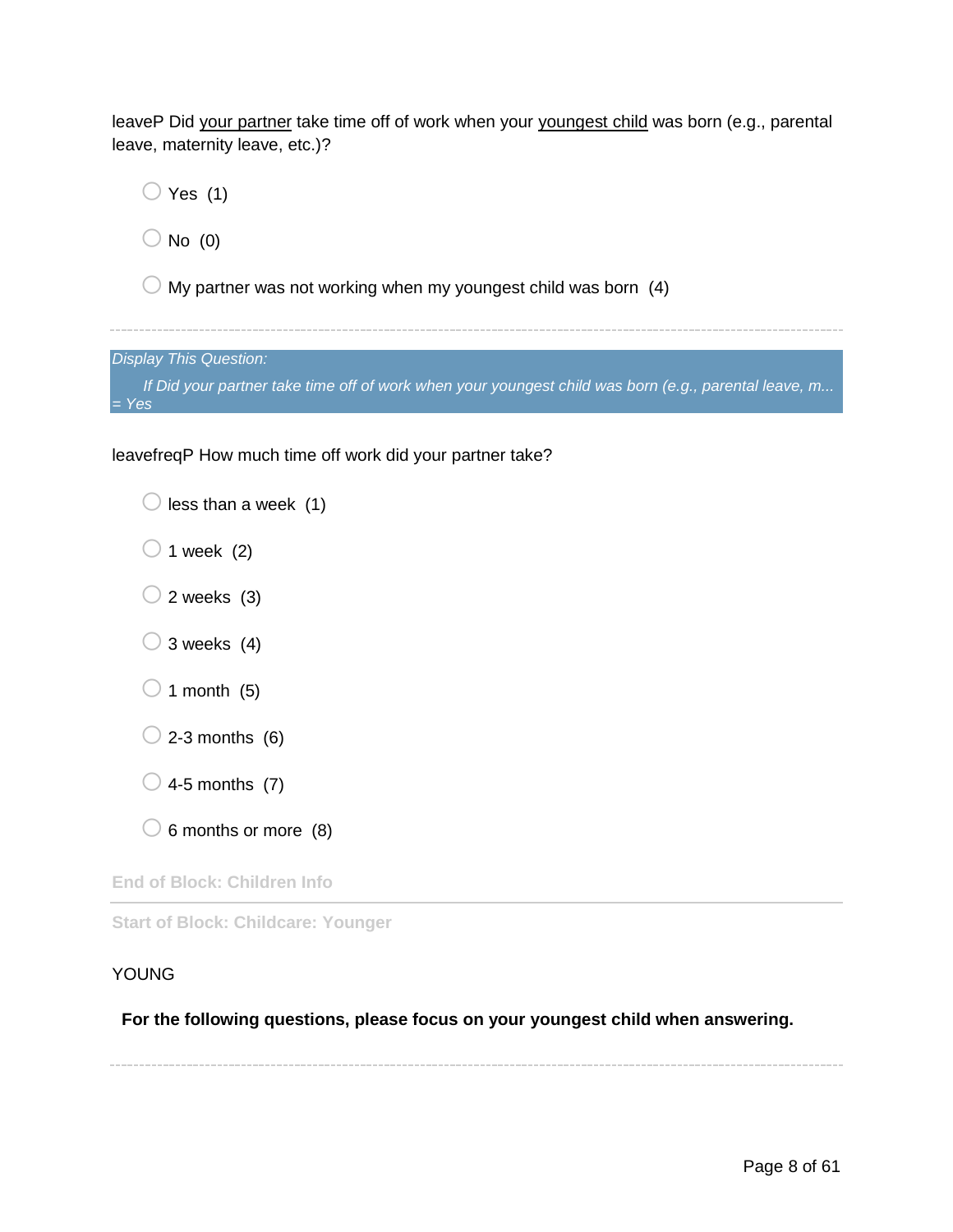**BEFORE** the coronavirus outbreak, how did you divide the following childcare tasks relative to your partner?

|                                                                                                                                                      | I did it all<br>(1) | I did<br>more of it<br>(2) | We<br>shared it<br>equally<br>(3) | My<br>partner<br>did more<br>of it $(4)$ | My<br>partner<br>did it all<br>(5) | N/A(6) |
|------------------------------------------------------------------------------------------------------------------------------------------------------|---------------------|----------------------------|-----------------------------------|------------------------------------------|------------------------------------|--------|
| Physical care of<br>child (e.g., bathing,<br>feeding, dressing,<br>helping child use<br>bathroom)<br>(CYphysicalBR)                                  |                     |                            |                                   |                                          |                                    |        |
| Taking to/listening<br>to child (CYtalkBR)                                                                                                           |                     |                            |                                   |                                          |                                    |        |
| Looking after child<br>(CYlookBR)                                                                                                                    |                     |                            |                                   |                                          |                                    |        |
| Putting child to bed<br>(CYbedBR)                                                                                                                    |                     |                            |                                   |                                          |                                    |        |
| Reading to child<br>(CYreadBR)                                                                                                                       |                     |                            |                                   |                                          |                                    |        |
| Playing with child<br>(CYplayBR)                                                                                                                     |                     |                            |                                   |                                          |                                    |        |
| Organizing/planning<br>for child (e.g.,<br>scheduling doctor<br>appointments,<br>planning play dates,<br>organizing<br>activities)<br>(CYorganizeBR) |                     |                            |                                   |                                          |                                    |        |
| Enforcing<br>rules/punishing<br>child (CYrulesBR)                                                                                                    |                     |                            |                                   |                                          |                                    |        |

If you do not have a child for whom you do a particular task, please select N/A.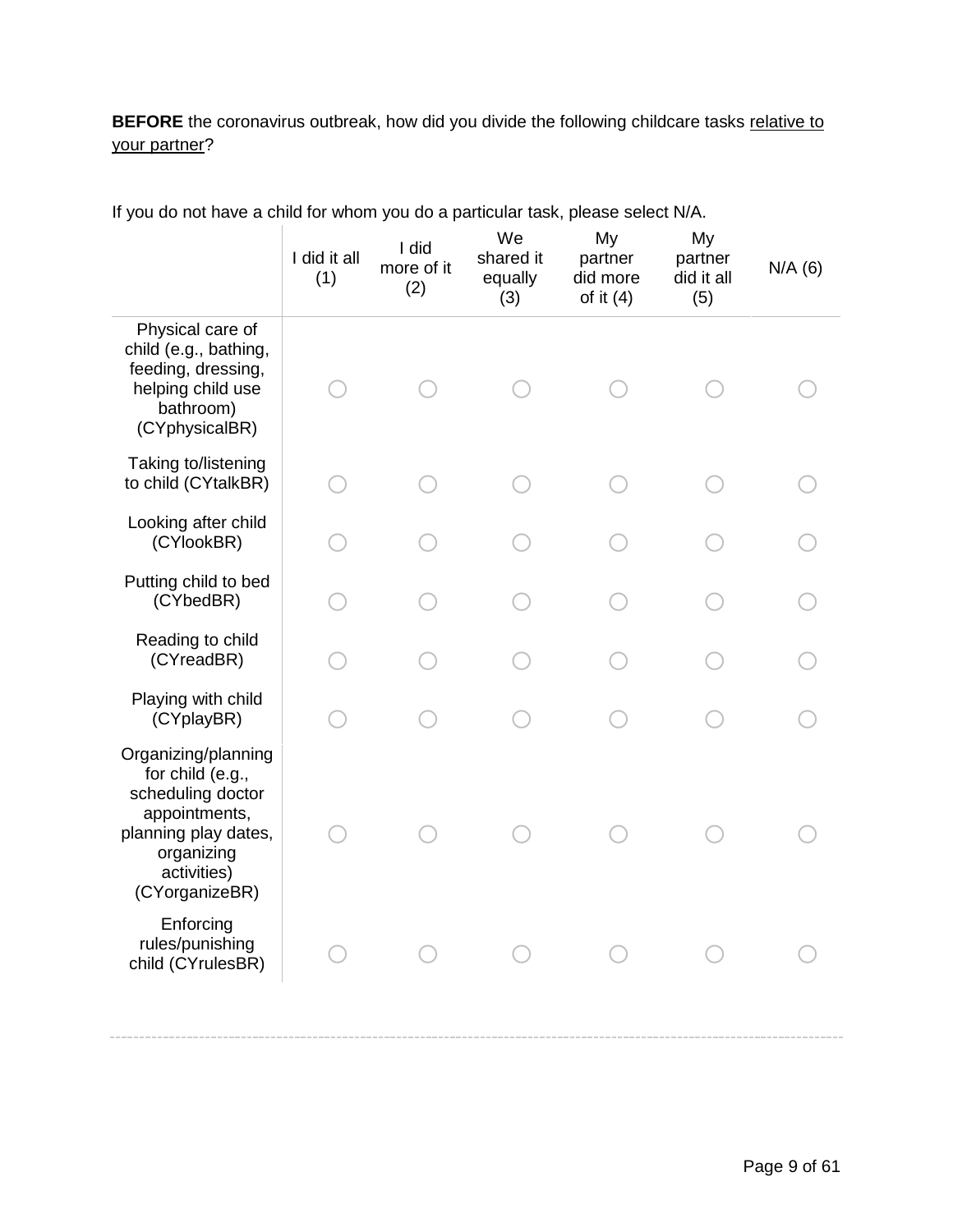SINCE the coronavirus outbreak, how do you divide the following childcare tasks relative to your partner?

|                                                                                                                                                      | I do it all<br>(1) | I do more<br>of it $(2)$ | We share<br>it equally<br>(3) | My<br>partner<br>does<br>more of it<br>(4) | My<br>partner<br>does it all<br>(5) | N/A(6) |
|------------------------------------------------------------------------------------------------------------------------------------------------------|--------------------|--------------------------|-------------------------------|--------------------------------------------|-------------------------------------|--------|
| Physical care of<br>child (e.g., bathing,<br>feeding, dressing,<br>helping child use<br>bathroom)<br>(CYphysicalAR)                                  |                    |                          |                               |                                            |                                     |        |
| Taking to/listening<br>to child (CYtalkAR)                                                                                                           |                    |                          |                               |                                            |                                     |        |
| Looking after child<br>(CYlookAR)                                                                                                                    |                    |                          |                               |                                            |                                     |        |
| Putting child to bed<br>(CYbedAR)                                                                                                                    |                    |                          |                               |                                            |                                     |        |
| Reading to child<br>(CYreadAR)                                                                                                                       |                    |                          |                               |                                            |                                     |        |
| Playing with child<br>(CYplayAR)                                                                                                                     |                    |                          |                               |                                            |                                     |        |
| Organizing/planning<br>for child (e.g.,<br>scheduling doctor<br>appointments,<br>planning play dates,<br>organizing<br>activities)<br>(CYorganizeAR) |                    |                          |                               |                                            |                                     |        |
| Enforcing<br>rules/punishing<br>child (CYrulesAR)                                                                                                    |                    |                          |                               |                                            |                                     |        |
| Please select "I do<br>more of it."<br>(attencheck2a)                                                                                                |                    |                          |                               |                                            |                                     |        |

If you do not have a child for whom you do a particular task, please select N/A.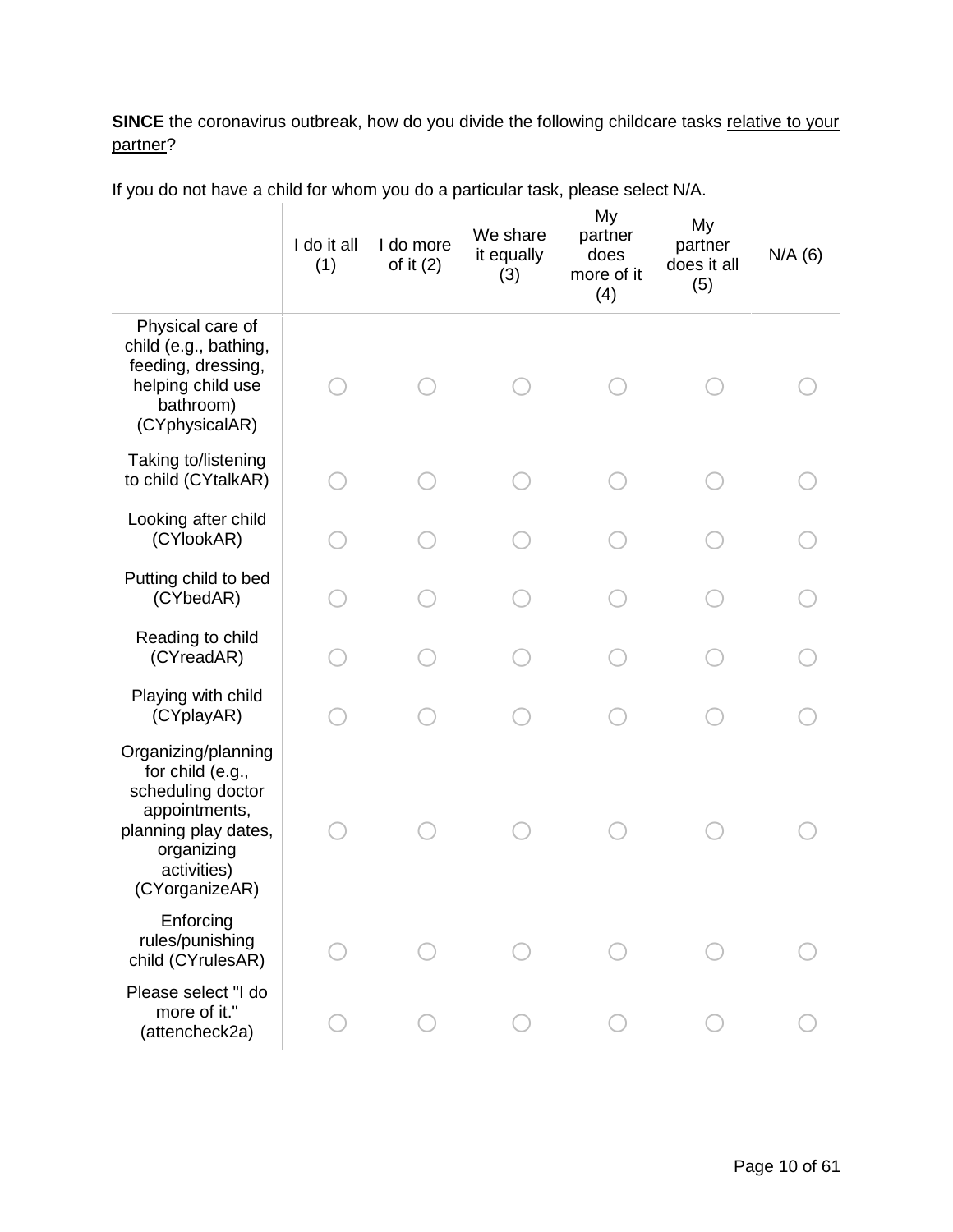Page Break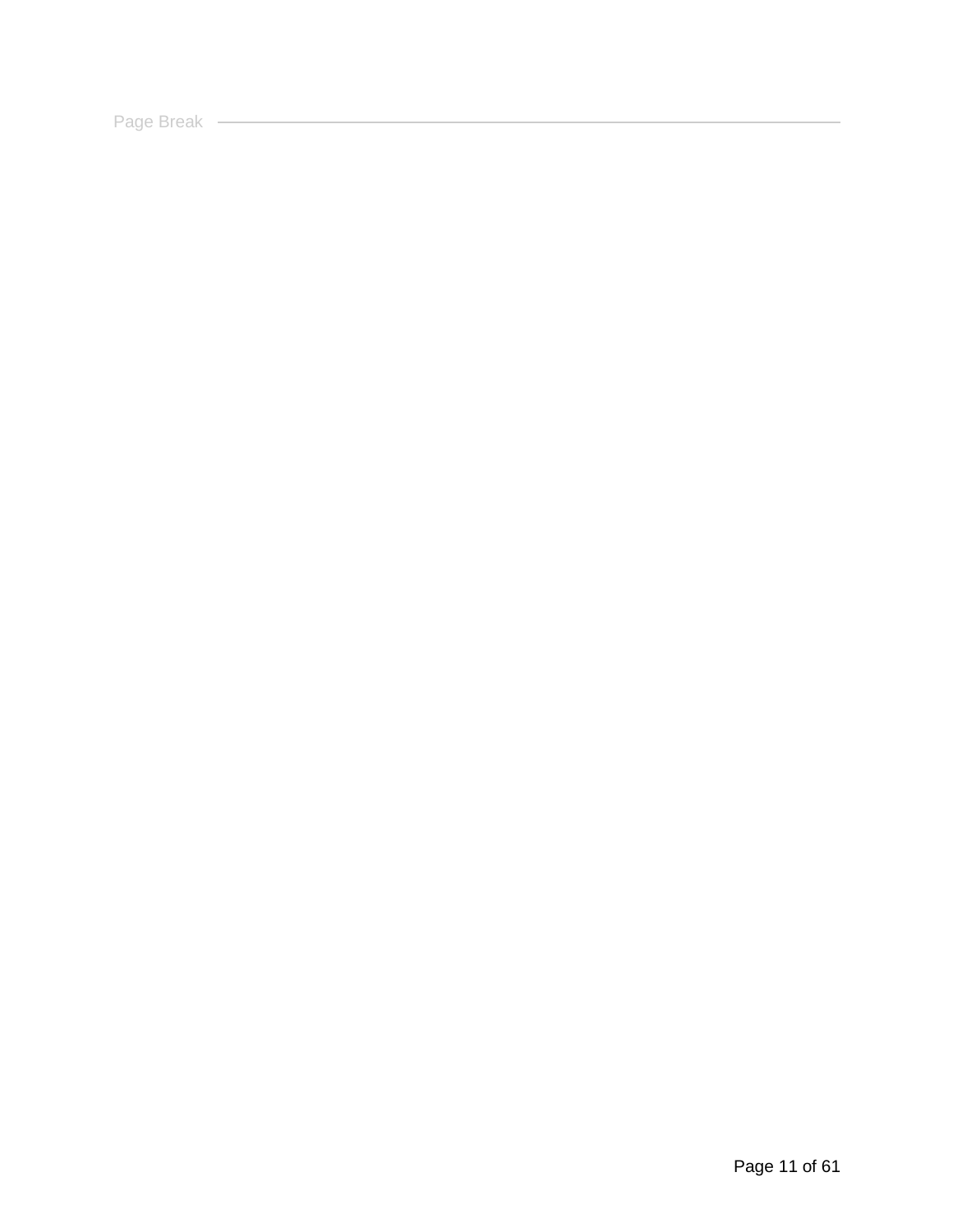How has your time in the following childcare tasks changed **SINCE** the coronavirus outbreak?

|                                                                                                                                                     | I am<br>doing<br>much<br>$less (-2)$ | I am doing<br>somewhat<br>$less (-1)$ | No<br>change<br>(0) | I am doing<br>somewhat<br>more $(1)$ | I am<br>doing<br>much<br>more $(2)$ | N/A(6) |
|-----------------------------------------------------------------------------------------------------------------------------------------------------|--------------------------------------|---------------------------------------|---------------------|--------------------------------------|-------------------------------------|--------|
| Physical care of<br>child (e.g., bathing,<br>feeding, dressing,<br>helping child use<br>bathroom)<br>(CYphysicalC)                                  |                                      |                                       |                     |                                      |                                     |        |
| Taking to/listening<br>to child (CYtalkC)                                                                                                           |                                      |                                       |                     |                                      |                                     |        |
| Looking after child<br>(CYlookC)                                                                                                                    |                                      |                                       |                     |                                      |                                     |        |
| Putting child to bed<br>(CYbedC)                                                                                                                    |                                      |                                       |                     |                                      |                                     |        |
| Reading to child<br>(CYreadC)                                                                                                                       |                                      |                                       |                     |                                      |                                     |        |
| Playing with child<br>(CYplayC)                                                                                                                     |                                      |                                       |                     |                                      |                                     |        |
| Organizing/planning<br>for child (e.g.,<br>scheduling doctor<br>appointments,<br>planning play dates,<br>organizing<br>activities)<br>(CYorganizeC) |                                      |                                       |                     |                                      |                                     |        |
| Enforcing<br>rules/punishing<br>child (CYrulesC)                                                                                                    |                                      |                                       |                     |                                      |                                     |        |

If you do not have a child for whom you do a particular task, please select N/A.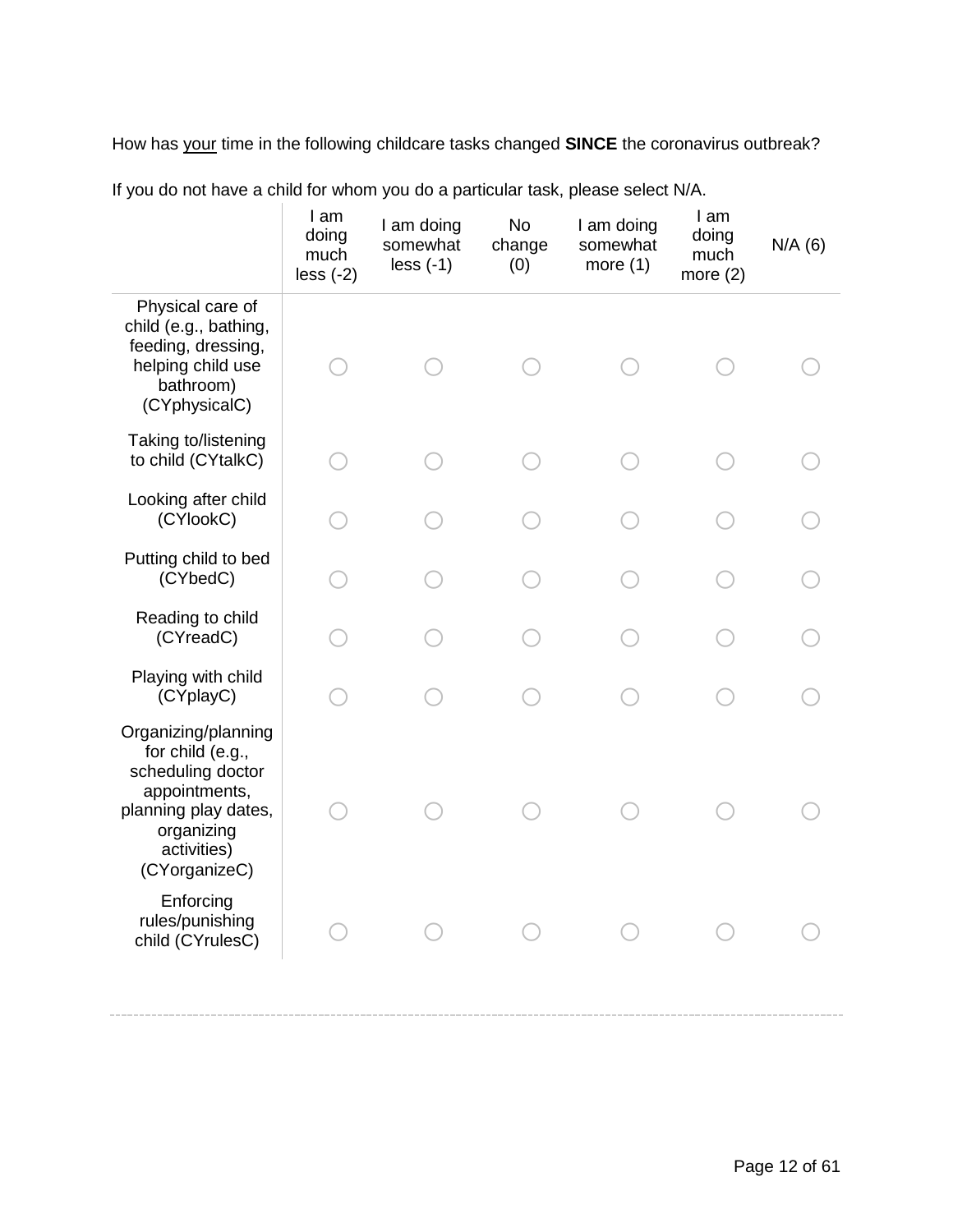How has your partner's time in the following childcare tasks changed **SINCE** the coronavirus outbreak?

If you do not have a child for whom you do a particular task, please select N/A.

|                                                                                                                                                      | They are<br>doing<br>much<br>$less (-2)$ | They are<br>doing<br>somewhat<br>$less (-1)$ | No<br>change<br>(0) | They are<br>doing<br>somewhat<br>more $(1)$ | They are<br>doing<br>much<br>more $(2)$ | N/A(6) |
|------------------------------------------------------------------------------------------------------------------------------------------------------|------------------------------------------|----------------------------------------------|---------------------|---------------------------------------------|-----------------------------------------|--------|
| Physical care of<br>child (e.g., bathing,<br>feeding, dressing,<br>helping child use<br>bathroom)<br>(CYphysicalCP)                                  |                                          |                                              |                     |                                             |                                         |        |
| Taking to/listening<br>to child (CYtalkCP)                                                                                                           |                                          |                                              |                     |                                             |                                         |        |
| Looking after child<br>(CYlookCP)                                                                                                                    |                                          |                                              |                     |                                             |                                         |        |
| Putting child to bed<br>(CYbedCP)                                                                                                                    |                                          |                                              |                     |                                             |                                         |        |
| Reading to child<br>(CYreadCP)                                                                                                                       |                                          |                                              |                     |                                             |                                         |        |
| Playing with child<br>(CYplayCP)                                                                                                                     |                                          |                                              |                     |                                             |                                         |        |
| Organizing/planning<br>for child (e.g.,<br>scheduling doctor<br>appointments,<br>planning play dates,<br>organizing<br>activities)<br>(CYorganizeCP) |                                          |                                              |                     |                                             |                                         |        |
| Enforcing<br>rules/punishing<br>child (CYrulesCP)                                                                                                    |                                          |                                              |                     |                                             |                                         |        |
|                                                                                                                                                      |                                          |                                              |                     |                                             |                                         |        |

Page Break ––––––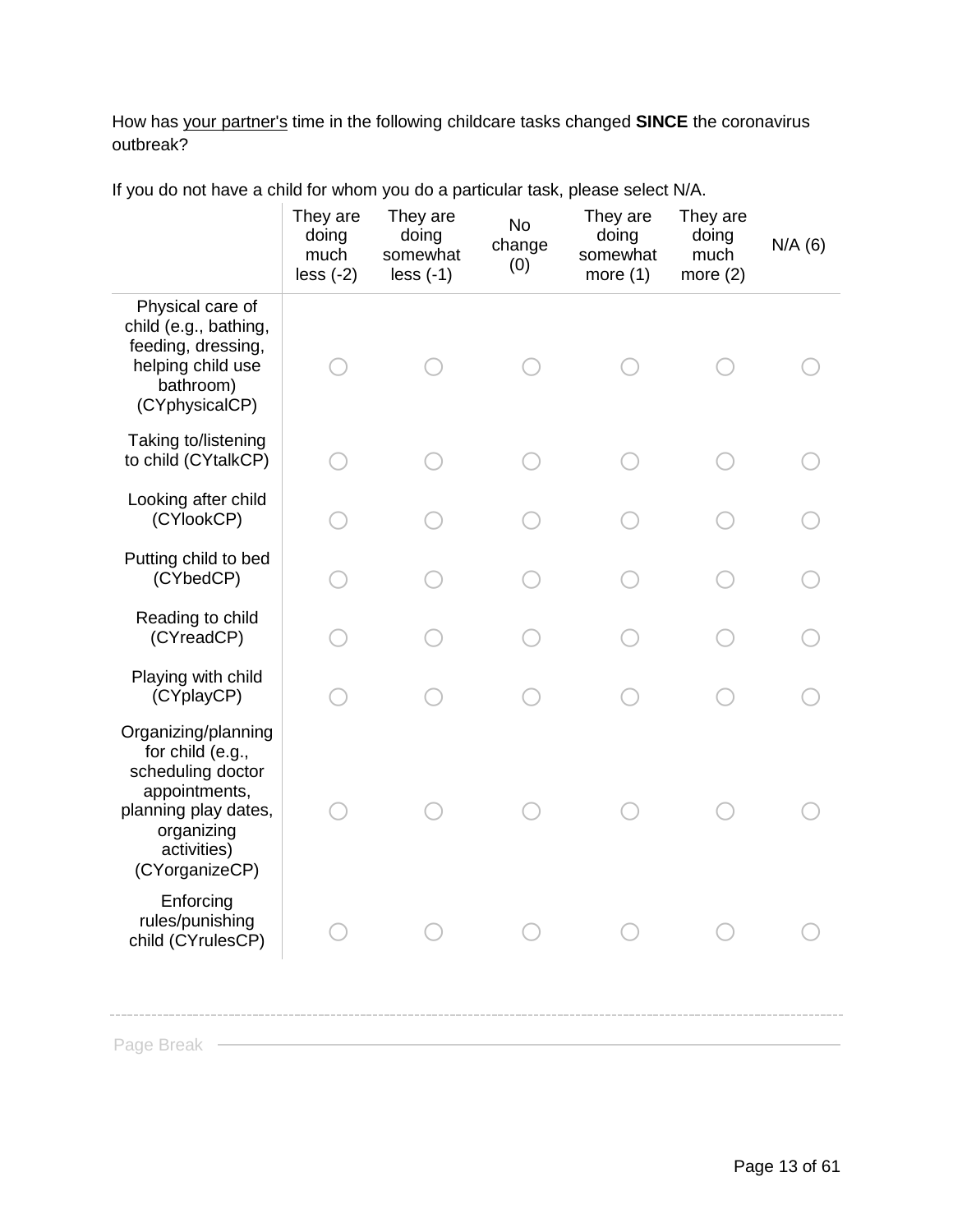childcareB **BEFORE** the coronavirus outbreak, did your youngest child spend time in childcare/preschool in a typical week?

| Yes $(1)$                                                                                                                                                                          |  |  |  |  |  |  |  |  |  |  |  |
|------------------------------------------------------------------------------------------------------------------------------------------------------------------------------------|--|--|--|--|--|--|--|--|--|--|--|
| No(0)                                                                                                                                                                              |  |  |  |  |  |  |  |  |  |  |  |
| Skip To: End of Block If BEFORE the coronavirus outbreak, did your youngest child spend time in<br>childcare/preschool in a $t = No$                                               |  |  |  |  |  |  |  |  |  |  |  |
| cchoursB How many hours per week (on average) did your child spend in childcare/preschool<br><b>BEFORE</b> the coronavirus outbreak?<br>10 20 30 40 50 60 70 80 90 100<br>$\Omega$ |  |  |  |  |  |  |  |  |  |  |  |
| Weekly childcare hours ()                                                                                                                                                          |  |  |  |  |  |  |  |  |  |  |  |
|                                                                                                                                                                                    |  |  |  |  |  |  |  |  |  |  |  |
|                                                                                                                                                                                    |  |  |  |  |  |  |  |  |  |  |  |
| ccformB What is the primary form of childcare/preschool that you used?                                                                                                             |  |  |  |  |  |  |  |  |  |  |  |
| center-based daycare/preschool (1)                                                                                                                                                 |  |  |  |  |  |  |  |  |  |  |  |
| home-based daycare/preschool (2)                                                                                                                                                   |  |  |  |  |  |  |  |  |  |  |  |
| in-home nanny or au pair (3)                                                                                                                                                       |  |  |  |  |  |  |  |  |  |  |  |
| grandparent or other relative (4)                                                                                                                                                  |  |  |  |  |  |  |  |  |  |  |  |
| other (5)                                                                                                                                                                          |  |  |  |  |  |  |  |  |  |  |  |

childcareA **SINCE** the coronavirus outbreak, does your youngest child spend time in childcare/preschool in a typical week?

 $\bigcirc$  Yes (1)

 $\bigcirc$  No (0)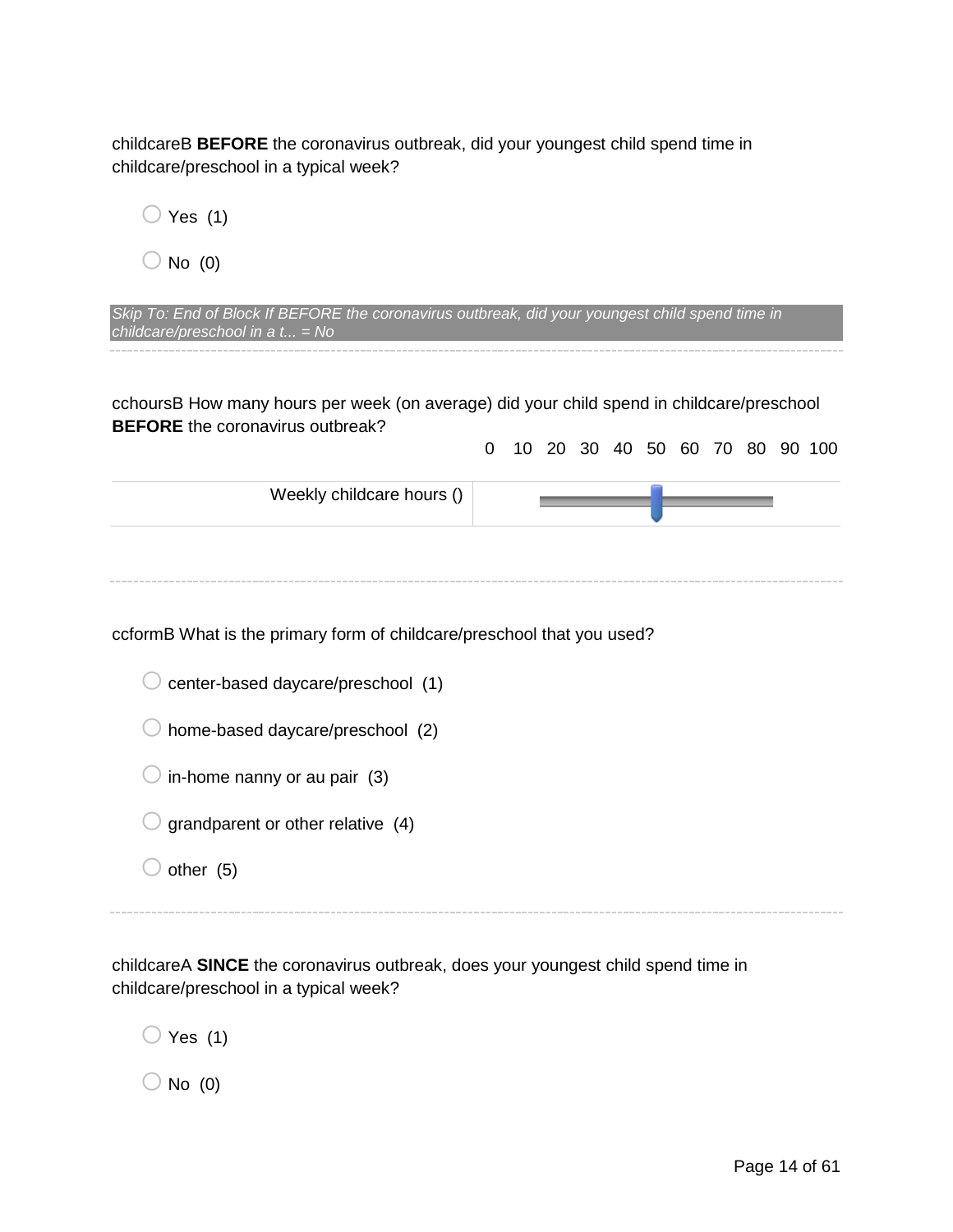*Display This Question: If SINCE the coronavirus outbreak, does your youngest child spend time in childcare/preschool in a t... = Yes* cchoursA How many hours per week (on average) is your child in childcare/preschool? 0 10 20 30 40 50 60 70 80 90 100

| Weekly childcare hours ()                                  |                                                                                                    |
|------------------------------------------------------------|----------------------------------------------------------------------------------------------------|
|                                                            |                                                                                                    |
| <b>Display This Question:</b><br>$t_{\cdots} = Y_{\rm CS}$ | If SINCE the coronavirus outbreak, does your youngest child spend time in childcare/preschool in a |

ccformA What is the primary form of childcare/preschool that you use?

 $\bigcirc$  center-based daycare/preschool (1)

 $\bigcirc$  home-based daycare/preschool (2)

 $\bigcirc$  in-home nanny/au pair (3)

 $\bigcirc$  grandparent or other relative (4)

 $\bigcirc$  other (5)

*Display This Question:*

*If SINCE the coronavirus outbreak, does your youngest child spend time in childcare/preschool in a*   $N$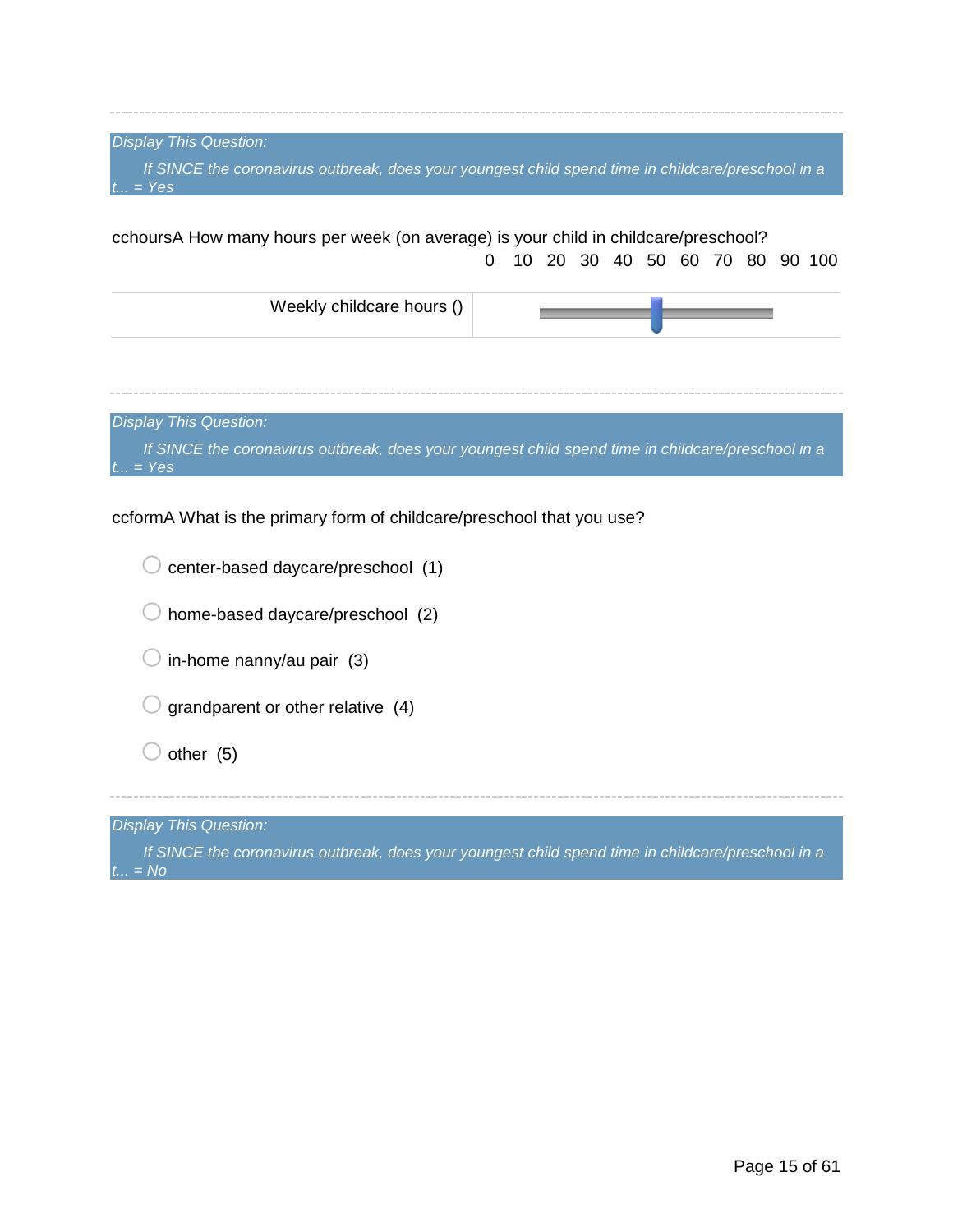noccare What is the primary reason you are not currently using childcare/preschool?

| $\bigcirc$ Childcare/preschool is closed (1) |  |
|----------------------------------------------|--|

 $\bigcirc$  Concerned for my child's safety/health (2)

 $\bigcirc$  No longer need childcare/preschool (3)

o Other: (4) \_\_\_\_\_\_\_\_\_\_\_\_\_\_\_\_\_\_\_\_\_\_\_\_\_\_\_\_\_\_\_\_\_\_\_\_\_\_\_\_\_\_\_\_\_\_\_\_

**End of Block: Childcare: Younger**

**Start of Block: Childcare: Older**

YOUNG

For the following questions, please focus on your youngest child when answering.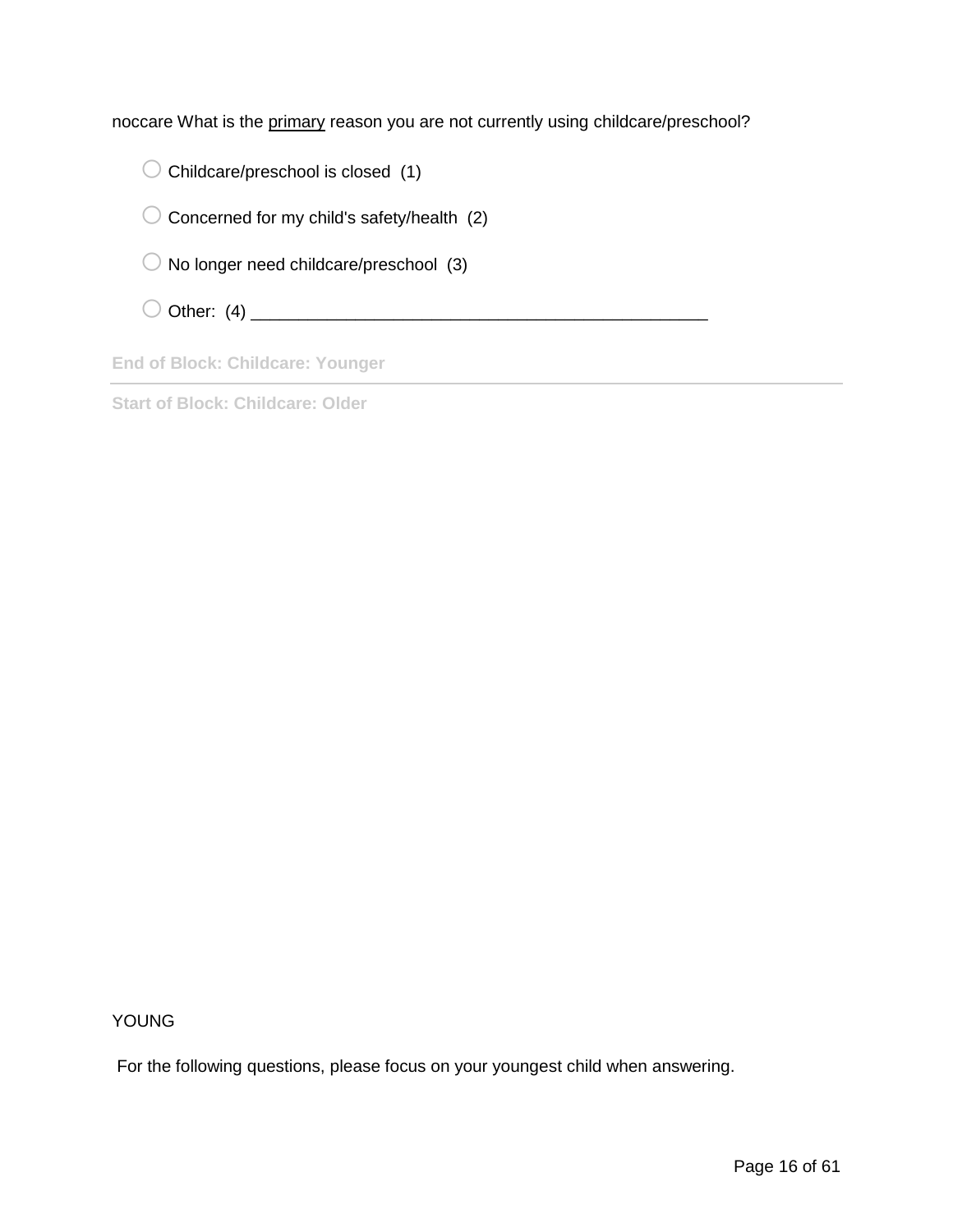# **BEFORE** the coronavirus outbreak, how did you divide the following childcare tasks relative to your partner?

If you do not have a child for whom you do a particular task, please select N/A.

|                                                                                                                                                      | I did it all<br>(1) | I did<br>more of it<br>(2) | We<br>shared it<br>equally<br>(3) | My<br>partner<br>did more<br>of it $(4)$ | My<br>partner<br>did it all<br>(5) | N/A(6) |
|------------------------------------------------------------------------------------------------------------------------------------------------------|---------------------|----------------------------|-----------------------------------|------------------------------------------|------------------------------------|--------|
| Talking to/listening<br>to child (COtalkBR)                                                                                                          |                     |                            |                                   |                                          |                                    |        |
| Monitoring child's<br>whereabouts<br>(COmonitorBR)                                                                                                   |                     |                            |                                   |                                          |                                    |        |
| Attending child's<br>events<br>(COeventBR)                                                                                                           |                     |                            |                                   |                                          |                                    |        |
| Reading with child<br>(COreadBR)                                                                                                                     |                     |                            |                                   |                                          |                                    |        |
| Playing with child<br>(COplayBR)                                                                                                                     |                     |                            |                                   |                                          |                                    |        |
| Organizing/planning<br>for child (e.g.,<br>scheduling doctor<br>appointments,<br>planning play dates,<br>organizing<br>activities)<br>(COorganizeBR) |                     |                            |                                   |                                          |                                    |        |
| Enforcing<br>rules/punishing<br>child (COrulesBR)                                                                                                    |                     |                            |                                   |                                          |                                    |        |
| Picking up/dropping<br>off child<br>(COpickupBR)                                                                                                     |                     |                            |                                   |                                          |                                    |        |
| Helping child with<br>homework<br>(COhmworkBR)                                                                                                       |                     |                            |                                   |                                          |                                    |        |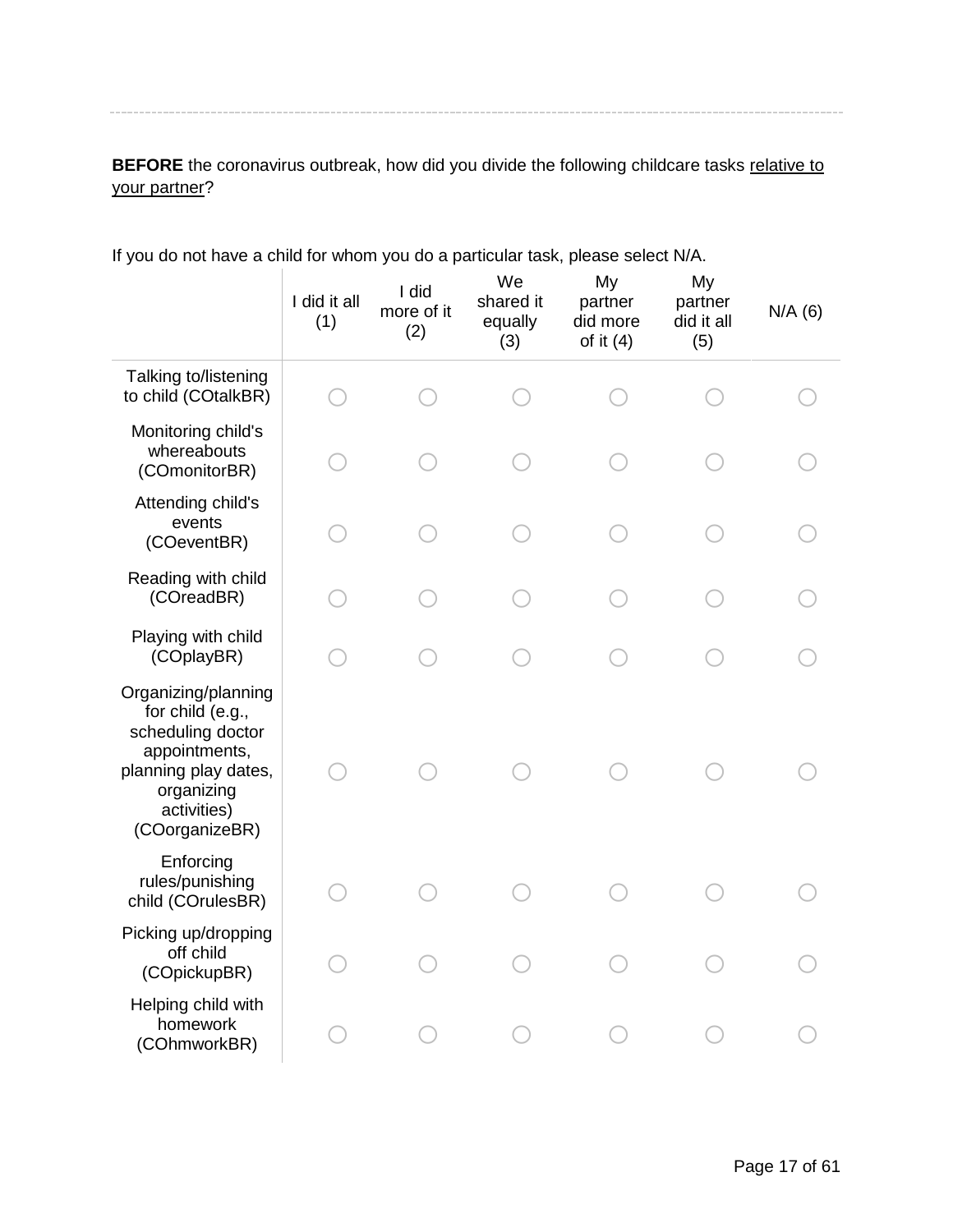**SINCE** the coronavirus outbreak, how do you divide the following childcare tasks relative to your partner?

|                                                                                                                                                      | I do it all<br>(1) | I do more<br>of it $(2)$ | We<br>shared it<br>equally<br>(3) | My<br>partner<br>does<br>more of it<br>(4) | My<br>partner<br>does it all<br>(5) | N/A(6) |
|------------------------------------------------------------------------------------------------------------------------------------------------------|--------------------|--------------------------|-----------------------------------|--------------------------------------------|-------------------------------------|--------|
| Talking to/listening<br>to child (COtalkAR)                                                                                                          |                    |                          |                                   |                                            |                                     |        |
| Monitoring child's<br>whereabouts<br>(COmonitorAR)                                                                                                   |                    |                          |                                   |                                            |                                     |        |
| Attending child's<br>events<br>(COeventAR)                                                                                                           |                    |                          |                                   |                                            |                                     |        |
| Reading with child<br>(COreadAR)                                                                                                                     |                    |                          |                                   |                                            |                                     |        |
| Playing with child<br>(COplayAR)                                                                                                                     |                    |                          |                                   |                                            |                                     |        |
| Organizing/planning<br>for child (e.g.,<br>scheduling doctor<br>appointments,<br>planning play dates,<br>organizing<br>activities)<br>(COorganizeAR) |                    |                          |                                   |                                            |                                     |        |
| Enforcing<br>rules/punishing<br>child (COrulesAR)                                                                                                    |                    |                          |                                   |                                            |                                     |        |
| Picking up/dropping<br>off child<br>(COpickupAR)                                                                                                     |                    |                          |                                   |                                            |                                     |        |
| Helping child with<br>homework<br>(COhmworkAR)                                                                                                       |                    |                          |                                   |                                            |                                     |        |
| Please select "I do<br>more of it"<br>(attencheck2b)                                                                                                 |                    |                          |                                   |                                            |                                     |        |

If you do not have a child for whom you do a particular task, please select N/A.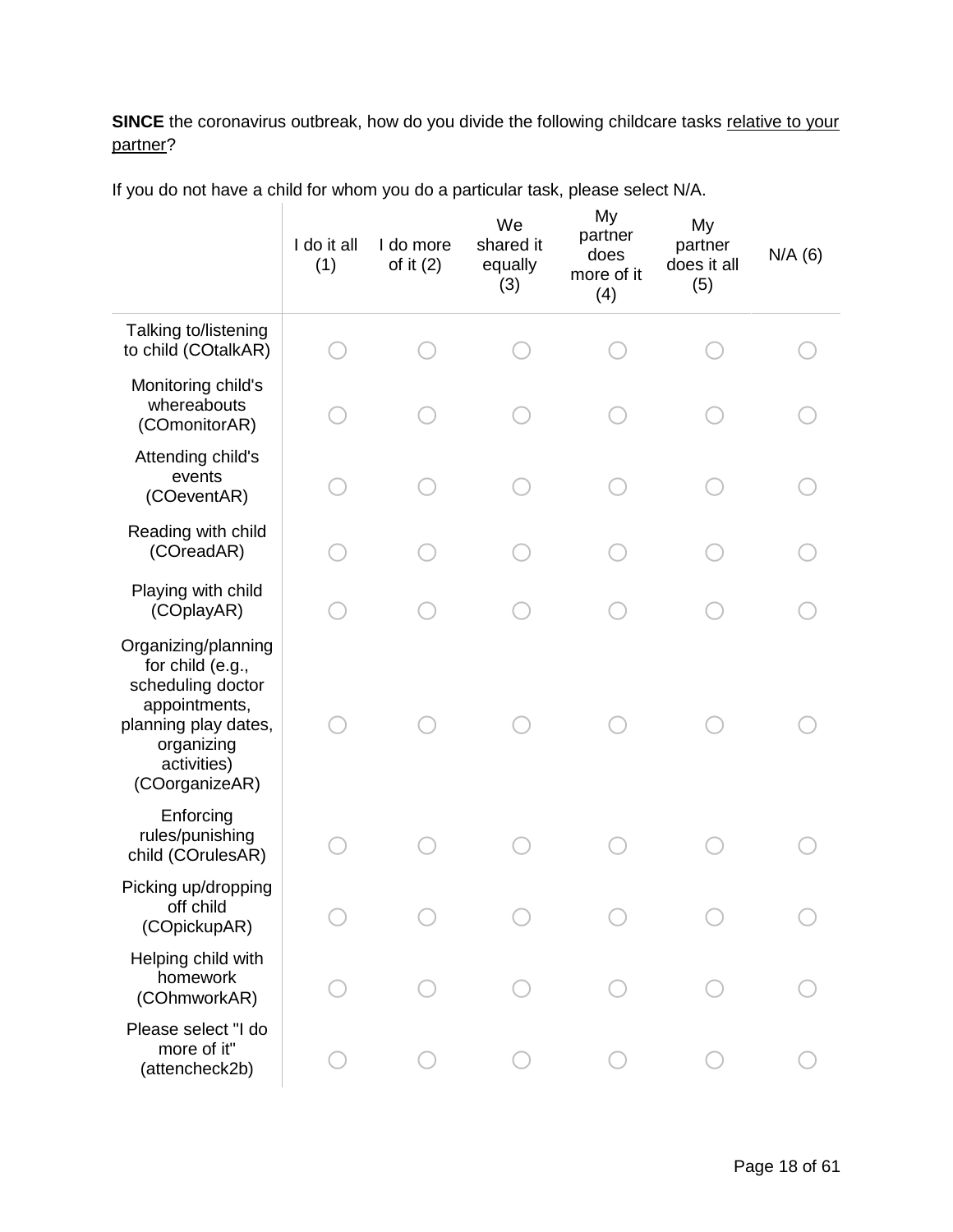Page Break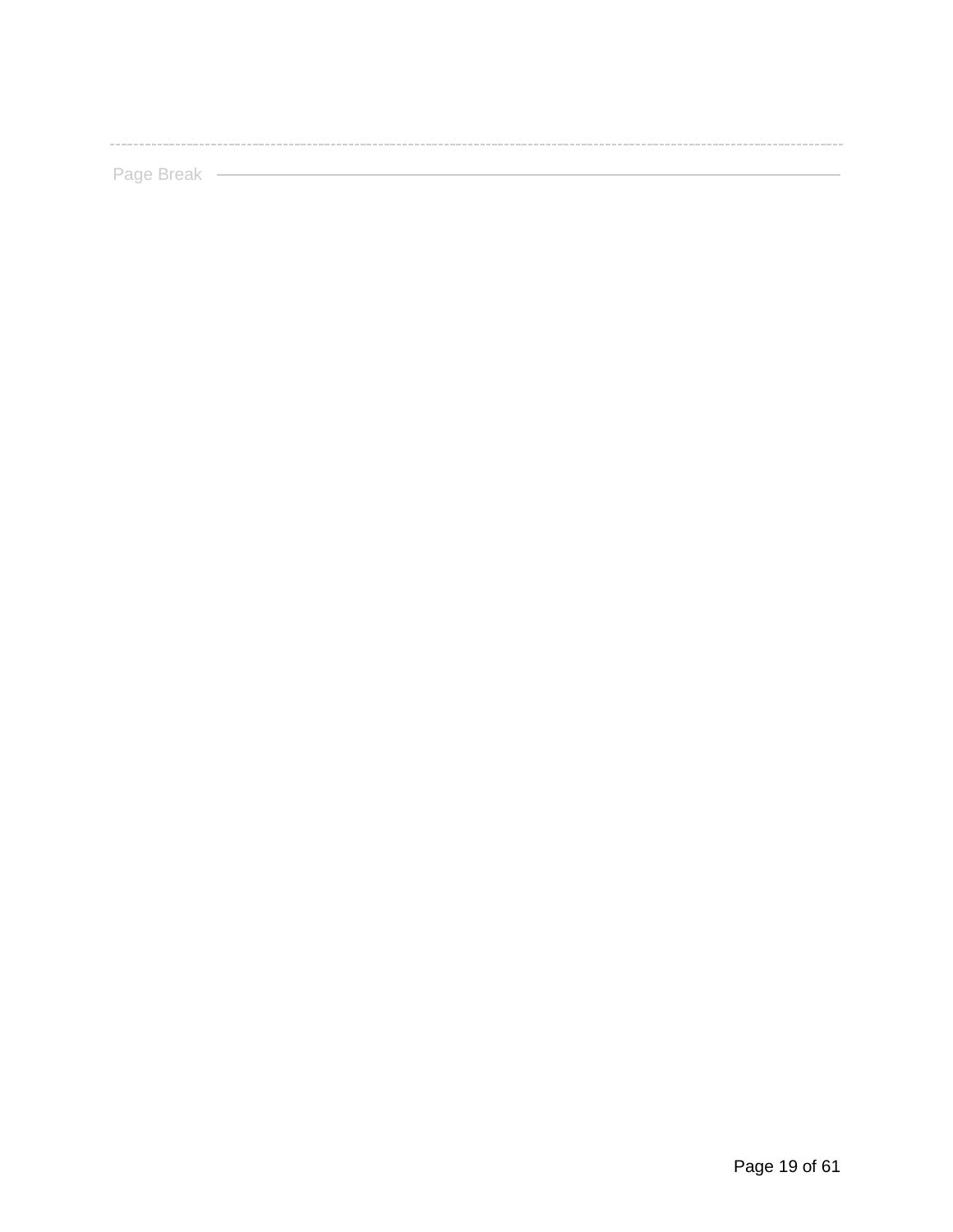How has your time in the following childcare tasks changed **SINCE** the coronavirus outbreak?

|                                                                                                                                                     | I am<br>doing<br>much<br>$less (-2)$ | I am doing<br>somewhat<br>$less (-1)$ | No<br>change<br>(0) | I am doing<br>somewhat<br>more $(1)$ | I am<br>doing<br>much<br>more $(2)$ | N/A(6) |
|-----------------------------------------------------------------------------------------------------------------------------------------------------|--------------------------------------|---------------------------------------|---------------------|--------------------------------------|-------------------------------------|--------|
| Talking to/listening<br>to child (COtalkC)                                                                                                          |                                      |                                       |                     |                                      |                                     |        |
| Monitoring child's<br>whereabouts<br>(COmonitorC)                                                                                                   |                                      |                                       |                     |                                      |                                     |        |
| Attending child's<br>events (COeventC)                                                                                                              |                                      |                                       |                     |                                      |                                     |        |
| Reading with child<br>(COreadC)                                                                                                                     |                                      |                                       |                     |                                      |                                     |        |
| Playing with child<br>(COplayC)                                                                                                                     |                                      |                                       |                     |                                      |                                     |        |
| Organizing/planning<br>for child (e.g.,<br>scheduling doctor<br>appointments,<br>planning play dates,<br>organizing<br>activities)<br>(COorganizeC) |                                      |                                       |                     |                                      |                                     |        |
| Enforcing<br>rules/punishing<br>child (COrulesC)                                                                                                    |                                      |                                       |                     |                                      |                                     |        |
| Picking up/dropping<br>off child<br>(COpickupC)                                                                                                     |                                      |                                       |                     |                                      |                                     |        |
| Helping child with<br>homework<br>(COhmworkC)                                                                                                       |                                      |                                       |                     |                                      |                                     |        |
|                                                                                                                                                     |                                      |                                       |                     |                                      |                                     |        |

If you do not have a child for whom you do a particular task, please select N/A.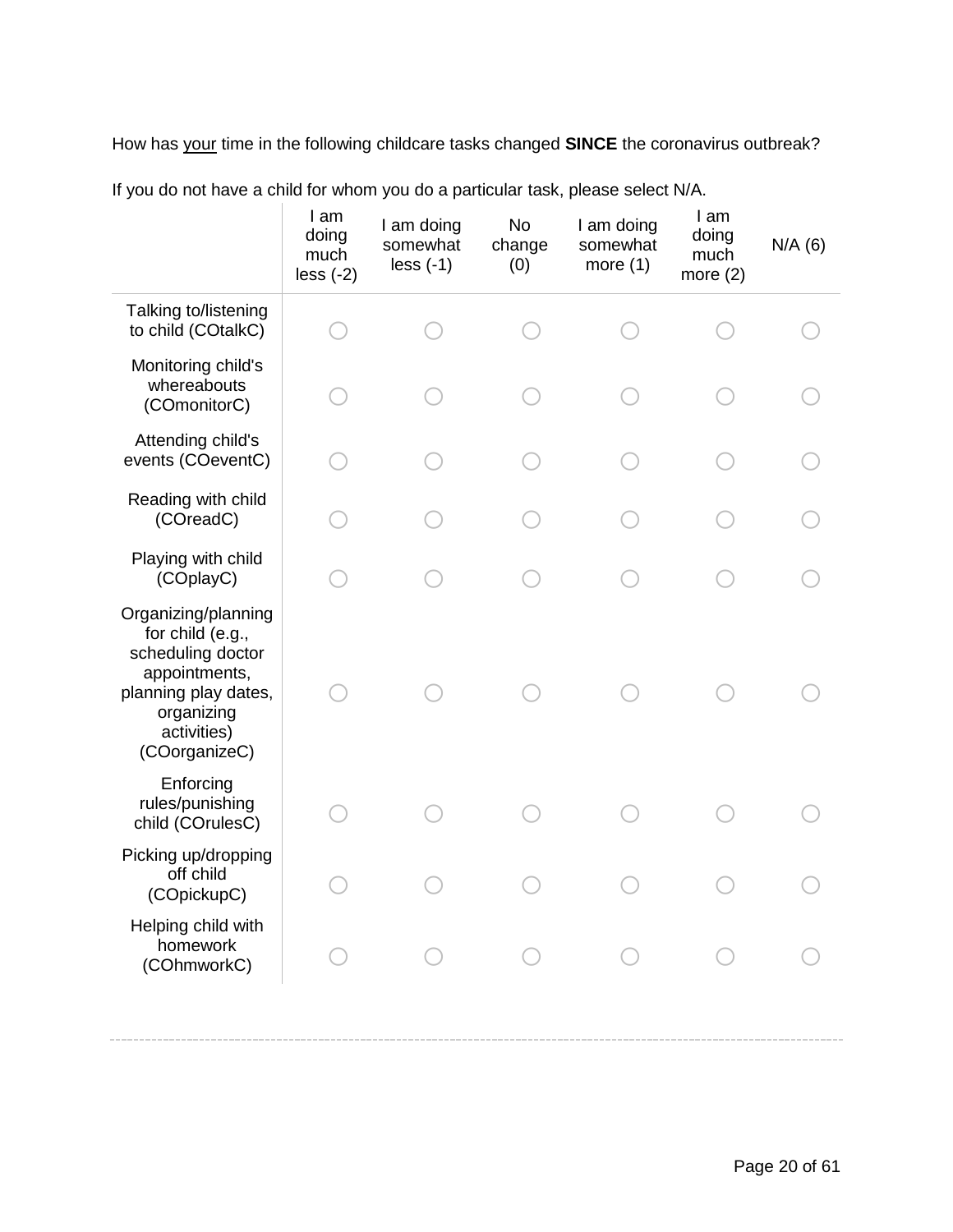How has your partner's time in the following childcare tasks changed **SINCE** the coronavirus outbreak?

| If you do not have a child for whom you do a particular task, please select N/A. |
|----------------------------------------------------------------------------------|
|----------------------------------------------------------------------------------|

|                                                                                                                                                      | They are<br>doing<br>much<br>$less (-2)$ | They are<br>doing<br>somewhat<br>$less (-1)$ | No<br>change<br>(0) | They are<br>doing<br>somewhat<br>more $(1)$ | They are<br>doing<br>much<br>more $(2)$ | N/A(6) |
|------------------------------------------------------------------------------------------------------------------------------------------------------|------------------------------------------|----------------------------------------------|---------------------|---------------------------------------------|-----------------------------------------|--------|
| Talking to/listening<br>to child (COtalkCP)                                                                                                          |                                          |                                              |                     |                                             |                                         |        |
| Monitoring child's<br>whereabouts<br>(COmonitorCP)                                                                                                   |                                          |                                              |                     |                                             |                                         |        |
| Attending child's<br>events<br>(COeventCP)                                                                                                           |                                          |                                              |                     |                                             |                                         |        |
| Reading with child<br>(COreadCP)                                                                                                                     |                                          |                                              |                     |                                             |                                         |        |
| Playing with child<br>(COplayCP)                                                                                                                     |                                          |                                              |                     |                                             |                                         |        |
| Organizing/planning<br>for child (e.g.,<br>scheduling doctor<br>appointments,<br>planning play dates,<br>organizing<br>activities)<br>(COorganizeCP) |                                          |                                              |                     |                                             |                                         |        |
| Enforcing<br>rules/punishing<br>child (COrulesCP)                                                                                                    |                                          |                                              |                     |                                             |                                         |        |
| Picking up/dropping<br>off child<br>(COpickupCP)                                                                                                     |                                          |                                              |                     |                                             |                                         |        |
| Helping child with<br>homework<br>(COhmworkCP)                                                                                                       |                                          |                                              |                     |                                             |                                         |        |
|                                                                                                                                                      |                                          |                                              |                     |                                             |                                         |        |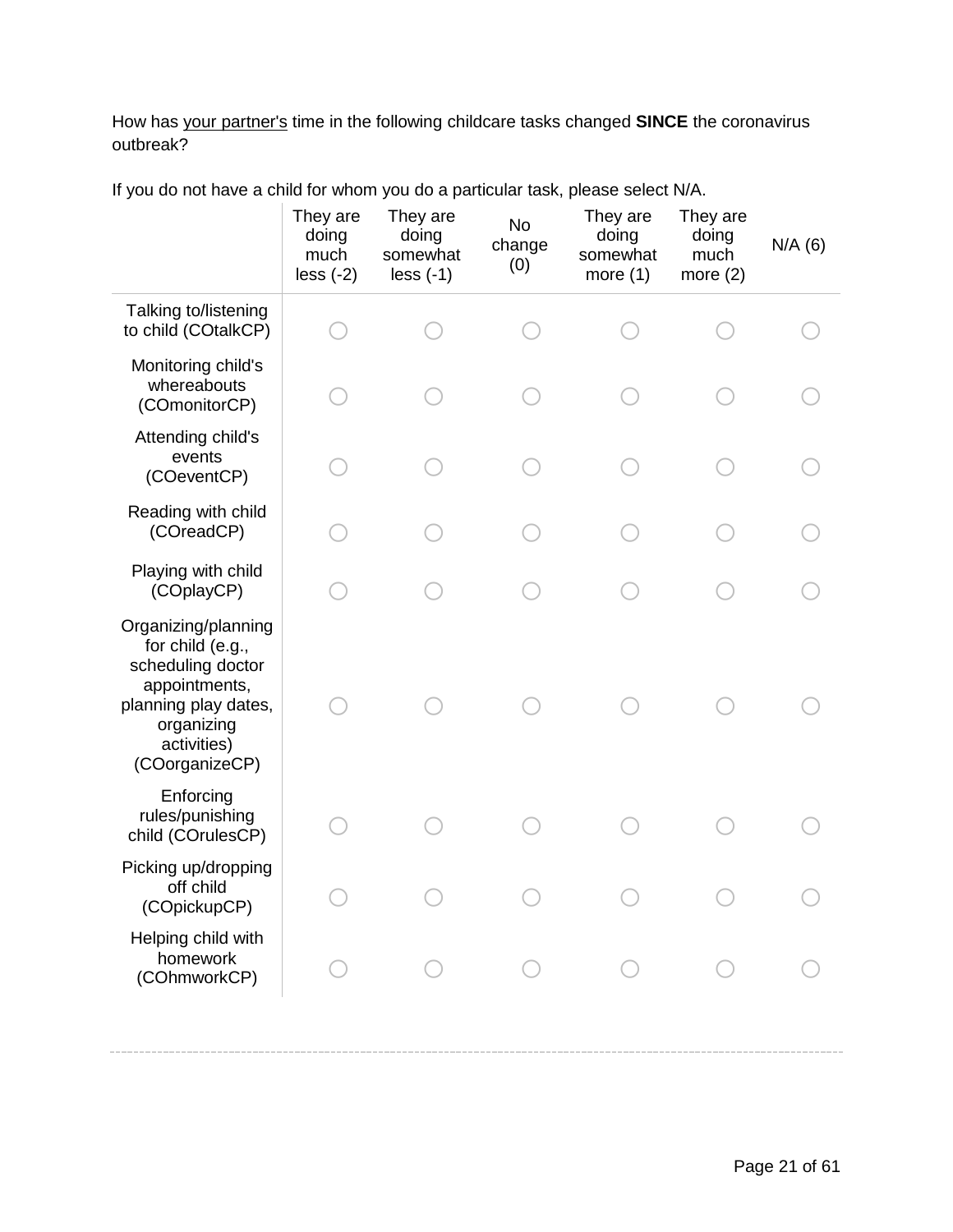inschool Did your youngest child attend school during the 2019-2020 academic year?

 $\bigcirc$  Yes (1)

 $\bigcirc$  No (0)

|    | Skip To: End of Block If Did your youngest child attend school during the 2019-2020 academic year? = $\frac{1}{2}$ |  |  |
|----|--------------------------------------------------------------------------------------------------------------------|--|--|
| No |                                                                                                                    |  |  |
|    |                                                                                                                    |  |  |

schoolworkB **BEFORE** the coronavirus outbreak, how many total hours per week did your child spend on school work (including time spent in the classroom, studying, and doing homework)? 0 5 10 15 20 25 30 35 40 45 50 55 60 65 70 75

| School work hours () |  |
|----------------------|--|
|                      |  |

schoolworkA **SINCE** the coronavirus outbreak, how many total hours per week does your child spend on school work (including time spent in the classroom, studying, and doing homework)? 0 5 10 15 20 25 30 35 40 45 50 55 60 65 70 75

| School work hours () |  |
|----------------------|--|
|                      |  |

elearn Does your child currently participate in e-learning or other educational activities provided by the school?

 $\bigcirc$  Yes (1)

 $\bigcirc$  No (0)

| Display This Question:                                                                                                    |
|---------------------------------------------------------------------------------------------------------------------------|
|                                                                                                                           |
| If Does your child currently participate in e-learning or other educational activities provided by $t_{\cdot\cdot\cdot}=$ |
| <b>Yes</b>                                                                                                                |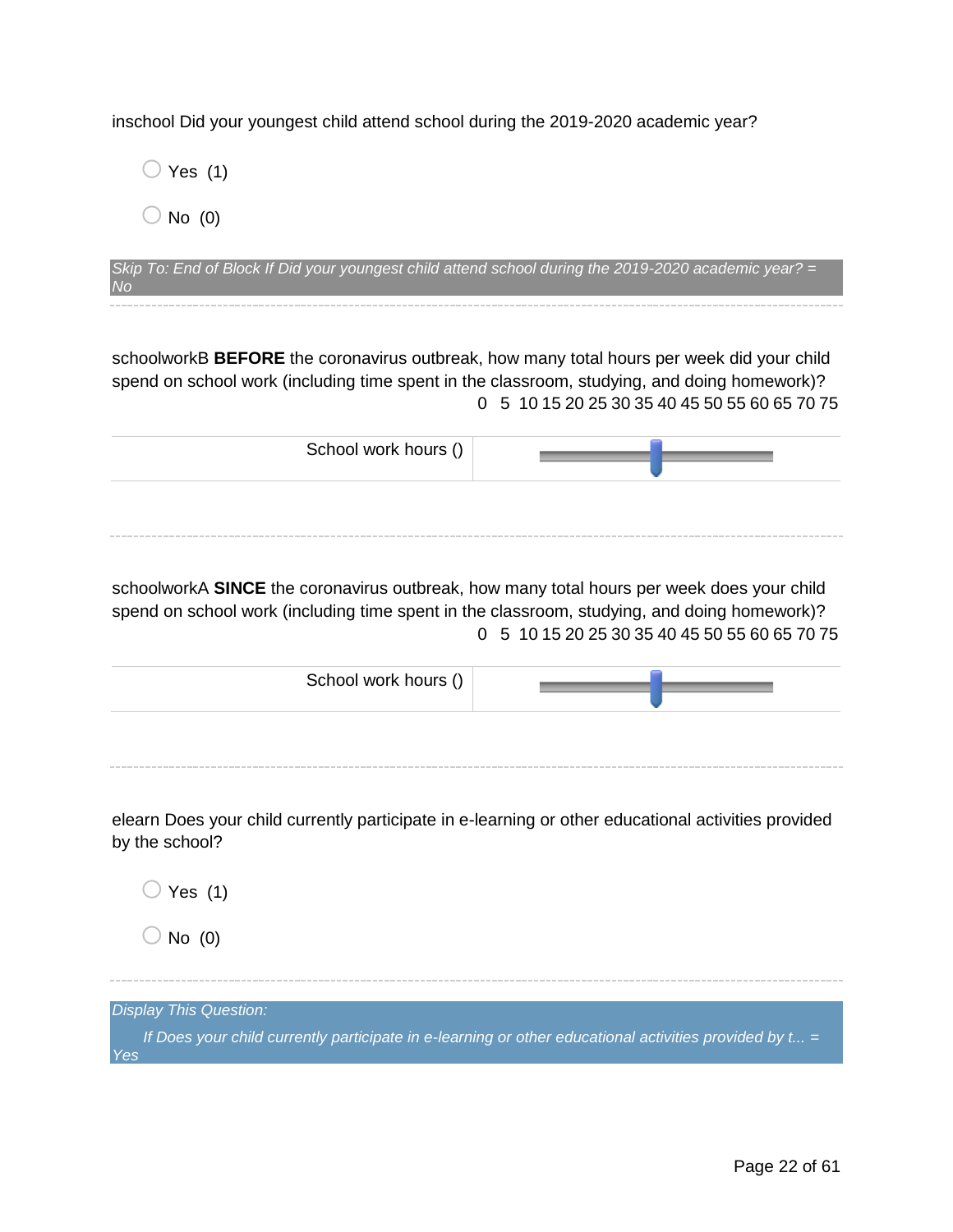elearnhrs Approximately how many hours of this work is required per day by your child's school?

 $\blacktriangledown$  less than 1 hour (0) ... 7 hours or more (7) createedu Are you creating (or finding) additional educational content for your child?  $\bigcirc$  Yes (1)  $\bigcirc$  No (0) *Display This Question: If Are you creating (or finding) additional educational content for your child? = Yes* who\_edu Who is primarily responsible for creating (or finding) this educational content?  $\bigcirc$  Mostly me (1)  $\bigcirc$  Mostly my partner (2)  $\bigcirc$  Both of us together (3)  $\bigcirc$  We primarily use e-learning tools or educational apps (4)  $\bigcirc$  Other (5) **End of Block: Childcare: Older Start of Block: Paid Work\_BEFORE** employB Did you work for pay (i.e., regular or self-employment) **BEFORE** the coronavirus outbreak?

 $\bigcirc$  Yes (1)

 $\bigcirc$  No (0)

|                  | Skip To: End of Block If Did you work for pay (i.e., regular or self-employment) BEFORE the coronavirus |
|------------------|---------------------------------------------------------------------------------------------------------|
| $outbreak? = No$ |                                                                                                         |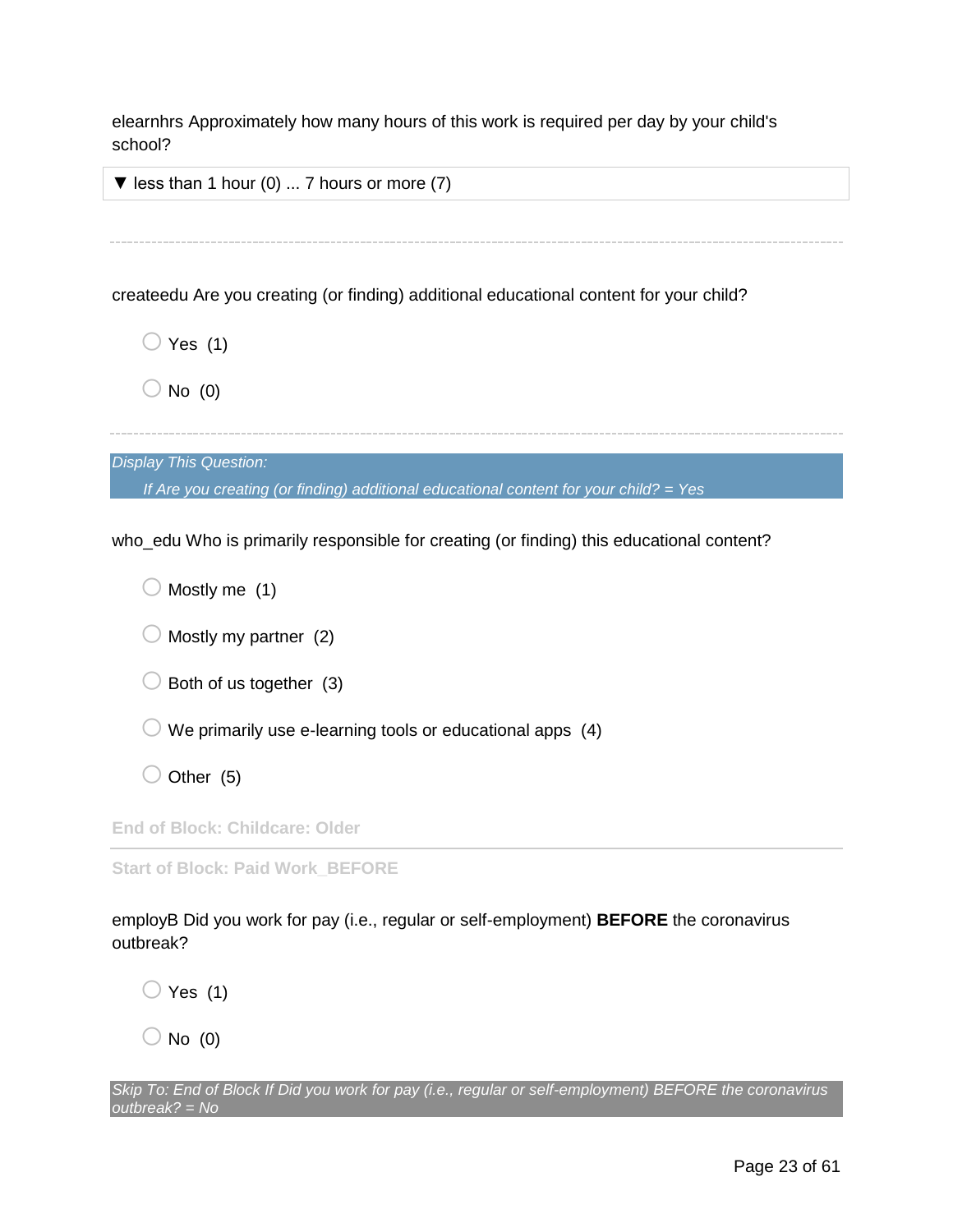workhoursB How many hours per week did you work for pay (on average) **BEFORE** the coronavirus outbreak?

|                                  |  |  |  |  |  | 0 10 20 30 40 50 60 70 80 90 100 |
|----------------------------------|--|--|--|--|--|----------------------------------|
| Weekly work hours () $\parallel$ |  |  |  |  |  |                                  |
|                                  |  |  |  |  |  |                                  |

flexB Did you have a flexible work schedule (i.e., some control over the days and times you work) **BEFORE** the coronavirus outbreak?

 $\bigcirc$  Yes (1)

 $\bigcirc$  No (0)

homeB Were you able to work from home **BEFORE** the coronavirus outbreak?

 $\bigcirc$  Yes (1)

 $\bigcirc$  No (0)

*Display This Question:*

*If Were you able to work from home BEFORE the coronavirus outbreak? = Yes*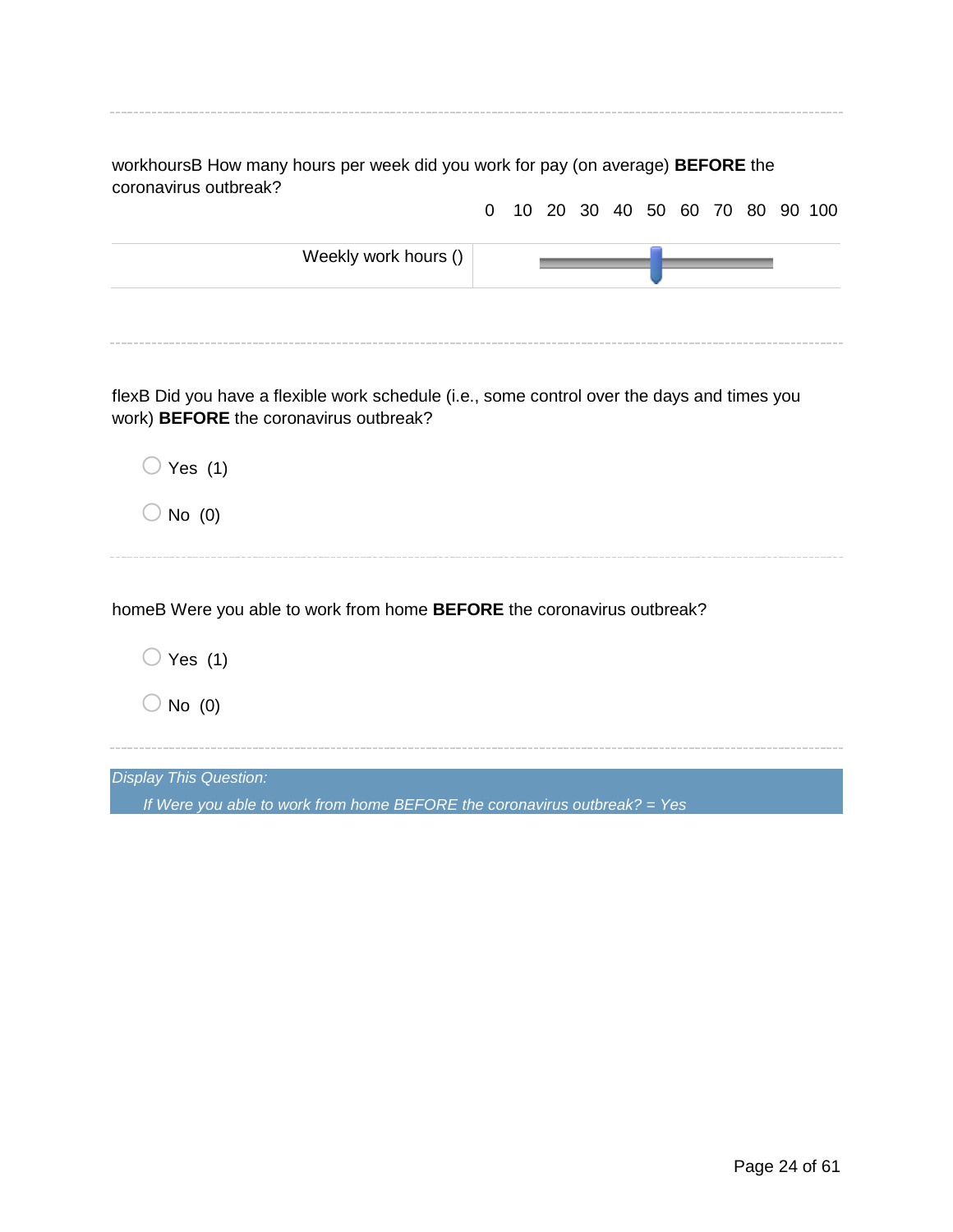homefreqB **BEFORE** the coronavirus outbreak, how often did you work from home?

 $\bigcirc$  Never (1)  $\bigcirc$  Less than once a month (2)  $\bigcirc$  1-3 times a month (3)  $\bigcirc$  Once a week (4)  $\bigcirc$  More than once a week (5)  $\bigcirc$  Worked from home exclusively (6) Page Break —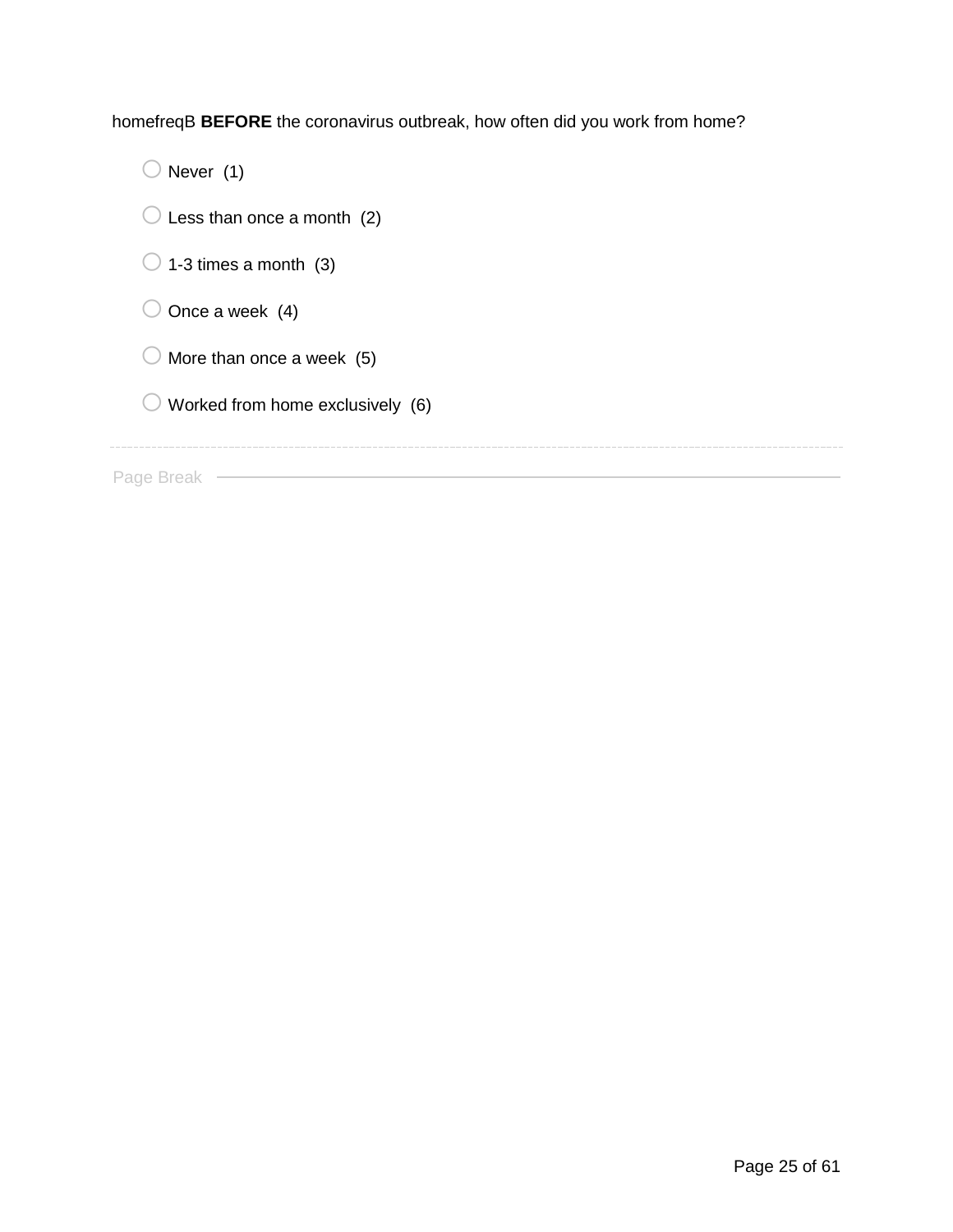|  |  | lostjob Have you been laid off, furloughed, or lost a job due to the coronavirus outbreak? |
|--|--|--------------------------------------------------------------------------------------------|
|  |  |                                                                                            |

| Yes $(1)$                                                                                                                    |
|------------------------------------------------------------------------------------------------------------------------------|
| No $(0)$                                                                                                                     |
|                                                                                                                              |
| <b>Display This Question:</b><br>If Have you been laid off, furloughed, or lost a job due to the coronavirus outbreak? = Yes |
| unemploy Are you receiving unemployment benefits or other public assistance?                                                 |
| Yes $(1)$                                                                                                                    |
| No $(0)$                                                                                                                     |
|                                                                                                                              |
| leftjob Have you left your job or reduced your hours voluntarily due to the coronavirus outbreak?                            |
| Yes $(1)$                                                                                                                    |
| No $(0)$                                                                                                                     |
| <b>End of Block: Paid Work_BEFORE</b>                                                                                        |
| <b>Start of Block: Paid Work_AFTER</b>                                                                                       |
| SINCE the coronavirus outbreak                                                                                               |
|                                                                                                                              |
| employA Do you currently work for pay (i.e., regular or self-employment)?                                                    |
| Yes $(1)$                                                                                                                    |
| $No$ $(0)$                                                                                                                   |
| Skip To: End of Block If Do you currently work for pay (i.e., regular or self-employment)? = No                              |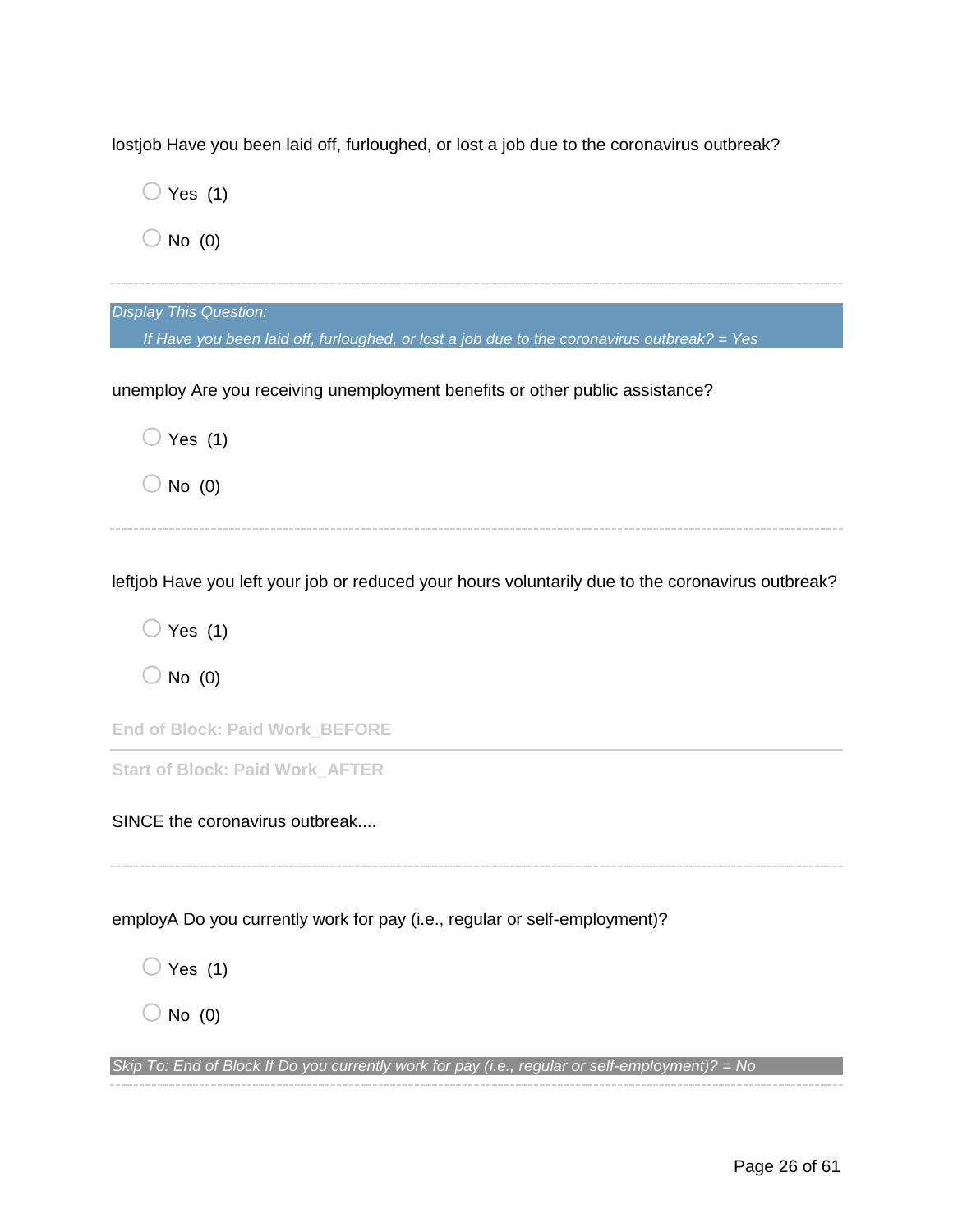SINCE the coronavirus outbreak....

| occup Are you currently employed in any of these essential occupations?                                               |
|-----------------------------------------------------------------------------------------------------------------------|
| Healthcare worker (nurse, doctor, etc.) (1)                                                                           |
| First responder (police, fire, etc.) (2)                                                                              |
| Grocery store/food service worker (3)                                                                                 |
| Postal/delivery services (4)                                                                                          |
| I am not employed in any of these occupations (6)                                                                     |
| workhoursA How many hours per week do you currently work for pay (on average)?<br>10 20 30 40 50 60 70 80 90 100<br>0 |

| Weekly work hours () |  |
|----------------------|--|
|                      |  |
|                      |  |

flexA Do you currently have a flexible work schedule (i.e., some control over the days and times you work)?

 $\bigcirc$  Yes (1)

 $\bigcirc$  No (0)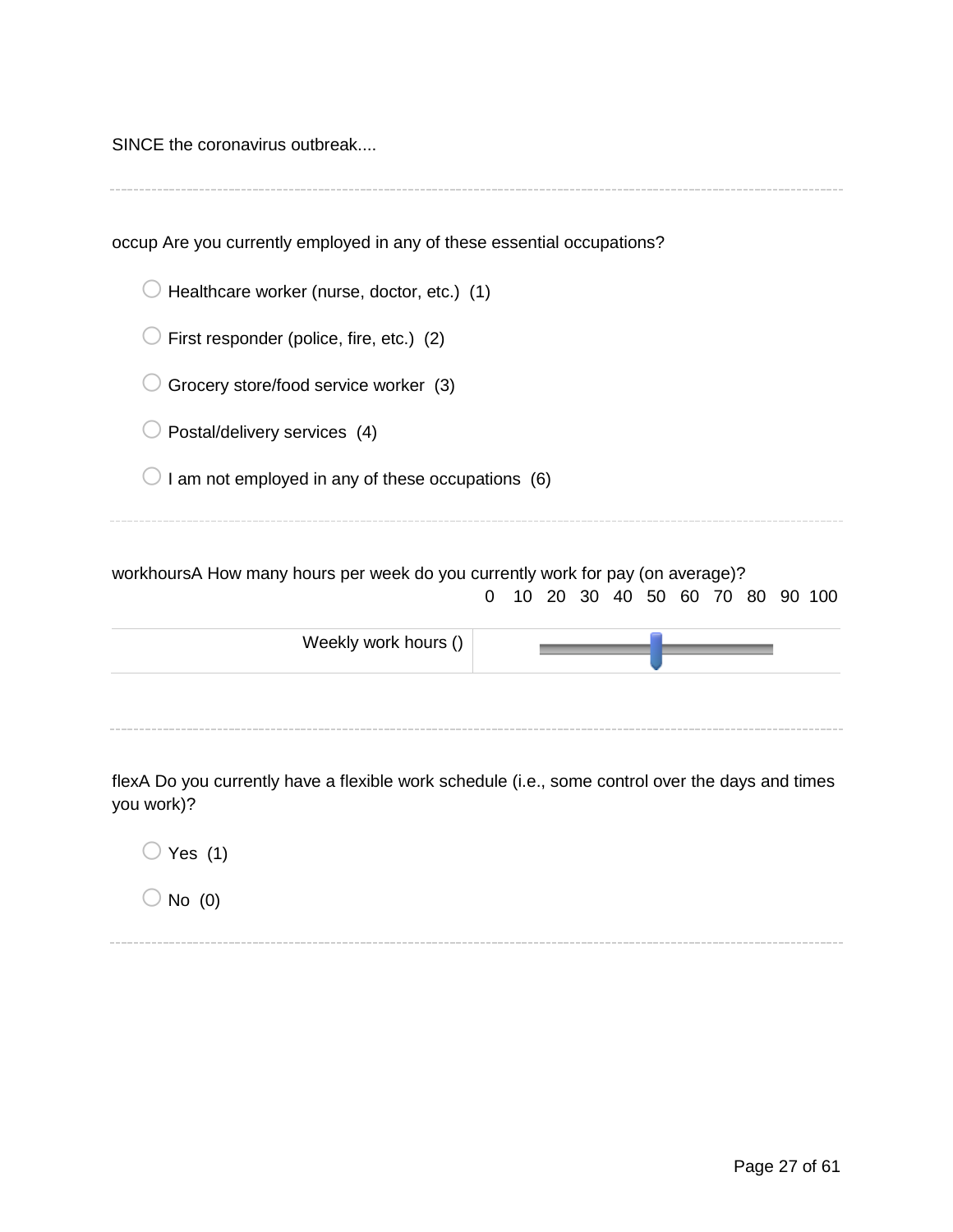homeA Are you currently able to work from home?

 $\bigcirc$  Yes (1)  $\bigcirc$  No (0)

*Display This Question: If Are you currently able to work from home? = Yes*

homefreqA **SINCE** the coronavirus outbreak, how often do you work from home?

 $\bigcirc$  Never (1)

- $\bigcirc$  Less than once a month (2)
- $\bigcirc$  1-3 times a month (3)
- $\bigcirc$  Once a week (4)
- $\bigcirc$  More than once a week (5)
- $\bigcirc$  Work from home exclusively (6)

**End of Block: Paid Work\_AFTER**

**Start of Block: Partners' Paid Work\_BEFORE**

employB\_P Did your partner work for pay (i.e., regular or self-employment) **BEFORE** the coronavirus outbreak?

 $\bigcirc$  Yes (1)

 $\bigcirc$  No (0)

*Skip To: End of Block If Did your partner work for pay (i.e., regular or self-employment) BEFORE the coronavirus outbreak? = No*

workhoursB\_P How many hours per week did your partner work for pay (on average) **BEFORE** the coronavirus outbreak?

0 10 20 30 40 50 60 70 80 90 100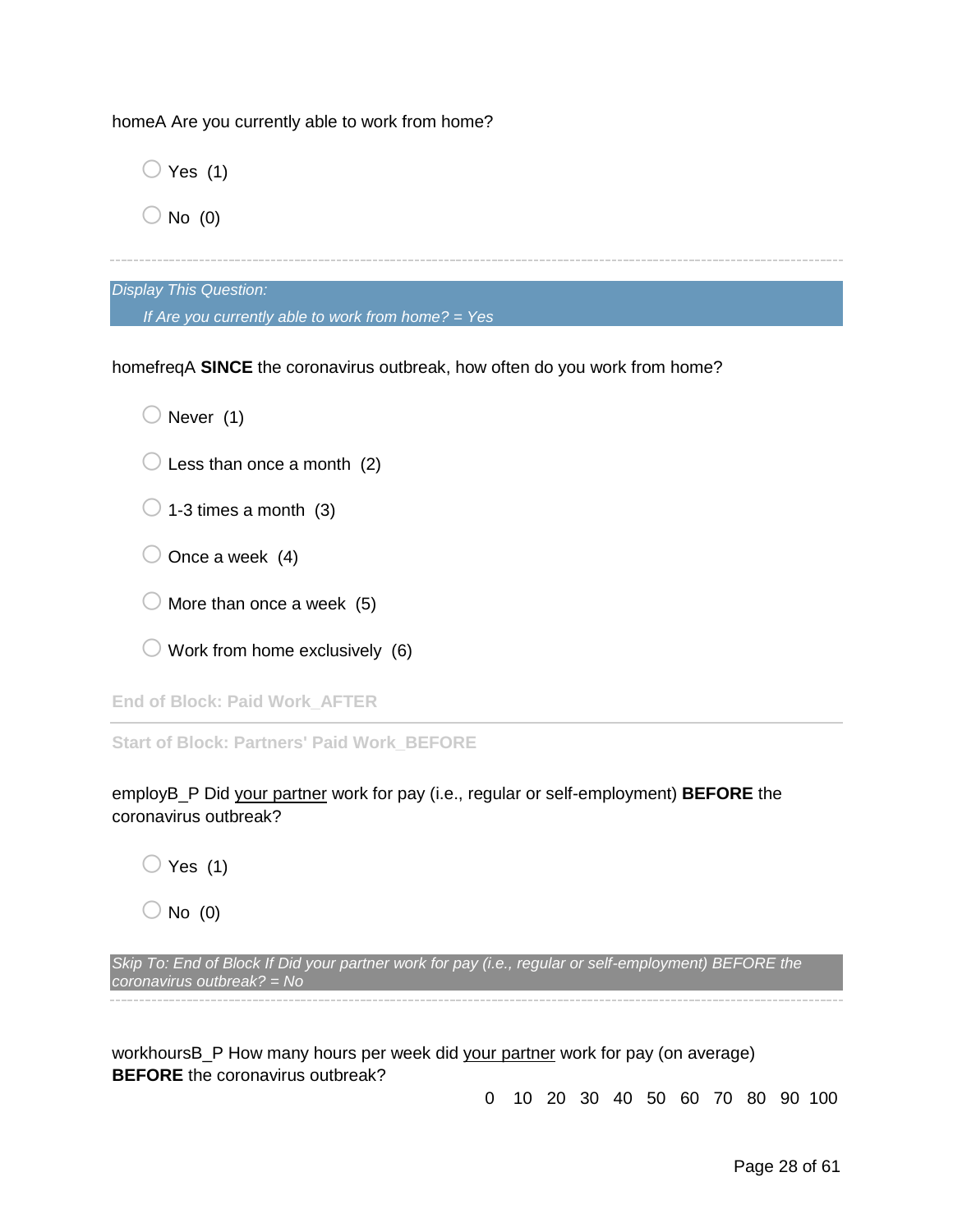| Weekly work hours () |  |
|----------------------|--|
|                      |  |

flexB\_P Did your partner have a flexible work schedule (i.e., some control over the days and times they worked) **BEFORE** the coronavirus outbreak?

 $\bigcirc$  Yes (1)  $\bigcirc$  No (0)

homeB\_P Was your partner able to work from home **BEFORE** the coronavirus outbreak?

 $\bigcirc$  Yes (1)

 $\bigcirc$  No (0)

*Display This Question:*

*If Was your partner able to work from home BEFORE the coronavirus outbreak? = Yes*

homefreqB\_P **BEFORE** the coronavirus outbreak, how often did your partner work from home?

- $\bigcirc$  Never (1)
- $\bigcirc$  Less than once a month (2)
- $\bigcirc$  1-3 times a month (3)
- $\bigcirc$  Once a week (4)
- $\bigcirc$  More than once a week (5)
- $\bigcirc$  Worked from home exclusively (6)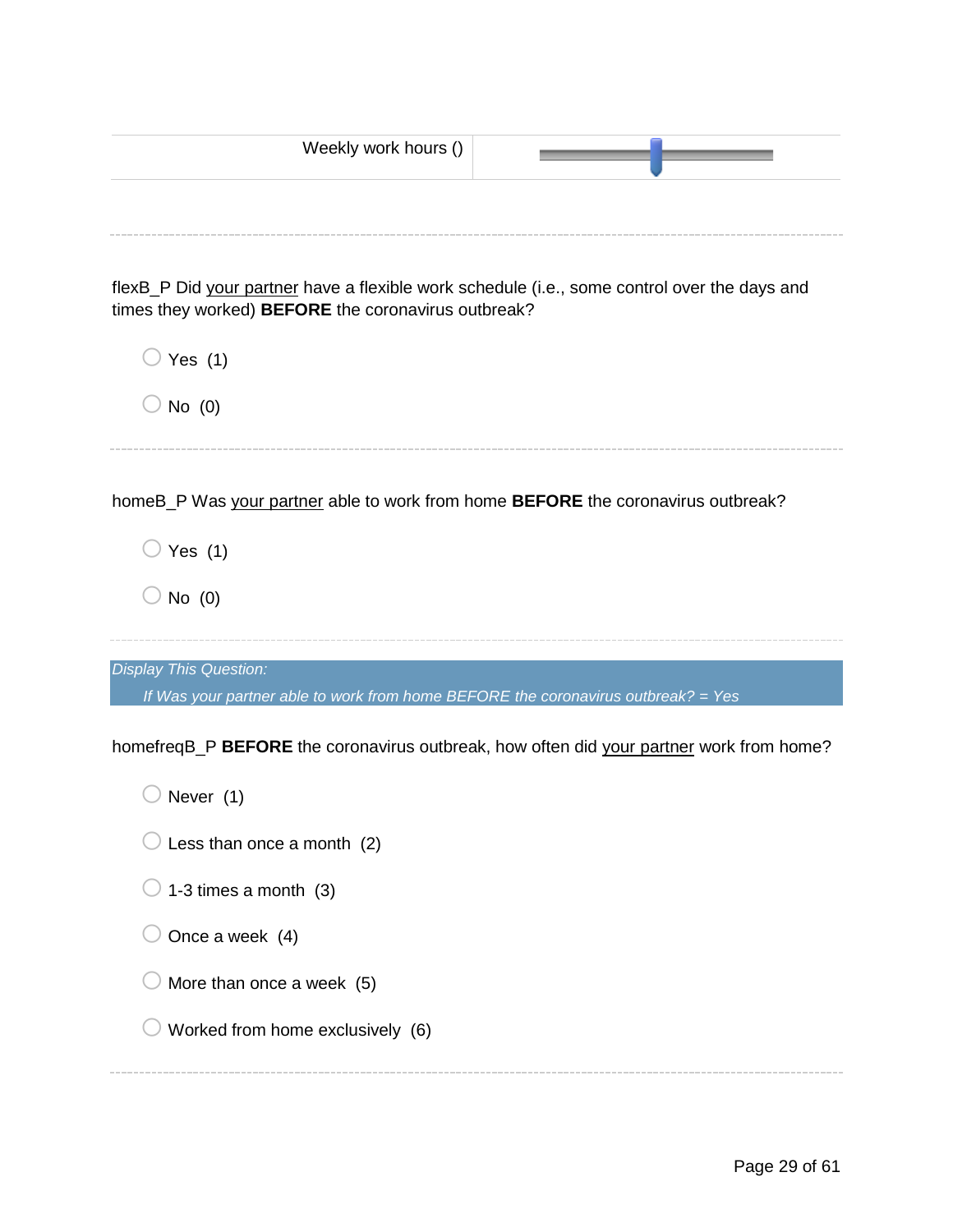Page Break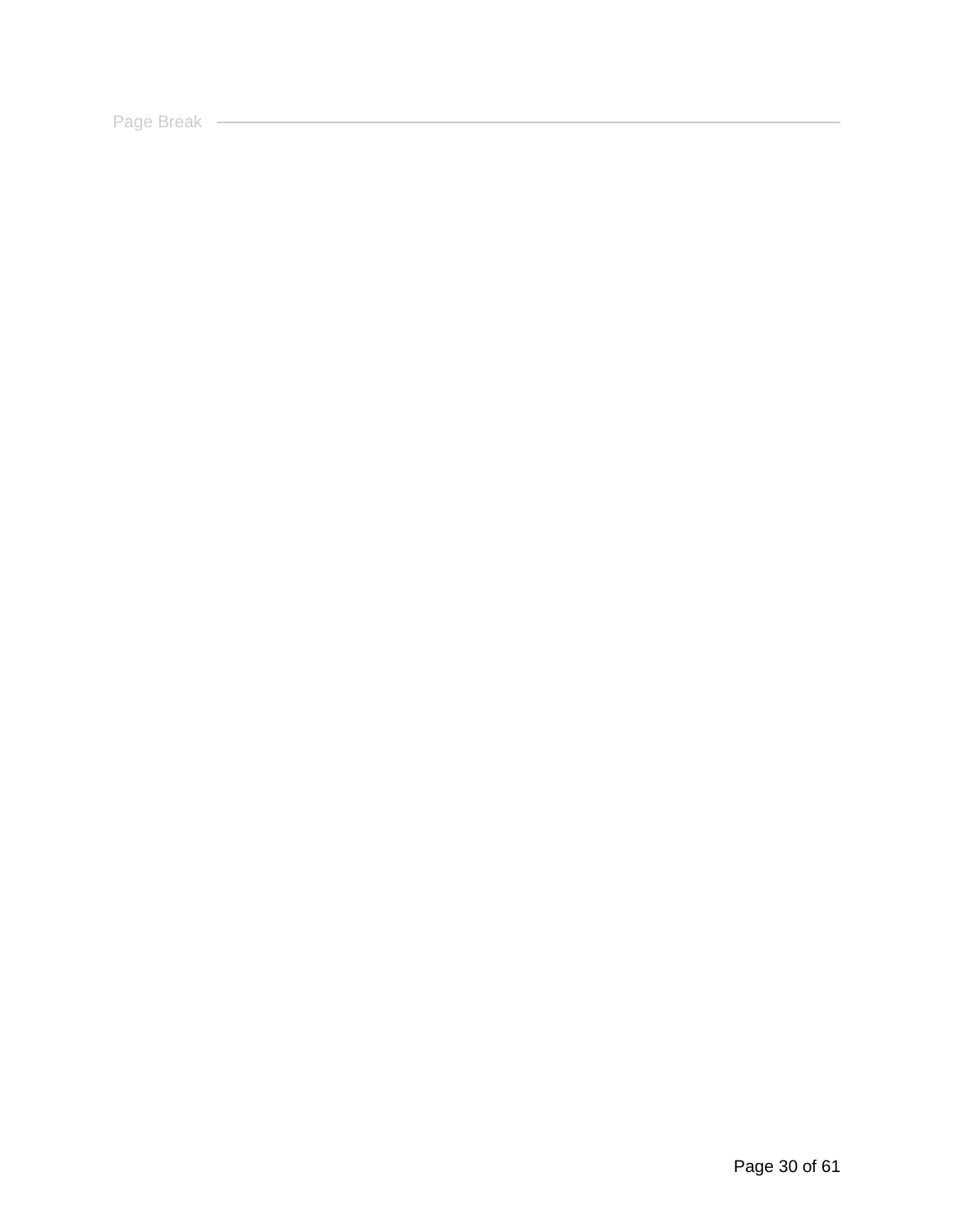lostjob\_P Has your partner been laid off, furloughed, or lost a job due to the coronavirus outbreak?

 $\bigcirc$  Yes (1)

 $\bigcirc$  No (0)

*Display This Question: If Has your partner been laid off, furloughed, or lost a job due to the coronavirus outbreak? = Yes*

unemp\_P Is your partner receiving unemployment benefits or other public assistance?

| Yes $(1)$ |
|-----------|
|-----------|

 $\bigcirc$  No (0)

leftjob\_P Has your partner left their job or reduced their hours voluntarily due to the coronavirus outbreak?

 $\bigcirc$  Yes (1)

 $\bigcirc$  No (0)

**End of Block: Partners' Paid Work\_BEFORE**

**Start of Block: Partners' Paid Work\_AFTER**

SINCE the coronavirus outbreak....

employA\_P Does your partner currently work for pay (i.e., regular or self-employment)?

 $\bigcirc$  Yes (1)

 $\bigcirc$  No (0)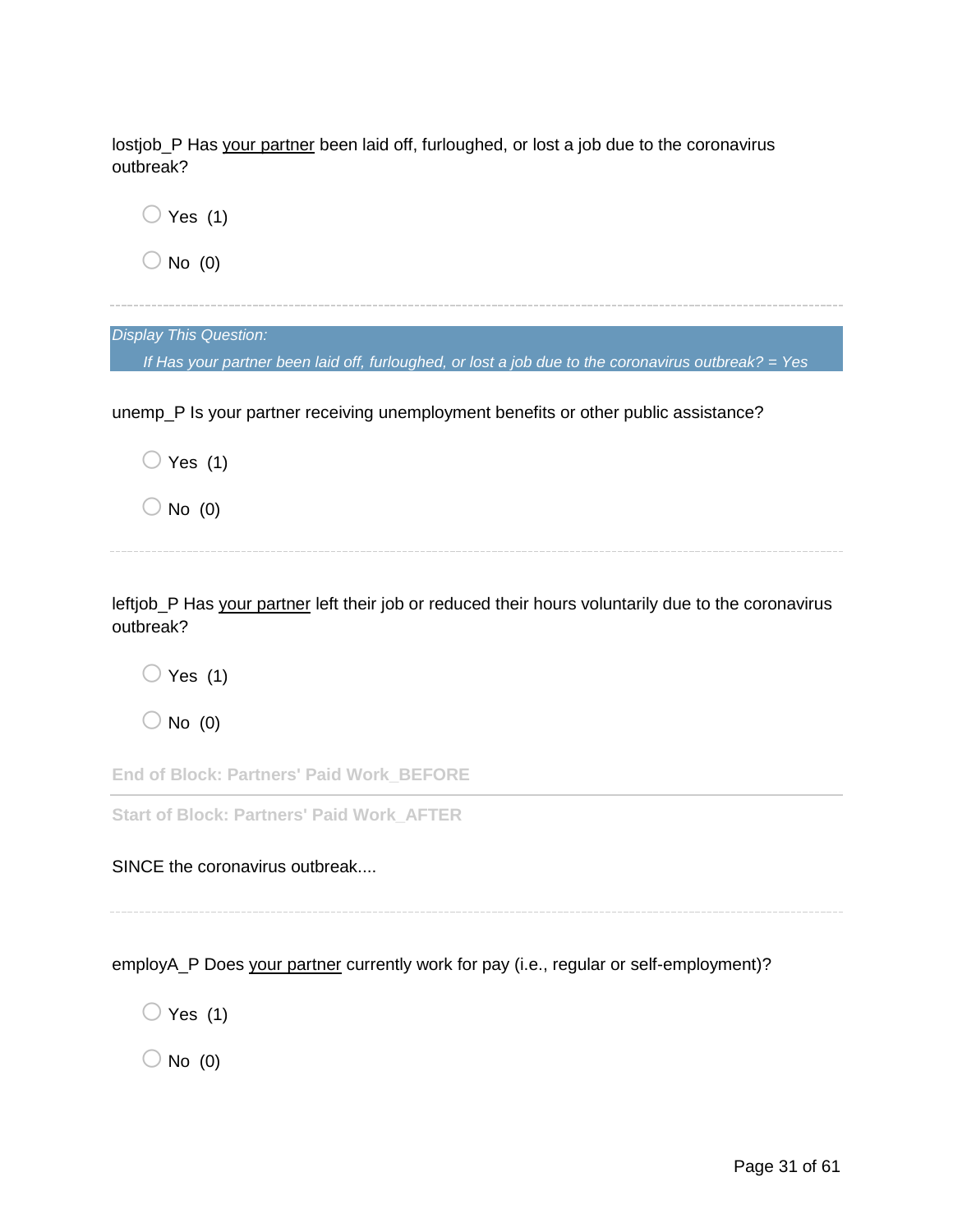*Skip To: End of Block If Does your partner currently work for pay (i.e., regular or self-employment)? = No*

SINCE the coronavirus outbreak....

occup\_P Is your partner currently employed in any of these essential occupations?

 $\bigcirc$  Healthcare worker (nurse, doctor, etc.) (1)

 $\bigcirc$  First responder (police, fire, etc.) (2)

 $\bigcirc$  Grocery store/food service worker (3)

 $\bigcirc$  Postal/delivery services (4)

 $\bigcirc$  My partner is not employed in any of these occupations (6)

workhoursA\_P How many hours per week does your partner currently work for pay (on average)?

|                        |  |  |  |  |  | 0 10 20 30 40 50 60 70 80 90 100 |
|------------------------|--|--|--|--|--|----------------------------------|
| Weekly work hours $()$ |  |  |  |  |  |                                  |
|                        |  |  |  |  |  |                                  |

flexA\_P Does your partner currently have a flexible work schedule (i.e., some control over the days and times you work)?

 $\bigcirc$  Yes (1)  $\bigcirc$  No (0)

Page 32 of 61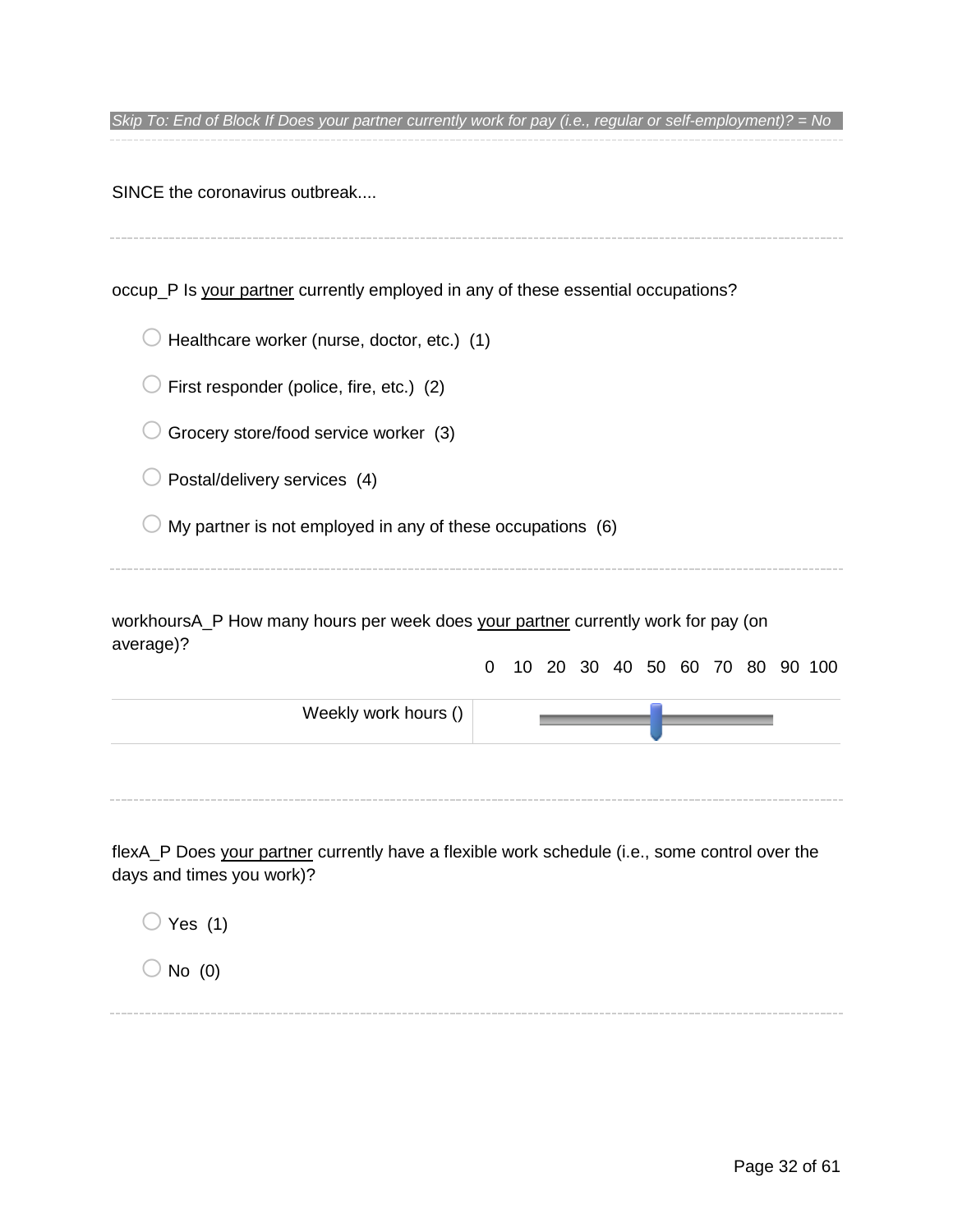homeA\_P Is your partner currently able to work from home?

 $\bigcirc$  Yes (1)  $\bigcirc$  No (0)

*Display This Question: If Is your partner currently able to work from home? = Yes*

homefreqA\_P **SINCE** the coronavirus outbreak, how often does your partner currently work from home?

 $\bigcirc$  Never (1)

| $\bigcirc$ Less than once a month (2) |  |
|---------------------------------------|--|

- $\bigcirc$  1-3 times a month (3)
- $\bigcirc$  Once a week (4)
- $\bigcirc$  More than once a week (5)
- $\bigcirc$  Work from home exclusively (6)

**End of Block: Partners' Paid Work\_AFTER**

#### **Start of Block: Relationships**

relsatB\_1 On a scale of 0 to 10, where 0 is not at all satisfied and 10 is completely satisfied, How would you describe your relationship with your partner **BEFORE** the coronavirus outbreak?

|                                     | 0 1 2 3 4 5 6 7 8 |  |  |  |  |  |
|-------------------------------------|-------------------|--|--|--|--|--|
| Relationship<br>satisfaction<br>(1) | ICCCCCCCCCC       |  |  |  |  |  |
|                                     |                   |  |  |  |  |  |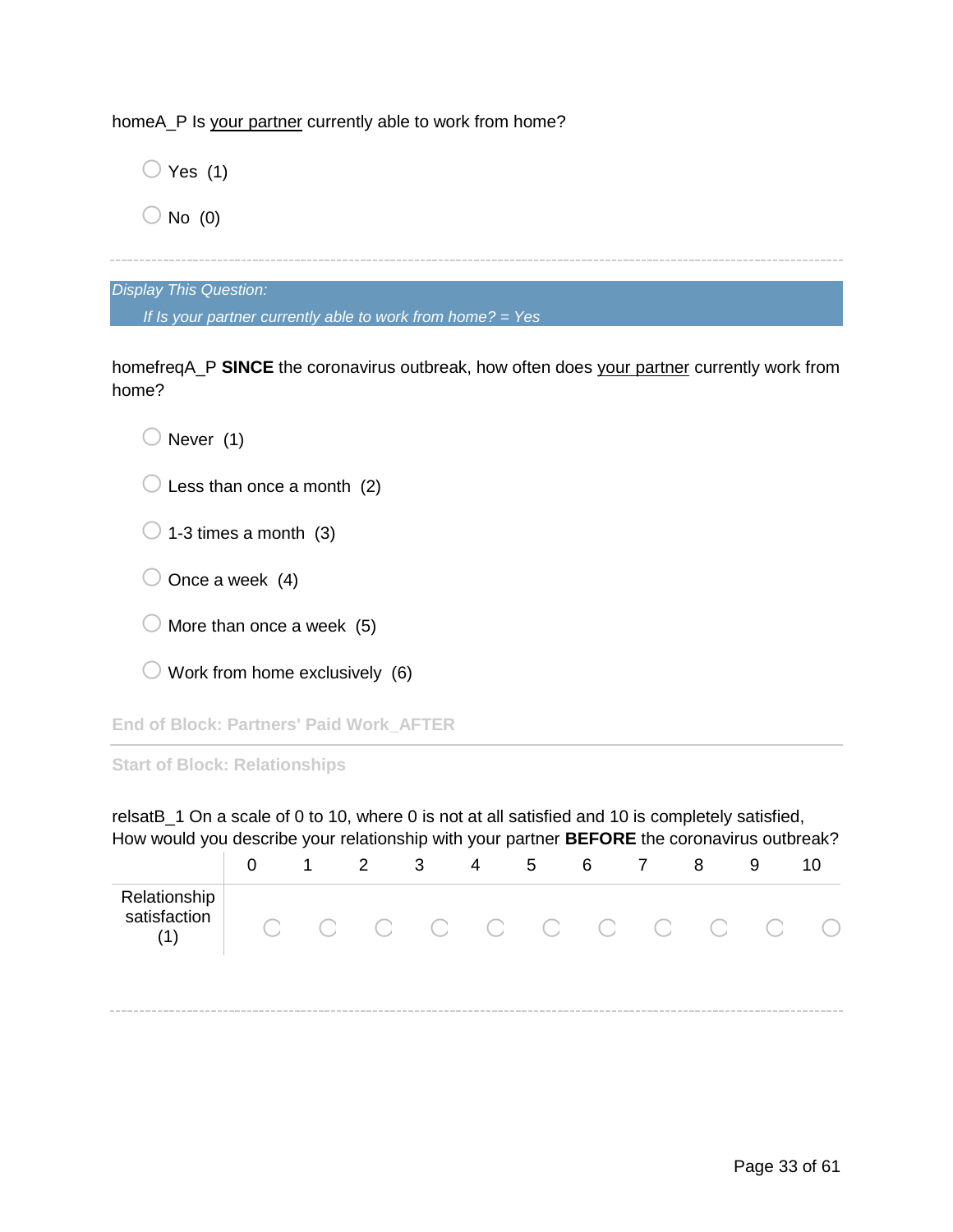|                                                                                 | $\boldsymbol{0}$ | 1 | $\overline{2}$ | 3 | $\overline{\mathbf{4}}$ | 5 | 6 | 7 | 8 | 9 | 10 |
|---------------------------------------------------------------------------------|------------------|---|----------------|---|-------------------------|---|---|---|---|---|----|
| How you<br>and your<br>partner<br>divided<br>household<br>tasks (1)             |                  |   |                |   |                         |   |   |   |   |   |    |
| How you<br>and your<br>partner<br>divided<br>childcare<br>tasks (2)             |                  |   |                |   |                         |   |   |   |   |   |    |
| How you<br>and your<br>partner<br>managed<br>money (3)                          |                  |   |                |   |                         |   |   |   |   |   |    |
| The<br>amount of<br>time you<br>and your<br>partner<br>spent<br>together<br>(4) |                  |   |                |   |                         |   |   |   |   |   |    |
| Your sex<br>life $(5)$                                                          |                  |   |                |   |                         |   |   |   |   |   |    |

satisfiedB On a scale of 0 to 10, where 0 is not at all satisfied and 10 is completely satisfied, In general, how satisfied were you with the following **BEFORE** the coronavirus outbreak?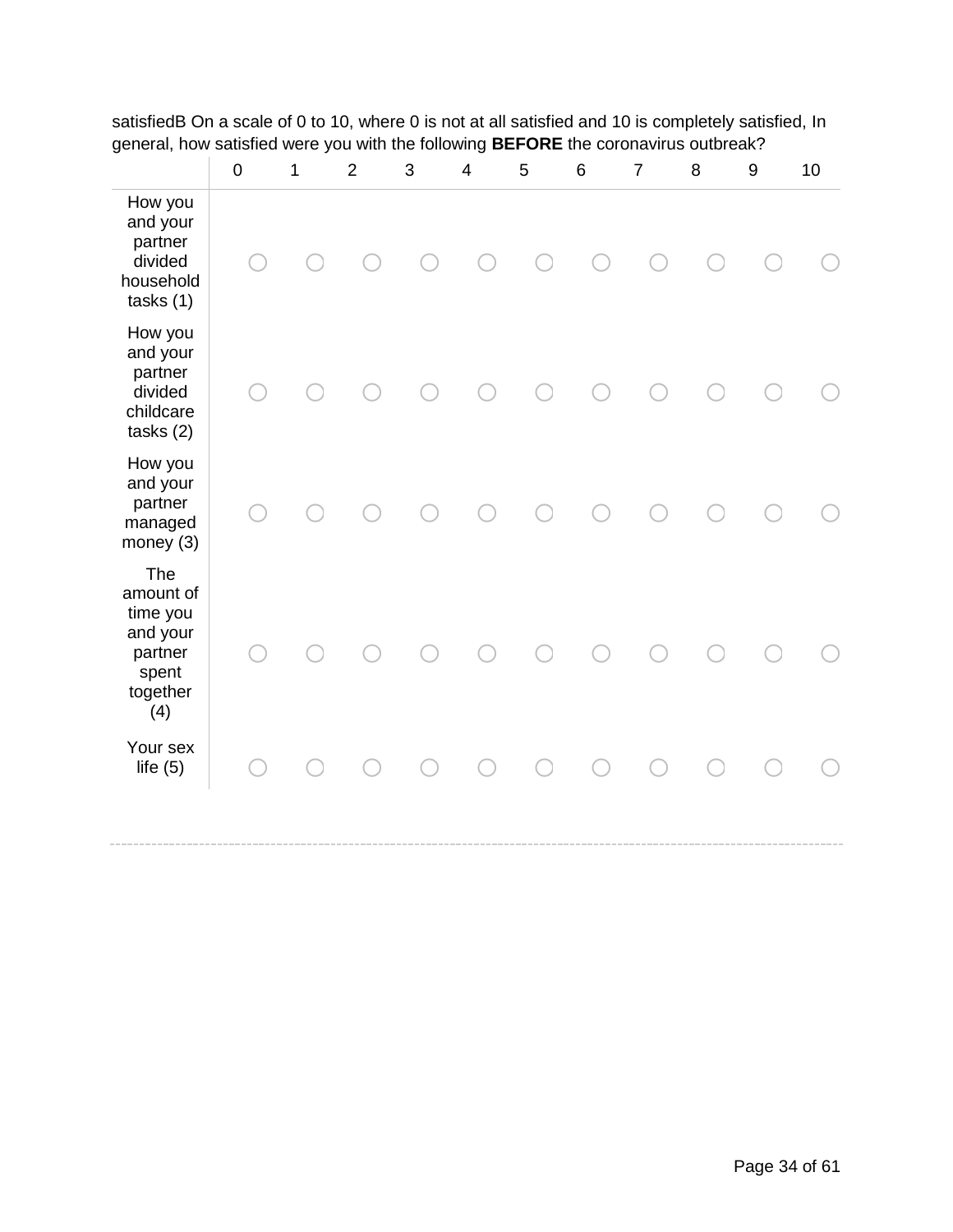How fairly do you think that you and your partner shared the following responsibilities **BEFORE**  the coronavirus outbreak?

|                                                   | Very unfair to<br>me $(1)$ | Somewhat<br>unfair to me<br>(2) | Fair to both<br>of $us(3)$ | Somewhat<br>unfair to my<br>partner (4) | Very unfair to<br>my partner<br>(5) |
|---------------------------------------------------|----------------------------|---------------------------------|----------------------------|-----------------------------------------|-------------------------------------|
| Household<br>chores<br>(choresFB)                 |                            |                                 |                            |                                         |                                     |
| Childcare<br>(childcareFB)                        |                            |                                 |                            |                                         |                                     |
| Financial<br>decisions<br>(findecFB)              |                            |                                 |                            |                                         |                                     |
| Financially<br>supporting<br>family<br>(finsupFB) |                            |                                 |                            |                                         |                                     |
| Paid work<br>time<br>(pdwkFB)                     |                            |                                 |                            |                                         |                                     |
|                                                   |                            |                                 |                            |                                         |                                     |

physicalB When couples argue the disagreement sometimes becomes physical. How often did disagreements with your partner become physical **BEFORE** the coronavirus outbreak?

| $\bigcirc$ Never (1)                                          |
|---------------------------------------------------------------|
| $\bigcirc$ Rarely (2)                                         |
| $\bigcirc$ Sometimes (3)                                      |
| $\bigcirc$ Often (4)                                          |
| $\bigcirc$ Always (5)                                         |
| send which have been been point which have been<br>Page Break |
|                                                               |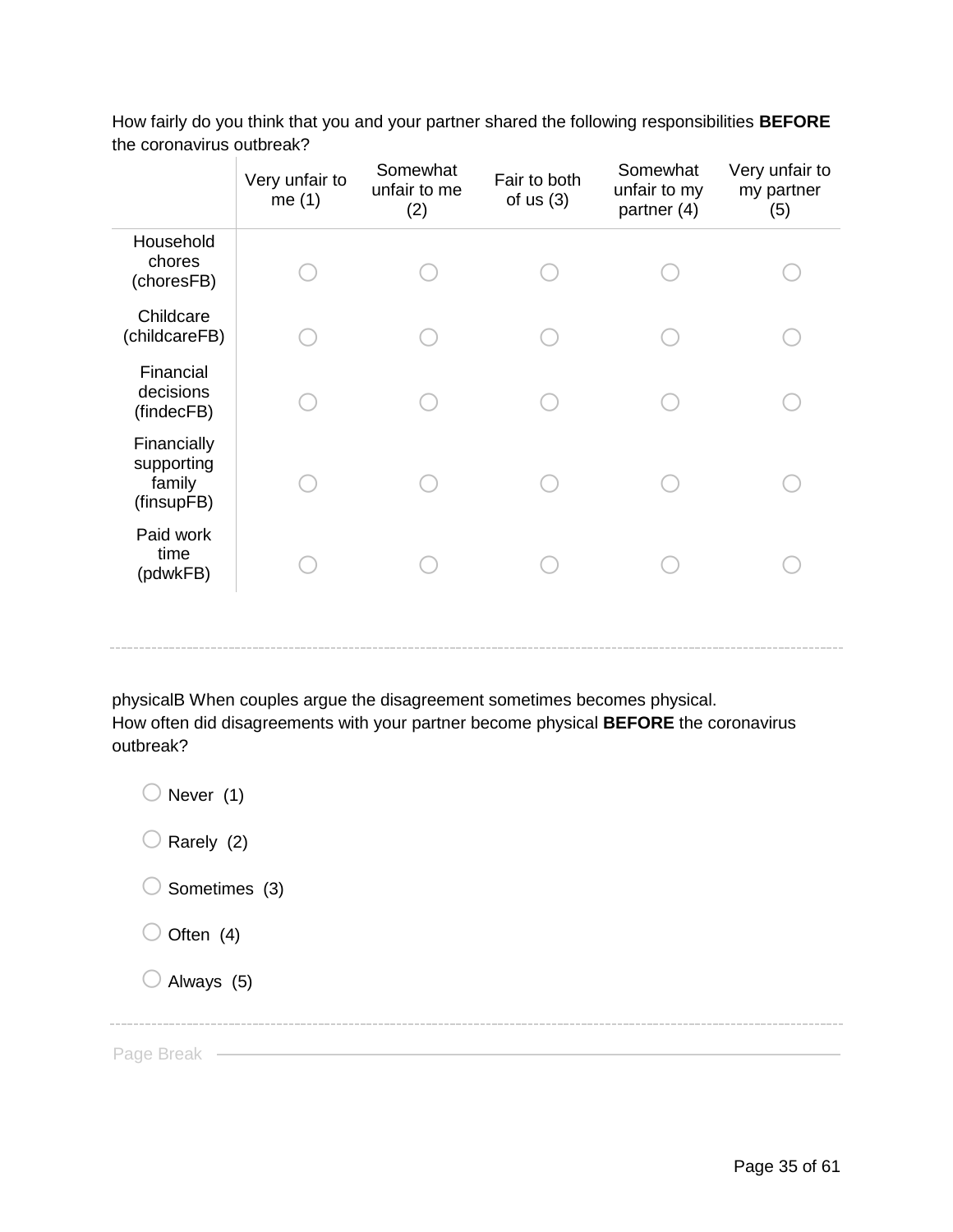relsatA\_1 On a scale of 0 to 10, where 0 is not at all satisfied and 10 is completely satisfied, How would you describe your relationship with your partner **SINCE** the coronavirus outbreak?

|                              | $\Omega$ | $2 \t3$    |  | 4 5 6 7 |  |  |  |
|------------------------------|----------|------------|--|---------|--|--|--|
| Relationship<br>satisfaction |          | CCCCCCCCCC |  |         |  |  |  |

satisfiedA On a scale of 0 to 10, where 0 is not at all satisfied and 10 is completely satisfied, In general, how satisfied are you with the following **SINCE** the coronavirus outbreak?

|                                                                                 | $\mathbf 0$ | 1 | $\overline{2}$ | 3         | 4         | 5 | 6         | $\overline{7}$ | 8 | 9 | 10 |
|---------------------------------------------------------------------------------|-------------|---|----------------|-----------|-----------|---|-----------|----------------|---|---|----|
| How you<br>and your<br>partner<br>divide<br>household<br>tasks (1)              |             |   |                |           |           |   |           |                |   |   |    |
| How you<br>and your<br>partner<br>divide<br>childcare<br>tasks (2)              |             |   |                | $\bigcap$ | $\bigcap$ | ⌒ | $\subset$ | ⌒              |   |   |    |
| How you<br>and your<br>partner<br>manage<br>money (3)                           |             |   |                |           |           |   |           |                |   |   |    |
| The<br>amount of<br>time you<br>and your<br>partner<br>spend<br>together<br>(4) |             |   |                |           |           |   |           |                |   |   |    |
| Your sex<br>life $(5)$                                                          |             |   |                |           |           |   |           |                |   |   |    |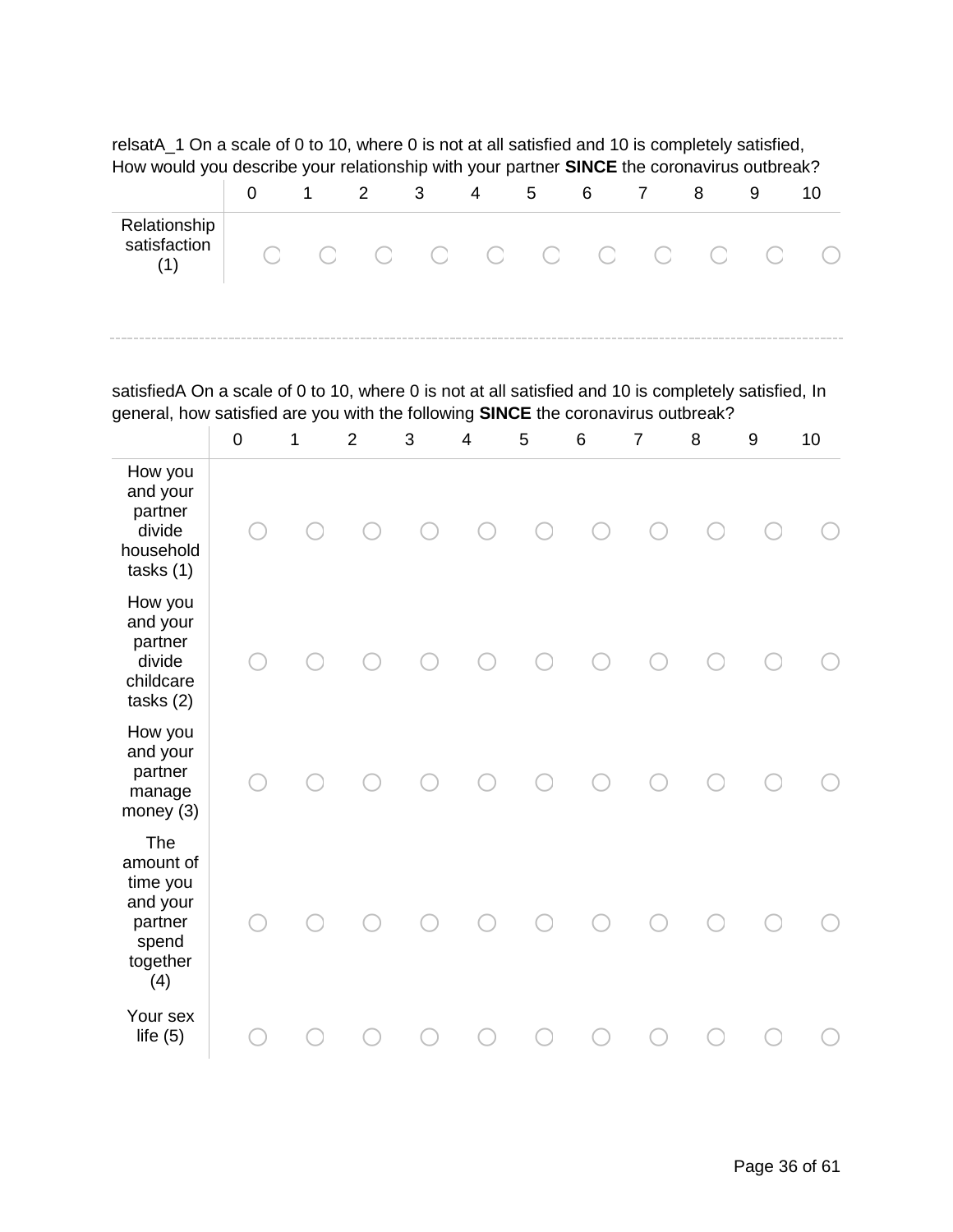How fairly do you think that you and your partner share the following responsibilities **SINCE** the coronavirus outbreak?

|                                                   | Very unfair to<br>me $(1)$ | Somewhat<br>unfair to me<br>(2) | Fair to both<br>of us $(3)$ | Somewhat<br>unfair to my<br>partner (4) | Very unfair to<br>my partner<br>(5) |
|---------------------------------------------------|----------------------------|---------------------------------|-----------------------------|-----------------------------------------|-------------------------------------|
| Household<br>chores<br>(choresFA)                 |                            |                                 |                             |                                         |                                     |
| Childcare<br>(childcareFA)                        |                            |                                 |                             |                                         |                                     |
| Financial<br>decisions<br>(findecFA)              |                            |                                 |                             |                                         |                                     |
| Financially<br>supporting<br>family<br>(finsupFA) |                            |                                 |                             |                                         |                                     |
| Paid work<br>time<br>(pdwkFA)                     |                            |                                 |                             |                                         |                                     |
|                                                   |                            |                                 |                             |                                         |                                     |

#### physicalA

How often do disagreements with your partner become physical **SINCE** the coronavirus outbreak?

 $\bigcirc$  Never (1)

 $\bigcirc$  Rarely (2)

 $\bigcirc$  Sometimes (3)

 $\bigcirc$  Often (4)

 $\bigcirc$  Always (5)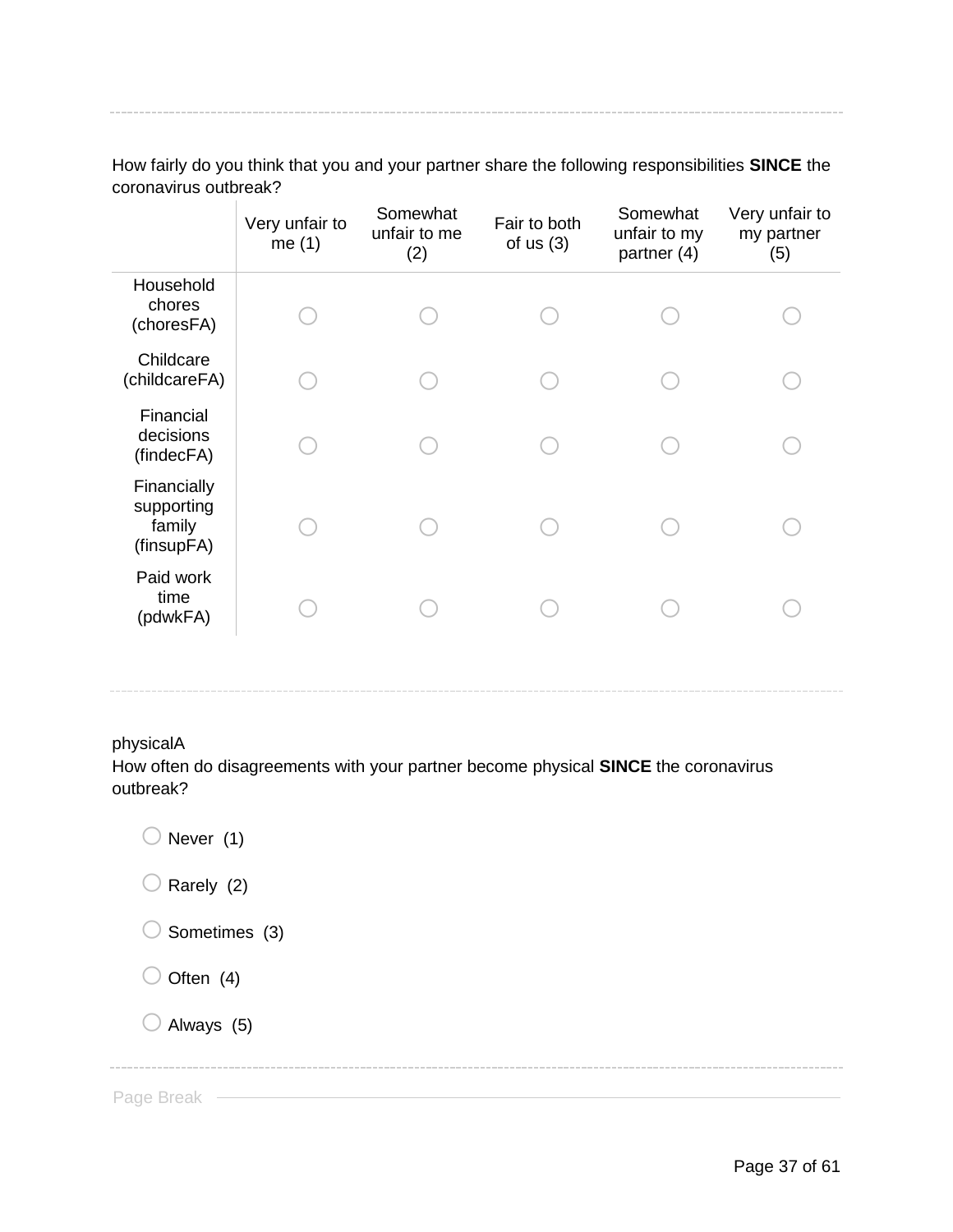Please indicate your level of agreement with the following statements: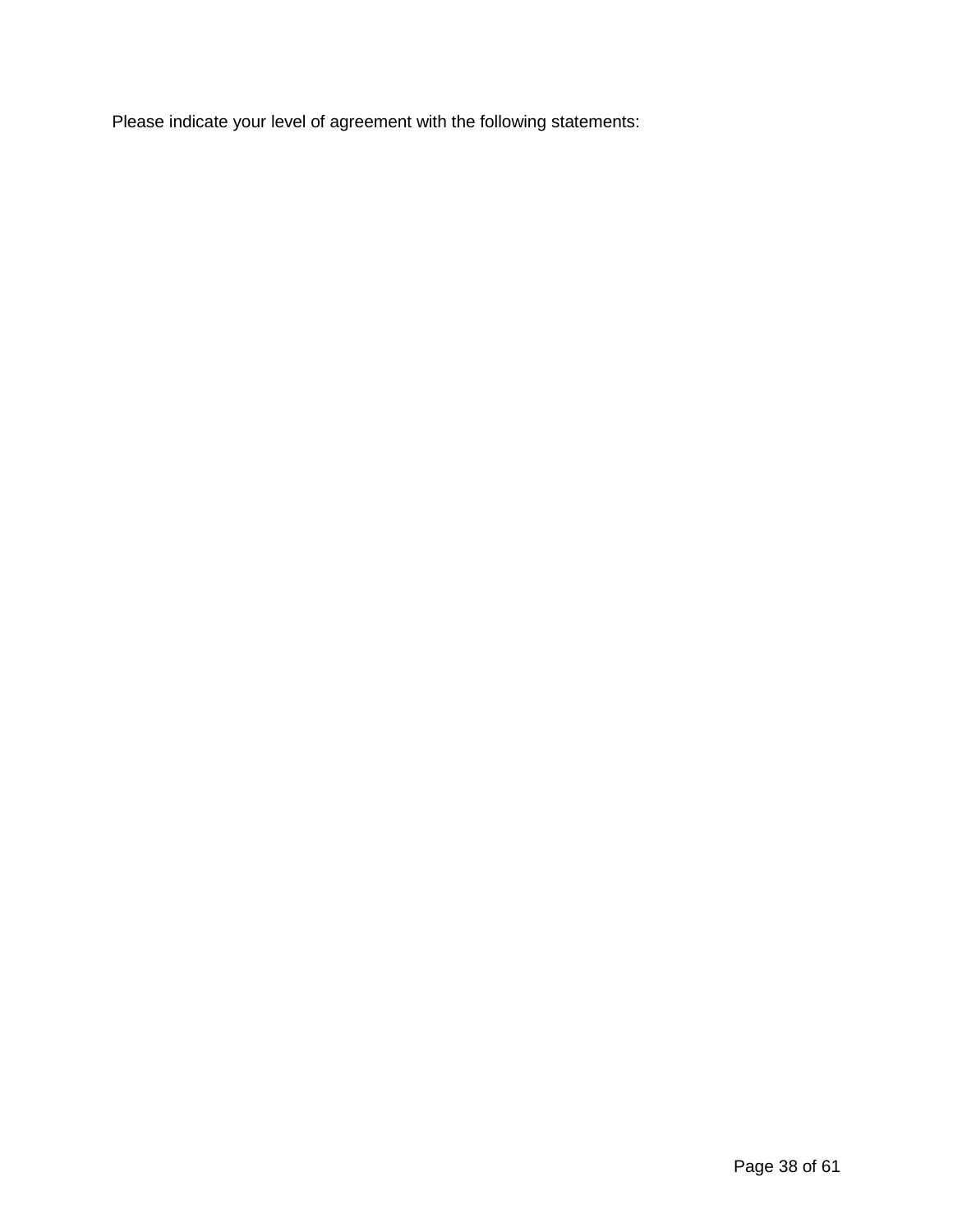|                                                                                                                   | Strongly<br>agree $(1)$ | Somewhat<br>agree $(2)$ | Neither<br>agree nor<br>disagree<br>(3) | Somewhat<br>disagree (4) | Strongly<br>disagree<br>(5) |
|-------------------------------------------------------------------------------------------------------------------|-------------------------|-------------------------|-----------------------------------------|--------------------------|-----------------------------|
| I find it hard to tell<br>my partner certain<br>things because I am<br>not sure how they<br>will react (react)    |                         |                         |                                         |                          |                             |
| The Bible is God's<br>word and everything<br>happened or will<br>happen exactly as it<br>says (bible)             |                         |                         |                                         |                          |                             |
| Preschool children<br>are likely to suffer if<br>their mother is<br>employed<br>(childsuffer)                     |                         |                         |                                         |                          |                             |
| My partner listens to<br>me when I need<br>someone to talk to<br>(listen_P)                                       |                         |                         |                                         |                          |                             |
| It is OK for mothers<br>to work full-time<br>when their youngest<br>child is under age 5<br>(momworkFT)           |                         |                         |                                         |                          |                             |
| I have thought that<br>my<br>marriage/relationship<br>might be in trouble<br>(martrouble)                         |                         |                         |                                         |                          |                             |
| If a husband and<br>wife both work full-<br>time, they should<br>share household<br>tasks equally<br>(equaltasks) |                         |                         |                                         |                          |                             |
| The coronavirus<br>outbreak is being<br>blown out of<br>proportion<br>(overblown)                                 |                         |                         |                                         |                          |                             |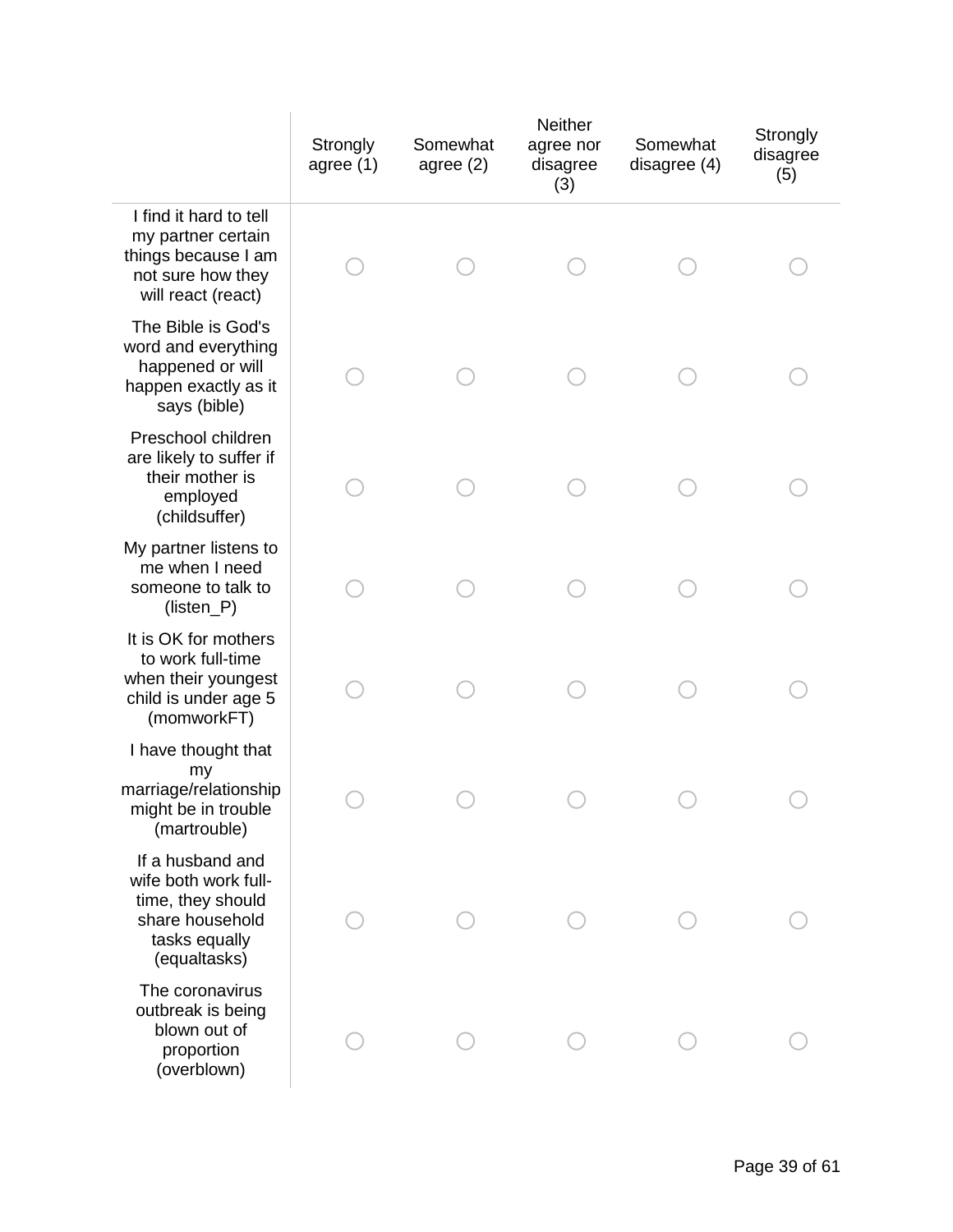It is hard for me to talk with my partner (hardtalk)

I have always felt pretty sure my life would work out the way I wanted it to (lifework)

My partner and I discuss things together before making important decisions (discuss)

Women and men should share equally in the raising of their children (equalccare)

I am afraid to go out in public due to the coronavirus (afraid)

Parents should encourage just as much independence in their daughters as in their sons (independence)

When we are having a problem, my partner often gives me the silent treatment (silence)

I feel that I can tell my partner anything (tellanything)

It is much better for everyone if the man earns the main living and the woman takes care of the home and family (breadwinner)

| $\circ$    | $\begin{array}{ccc} & & \\ \n\mathbf{O} & & \\ \n\mathbf{O} & & \\ \n\mathbf{O} & & \\ \n\mathbf{O} & & \\ \n\mathbf{O} & & \\ \n\mathbf{O} & & \\ \n\mathbf{O} & & \\ \n\mathbf{O} & & \\ \n\mathbf{O} & & \\ \n\mathbf{O} & & \\ \n\mathbf{O} & & \\ \n\mathbf{O} & & \\ \n\mathbf{O} & & \\ \n\mathbf{O} & & \\ \n\mathbf{O} & & \\ \n\mathbf{O} & & \\ \n\mathbf{O} & & \\ \n\mathbf{O} & & \\ \n\mathbf{O} & & \\ \$ | $\circ$                                         | $\circ$                                                   | $\bigcirc$ |
|------------|---------------------------------------------------------------------------------------------------------------------------------------------------------------------------------------------------------------------------------------------------------------------------------------------------------------------------------------------------------------------------------------------------------------------------|-------------------------------------------------|-----------------------------------------------------------|------------|
| $\circ$    | $\circ$                                                                                                                                                                                                                                                                                                                                                                                                                   | $\circ$                                         | $\circ$                                                   | $\bigcirc$ |
| $\circ$    | $\circ$                                                                                                                                                                                                                                                                                                                                                                                                                   | $\bigcirc$                                      | $\circ$                                                   | $\bigcirc$ |
| $\bigcirc$ | $\overline{O}$                                                                                                                                                                                                                                                                                                                                                                                                            | $\begin{array}{c}\n\circ \\ \circ\n\end{array}$ | $\begin{array}{c}\n\mathbf{C} \\ \mathbf{C}\n\end{array}$ | $\circ$    |
| $\bigcirc$ | $\circ$                                                                                                                                                                                                                                                                                                                                                                                                                   | $\bigcirc$                                      | $\circ$                                                   | $\circ$    |
| $\bigcirc$ | $\bigcirc$                                                                                                                                                                                                                                                                                                                                                                                                                | $\bigcirc$                                      | $\circ$                                                   | $\circ$    |
| $\bigcirc$ | $\begin{array}{c}\n\circ \\ \circ \\ \circ\n\end{array}$                                                                                                                                                                                                                                                                                                                                                                  | $\circ$                                         | $\circ$                                                   | $\circ$    |
|            |                                                                                                                                                                                                                                                                                                                                                                                                                           |                                                 |                                                           |            |
|            |                                                                                                                                                                                                                                                                                                                                                                                                                           |                                                 | $\rightarrow$                                             |            |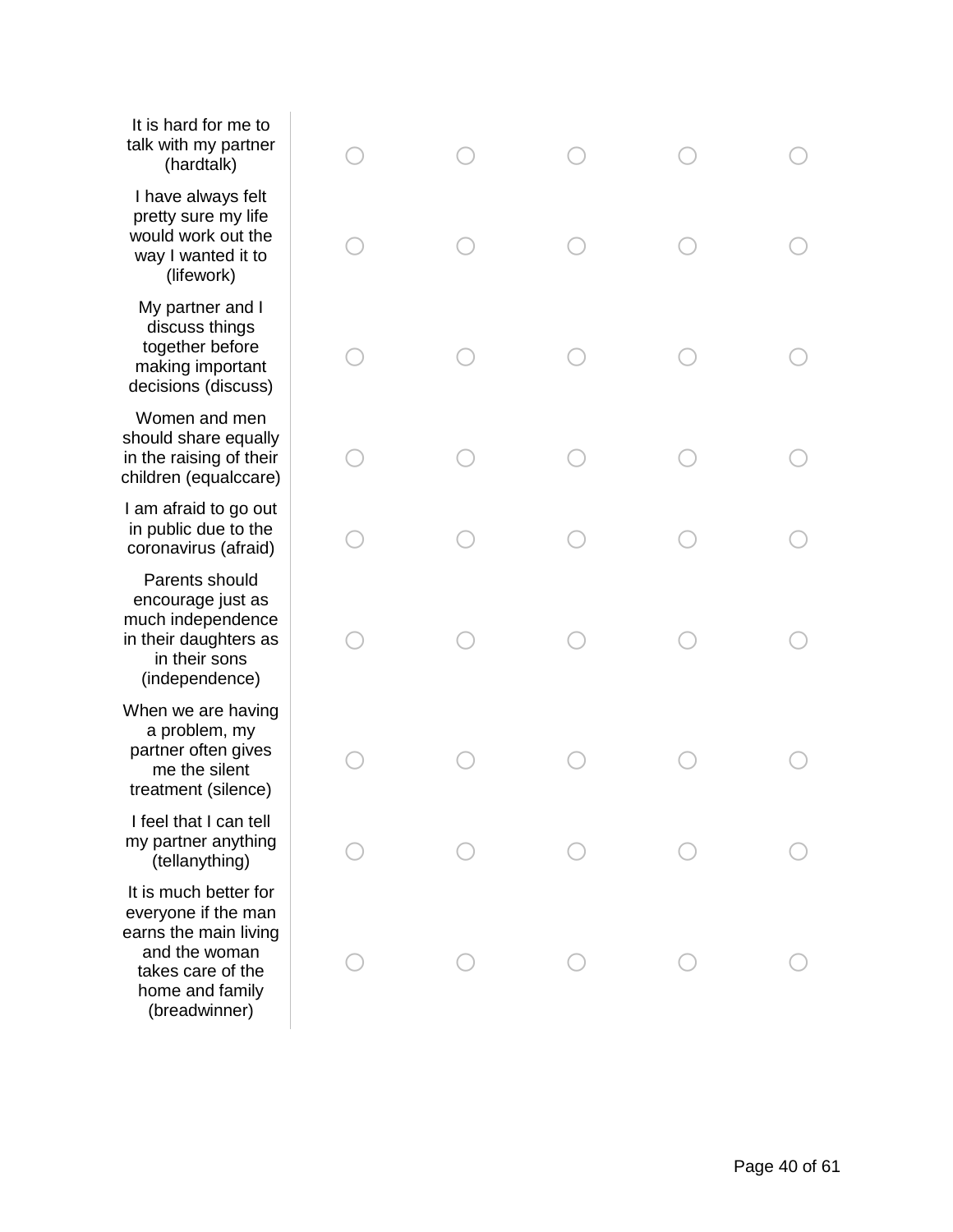| I worry that someone<br>I know will contract<br>the coronavirus<br>(worry)                                                 |  |  |  |
|----------------------------------------------------------------------------------------------------------------------------|--|--|--|
| <b>End of Block: Relationships</b>                                                                                         |  |  |  |
| <b>Start of Block: Health</b>                                                                                              |  |  |  |
| covidtest Have you tested positive for the coronavirus?                                                                    |  |  |  |
| $\supset$ Yes (1)                                                                                                          |  |  |  |
| No $(0)$                                                                                                                   |  |  |  |
| covidmay Do you think you might have had the coronavirus even though you were not tested?<br>$\supset$ Yes (1)<br>No $(0)$ |  |  |  |
| covidHH Has anyone in your household tested positive for the coronavirus?                                                  |  |  |  |
| Yes (1)                                                                                                                    |  |  |  |
| No $(0)$                                                                                                                   |  |  |  |
|                                                                                                                            |  |  |  |

*Display This Question:*

*If Has anyone in your household tested positive for the coronavirus? = Yes*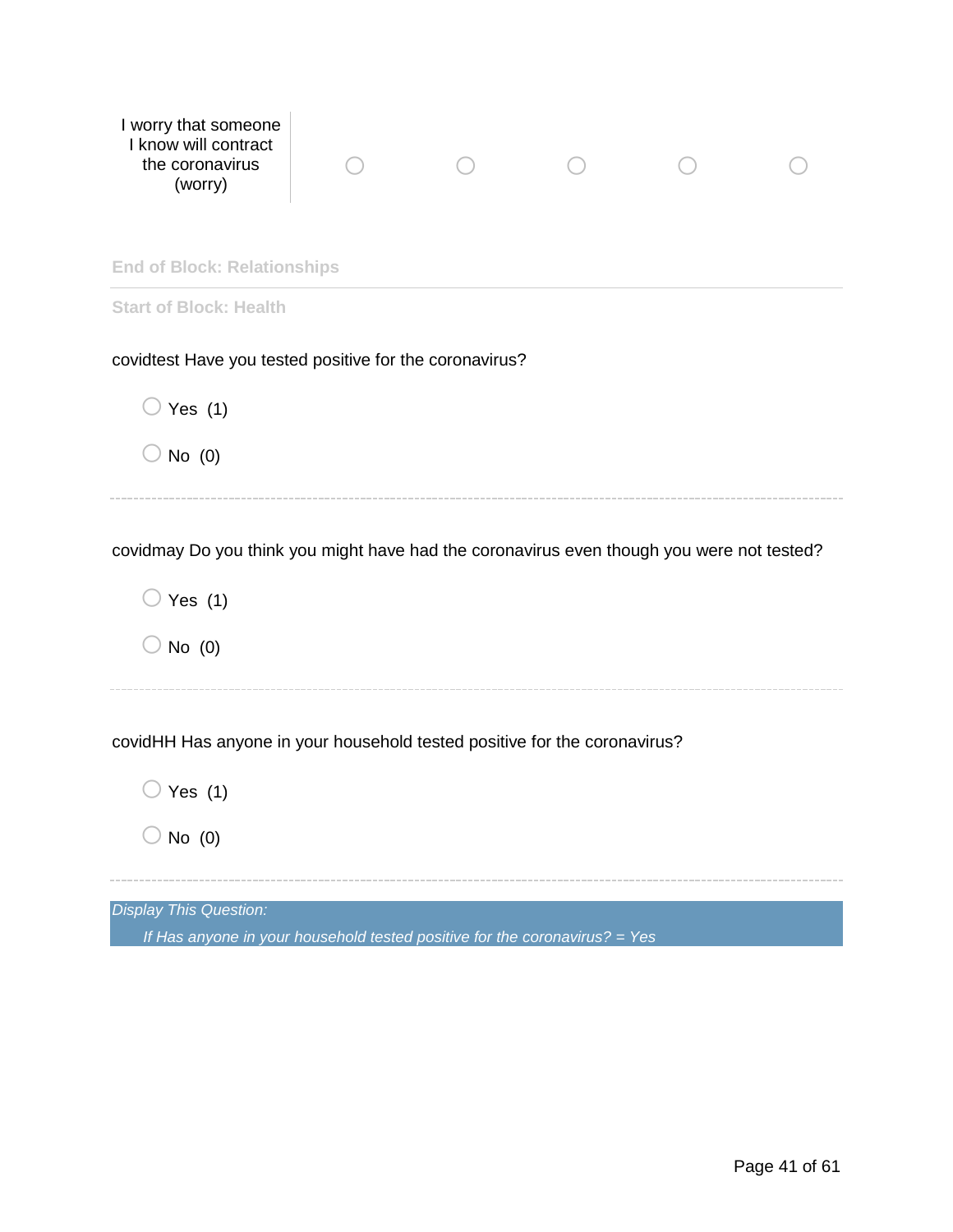covid\_rel What is their relationship to you? (check all that apply)

| Partner/Spouse (1)                |
|-----------------------------------|
| Child under age 18 (2)            |
| Child over age 18 (3)             |
| Parent (4)                        |
| Grandparent (5)                   |
| Another adult in my household (6) |
|                                   |

covidknow Do you know anyone personally (outside of your household) that has tested positive for the coronavirus?

 $\bigcirc$  Yes (1)  $\bigcirc$  No (0)

illness Does anyone in your household have a chronic illness?

 $\bigcirc$  Yes (1)

 $\bigcirc$  No (0)

*Display This Question:*

*If Does anyone in your household have a chronic illness? = Yes*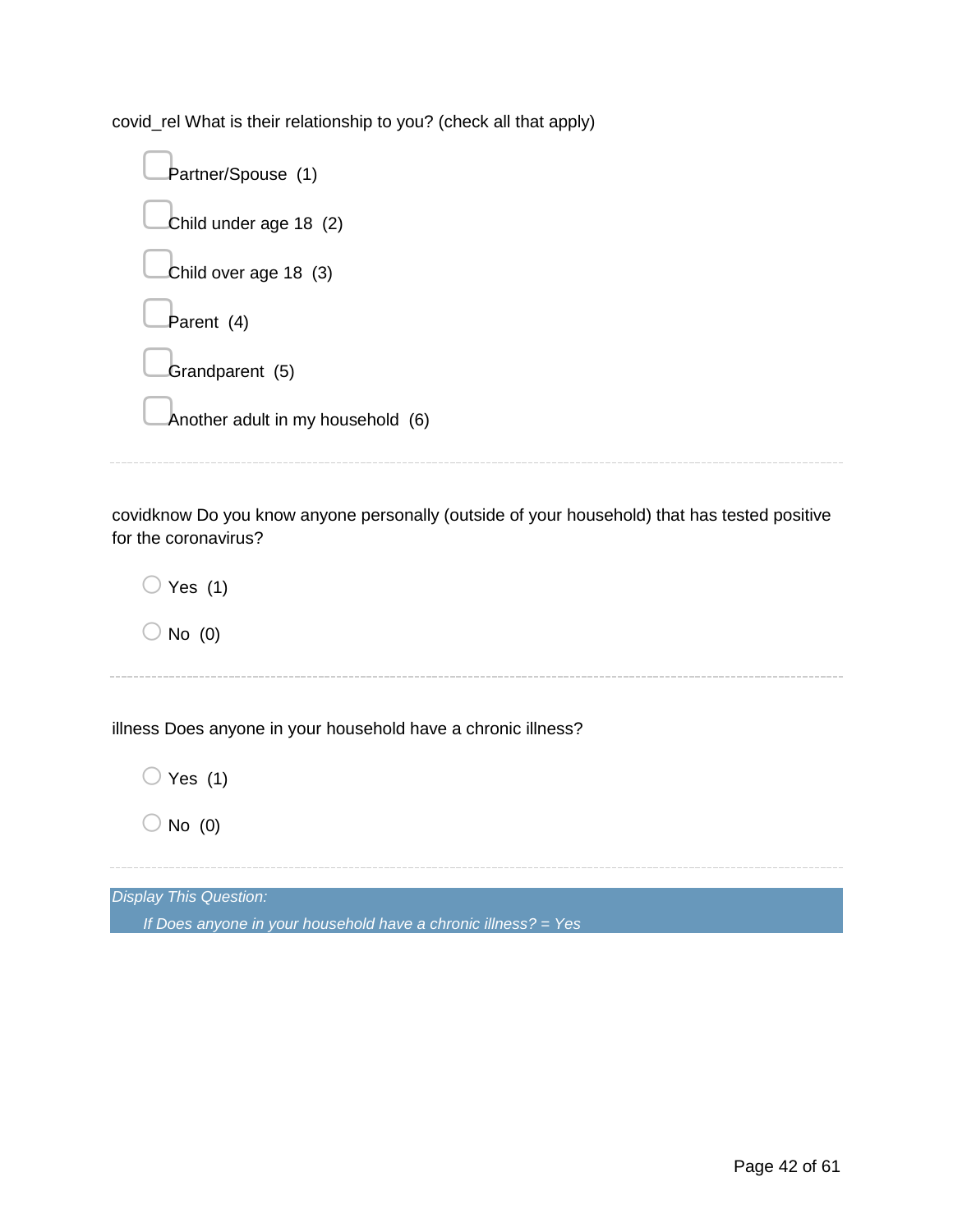| Self(1)                                                |
|--------------------------------------------------------|
| Partner/Spouse (2)                                     |
| Child under age 18 (3)                                 |
| Child over age 18 (4)                                  |
| Parent (5)                                             |
| Grandparent (6)                                        |
| Another adult in my household (7)                      |
|                                                        |
| immune Is anyone in your household immune-compromised? |
| Yes $(1)$                                              |
| $No$ $(0)$                                             |

*Display This Question:*

*If Is anyone in your household immune-compromised? = Yes*

illnessrel What is their relationship to you? (check all that apply)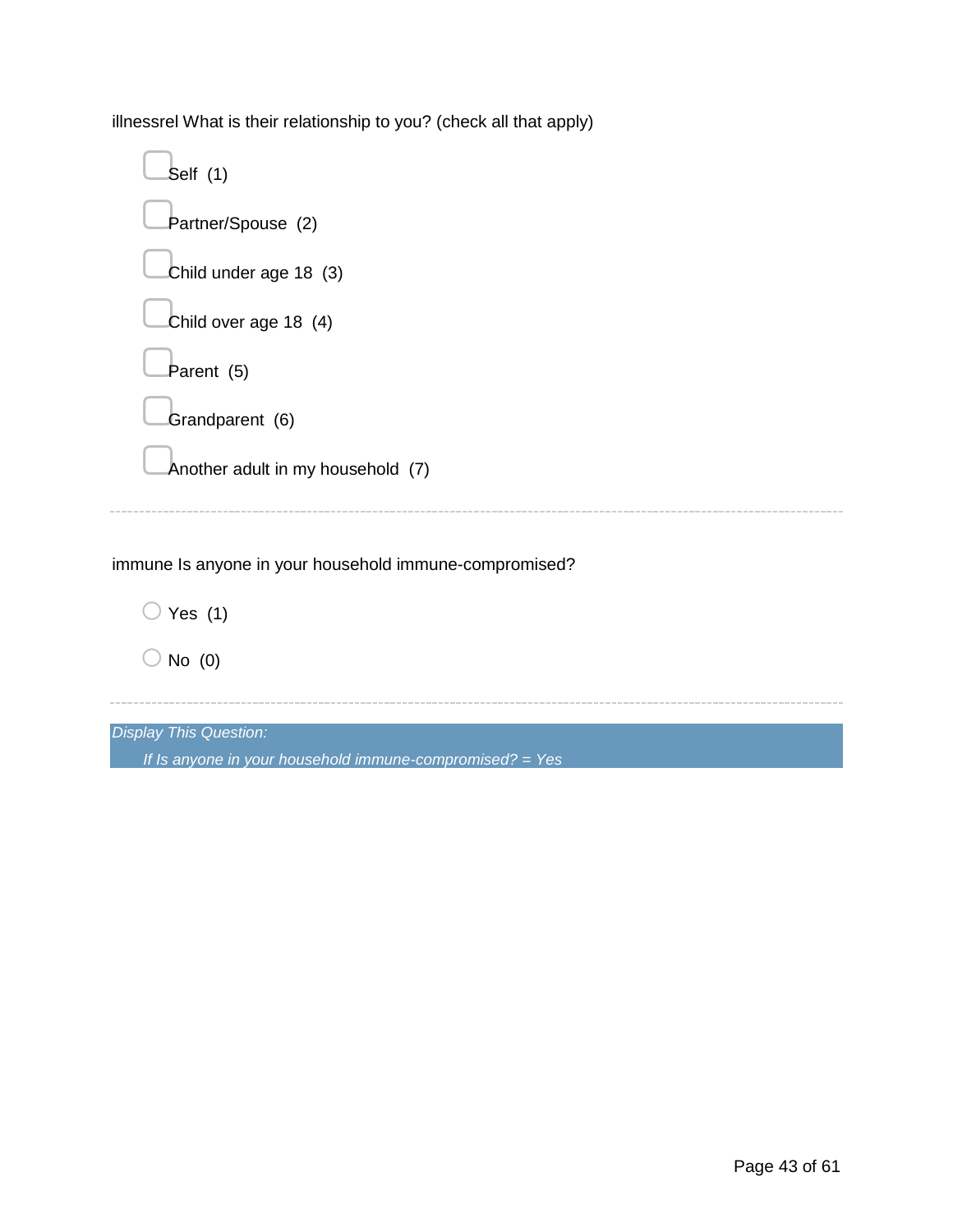| immunerel What is their relationship to you? (check all that apply) |  |  |
|---------------------------------------------------------------------|--|--|
|---------------------------------------------------------------------|--|--|

| Self (1)                          |
|-----------------------------------|
| Partner/Spouse (2)                |
| Child under age 18 (3)            |
| Child over age 18 (4)             |
| Parent (5)                        |
| Grandparent (6)                   |
| Another adult in my household (7) |
|                                   |
| Page Break                        |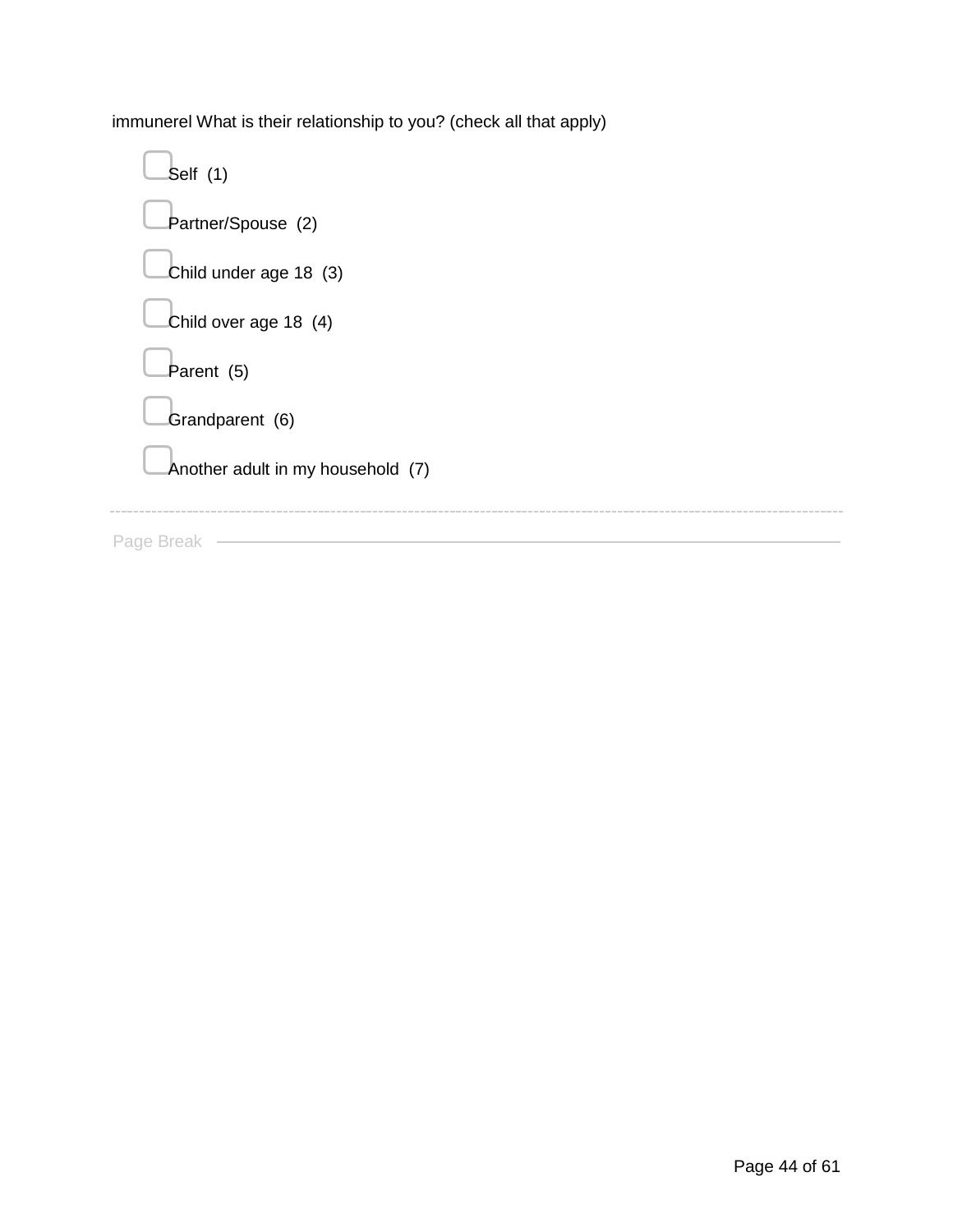BEFORE the coronavirus outbreak....

mentalB Were you ever diagnosed with a mental illness (such as depression, general anxiety disorder, etc.)?

 $\bigcirc$  No (0)

mentalB\_P Was your partner ever diagnosed with a mental illness (such as depression, general anxiety disorder, etc.)?

 $\bigcirc$  Yes (1)

 $\bigcirc$  No (0)

healthallB How would you rate your overall health?

| $\bigcirc$ Excellent (1) |
|--------------------------|
| $\bigcup$ Very good (2)  |
| $\bigcirc$ Good (3)      |
| $\bigcirc$ Fair (4)      |
| Poor $(5)$<br>$\Box$     |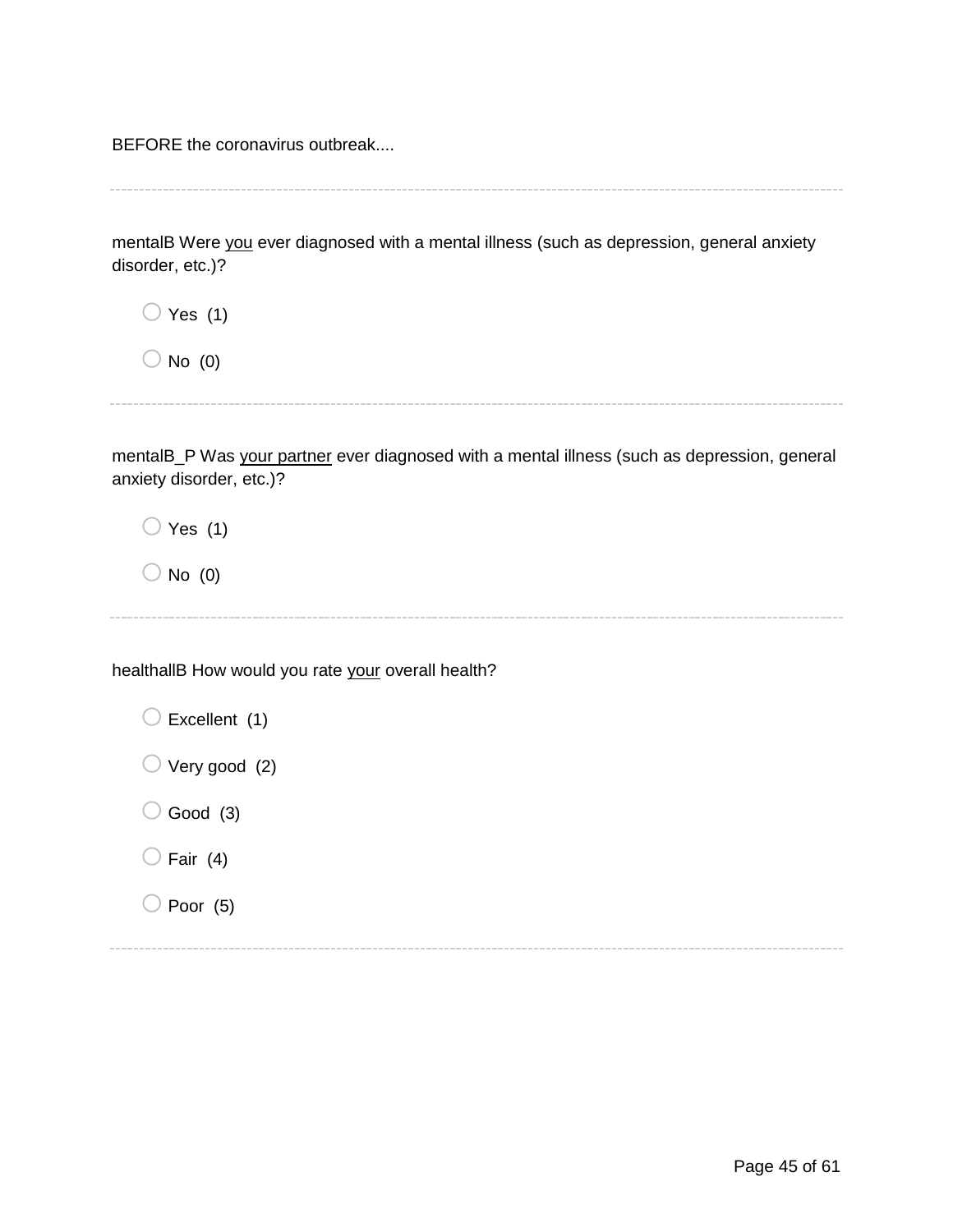| healthallB_P How would you rate your partner's overall health? |  |  |
|----------------------------------------------------------------|--|--|
|----------------------------------------------------------------|--|--|

| Excellent (1)            |  |
|--------------------------|--|
| $\bigcirc$ Very good (2) |  |
| Good (3)                 |  |
| $\bigcirc$ Fair (4)      |  |
| Poor (5)                 |  |
|                          |  |
| Page Break               |  |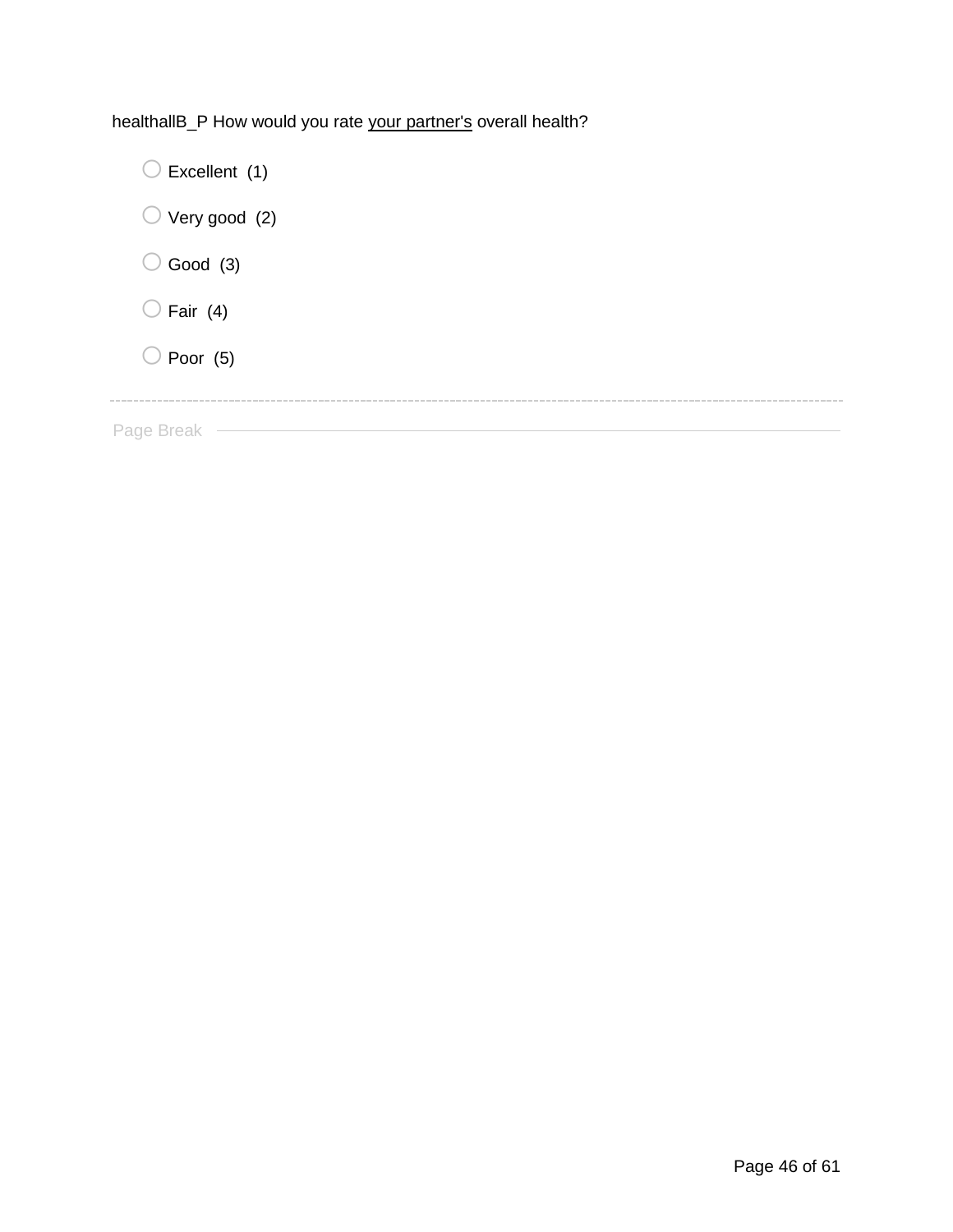PSS The questions below ask about your feelings and thoughts during the **last month**. In each case, you will be asked to indicate how often you felt or thought a certain way.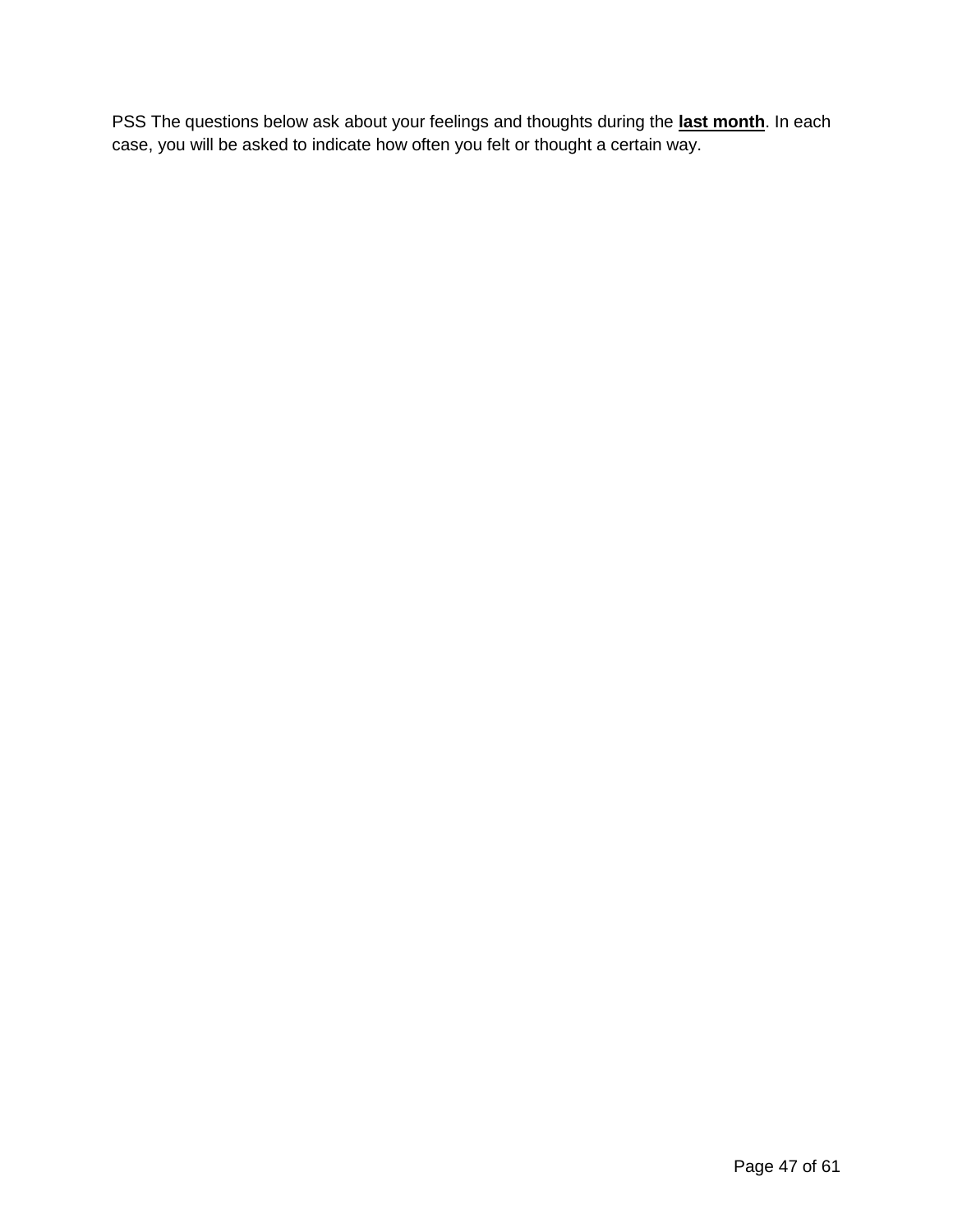|                                                                                                                       | Never (1) | Almost<br>Never (2) | Sometimes<br>(3) | <b>Fairly Often</b><br>(4) | Very Often<br>(5) |
|-----------------------------------------------------------------------------------------------------------------------|-----------|---------------------|------------------|----------------------------|-------------------|
| How often<br>have you<br>been upset<br>because of<br>something<br>that happened<br>unexpectedly?<br>(1)               |           |                     |                  |                            |                   |
| How often<br>have you felt<br>that you were<br>unable to<br>control the<br>important<br>things in your<br>life? $(2)$ |           |                     |                  |                            |                   |
| How often<br>have you felt<br>nervous and<br>"stressed"?<br>(3)                                                       |           |                     |                  |                            |                   |
| How often<br>have you felt<br>confident<br>about your<br>ability to<br>handle your<br>personal<br>problems? (4)       |           |                     |                  |                            |                   |
| How often<br>have you felt<br>that things<br>were not<br>going your<br>way? (5)                                       |           |                     |                  |                            |                   |
| How often<br>have you<br>found that you<br>could not<br>cope with all<br>the things you<br>had to do? (6)             |           |                     |                  |                            |                   |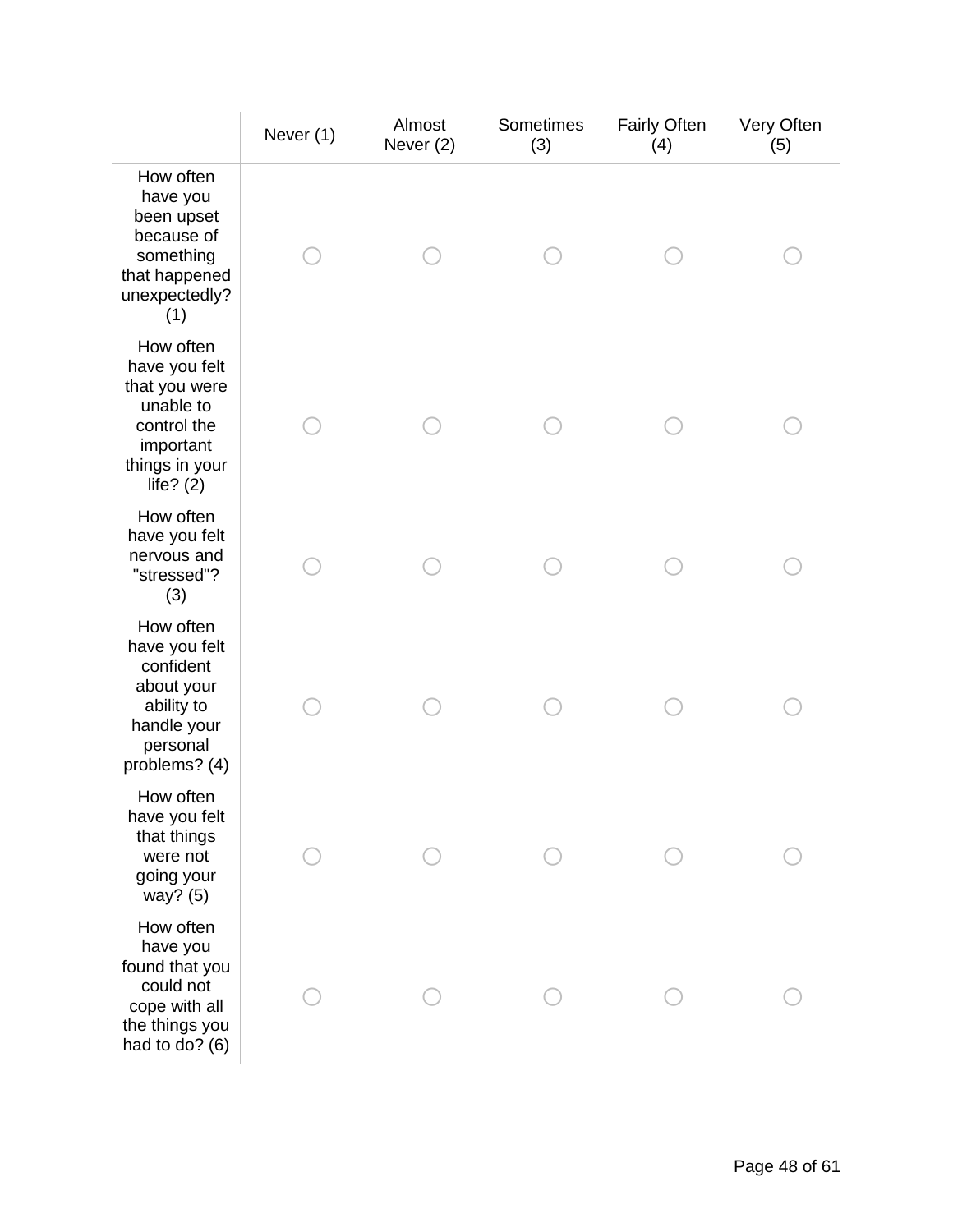| How often<br>have you<br>been able to<br>control<br>irritations in<br>your life? (7)                                    |  |  |  |
|-------------------------------------------------------------------------------------------------------------------------|--|--|--|
| How often<br>have you felt<br>that you were<br>on top of<br>things? (8)                                                 |  |  |  |
| How often<br>have you<br>been angered<br>because of<br>things that<br>were outside<br>of your<br>control? (9)           |  |  |  |
| How often<br>have you felt<br>difficulties<br>were piling up<br>so high that<br>you could not<br>overcome<br>them? (10) |  |  |  |
|                                                                                                                         |  |  |  |

Page Break –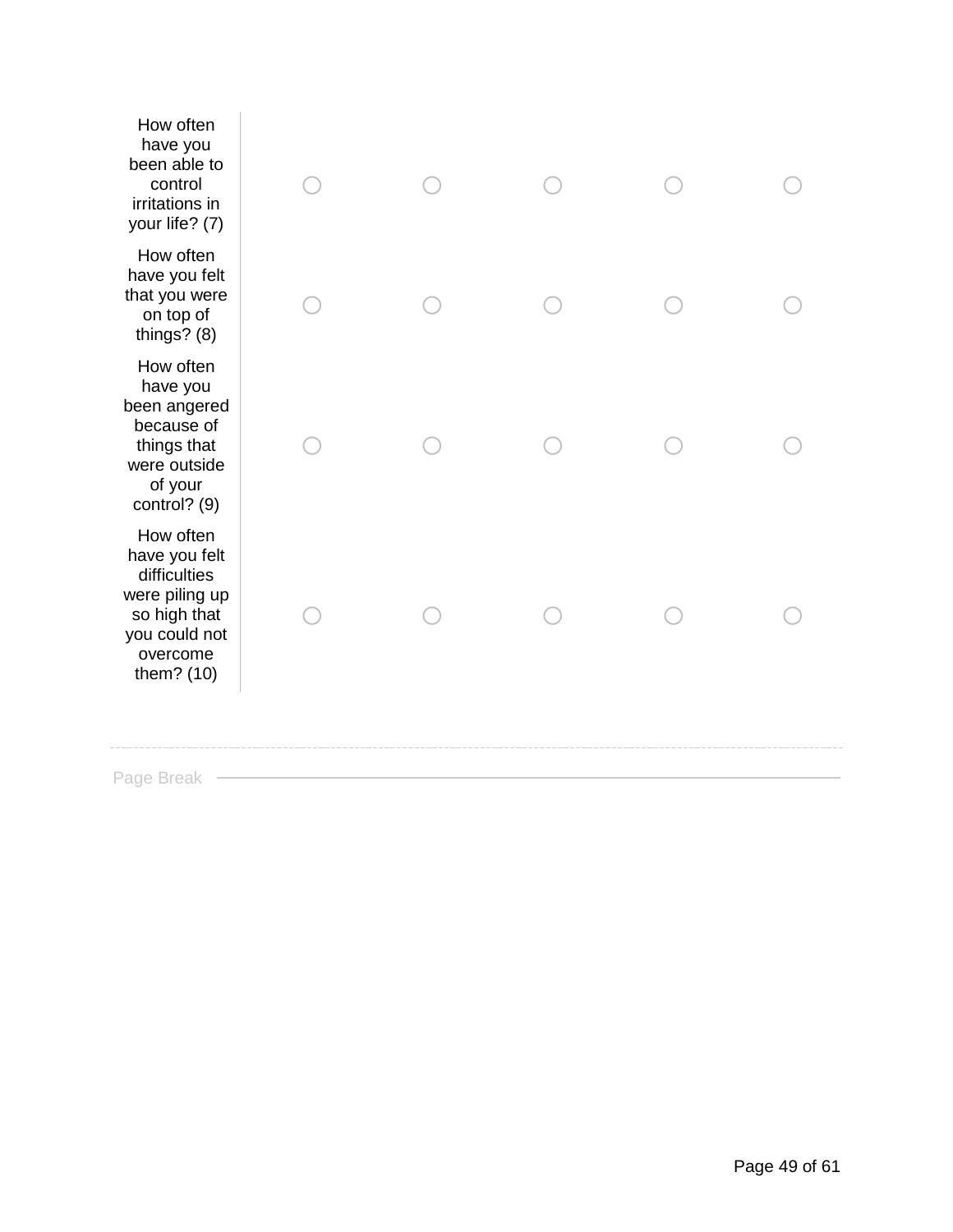|                                                                        | Strongly agree<br>(1) | Somewhat<br>agree $(2)$ | Somewhat<br>disagree (3) | Strongly<br>disagree (4) |
|------------------------------------------------------------------------|-----------------------|-------------------------|--------------------------|--------------------------|
| Sometimes I feel<br>that I am being<br>pushed around<br>in life $(1)$  |                       |                         |                          |                          |
| There is really<br>no way I can<br>solve the<br>problems I have<br>(2) |                       |                         |                          |                          |
| I take a positive<br>attitude toward<br>myself (3)                     |                       |                         |                          |                          |
| At times I think I<br>am no good at<br>all $(4)$                       |                       |                         |                          |                          |
| All in all, I am<br>inclined to feel<br>that I am a<br>failure (5)     |                       |                         |                          |                          |
| I can do just<br>about anything I<br>set my mind to<br>(6)             |                       |                         |                          |                          |
|                                                                        |                       |                         |                          |                          |

control Please indicate your level of agreement to the following statements.

Page Break – **Example 2014**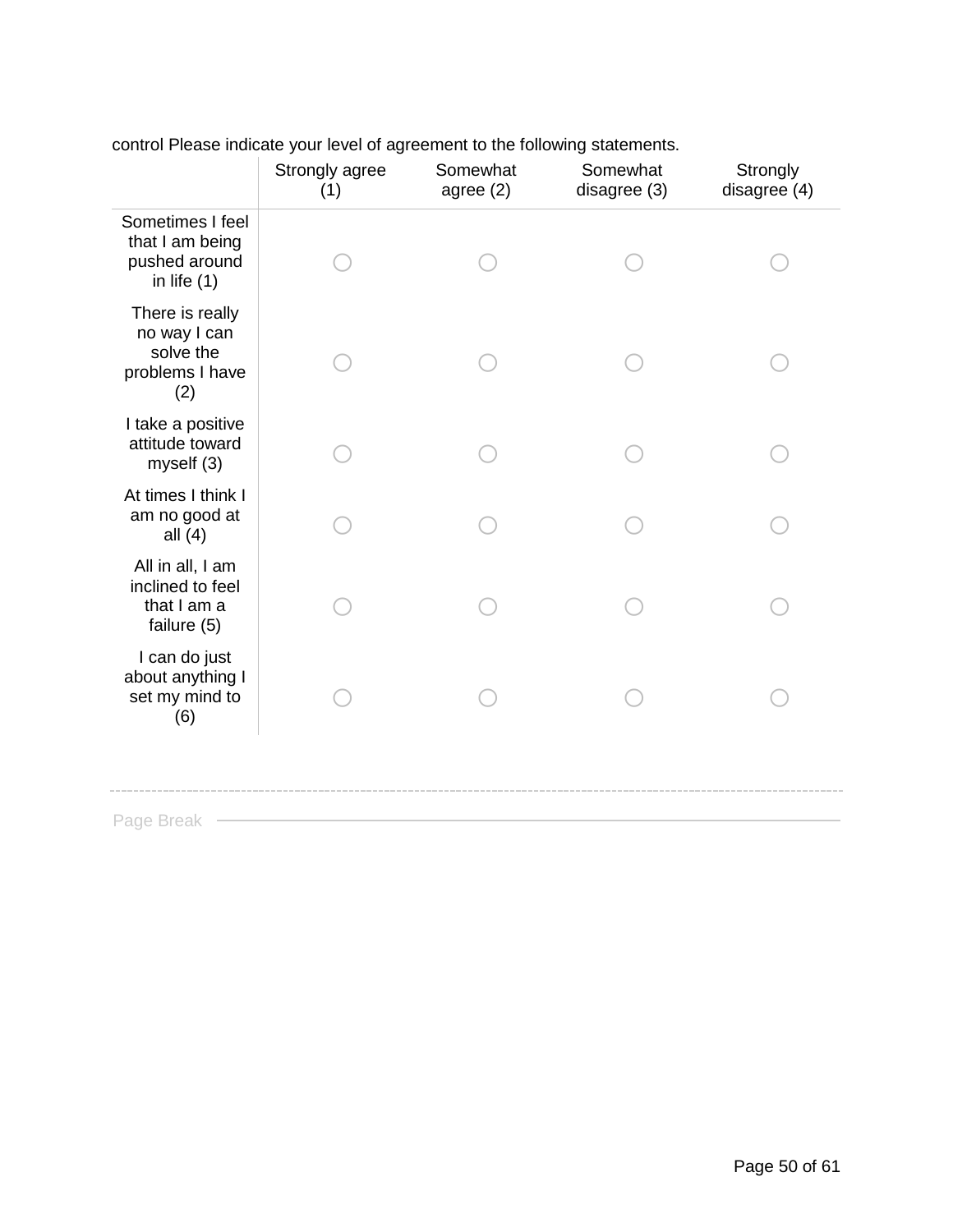|                                                                    | Rarely or none<br>of the time (1) | Some or little of<br>the time $(2)$ | Moderately or<br>much of the time<br>(3) | Most or all of the<br>time(4) |
|--------------------------------------------------------------------|-----------------------------------|-------------------------------------|------------------------------------------|-------------------------------|
| I was bothered<br>by things that<br>usually don't<br>bother me (1) |                                   |                                     |                                          |                               |
| I had trouble<br>keeping my<br>mind on what I<br>was doing (2)     |                                   |                                     |                                          |                               |
| I felt depressed<br>(3)                                            |                                   |                                     |                                          |                               |
| I felt that<br>everything I did<br>was an effort (4)               |                                   |                                     |                                          |                               |
| I felt hopeful<br>about the future<br>(5)                          |                                   |                                     |                                          |                               |
| I felt fearful (6)                                                 |                                   |                                     |                                          |                               |
| My sleep was<br>restless (7)                                       |                                   |                                     |                                          |                               |
| I was happy (8)                                                    |                                   |                                     |                                          |                               |
| I felt lonely (9)                                                  |                                   |                                     |                                          |                               |
| I could not "get<br>going" (10)                                    |                                   |                                     |                                          |                               |

depress Please indicate how often over the **past week** you have experienced the following:

**End of Block: Health**

**Start of Block: Demographics**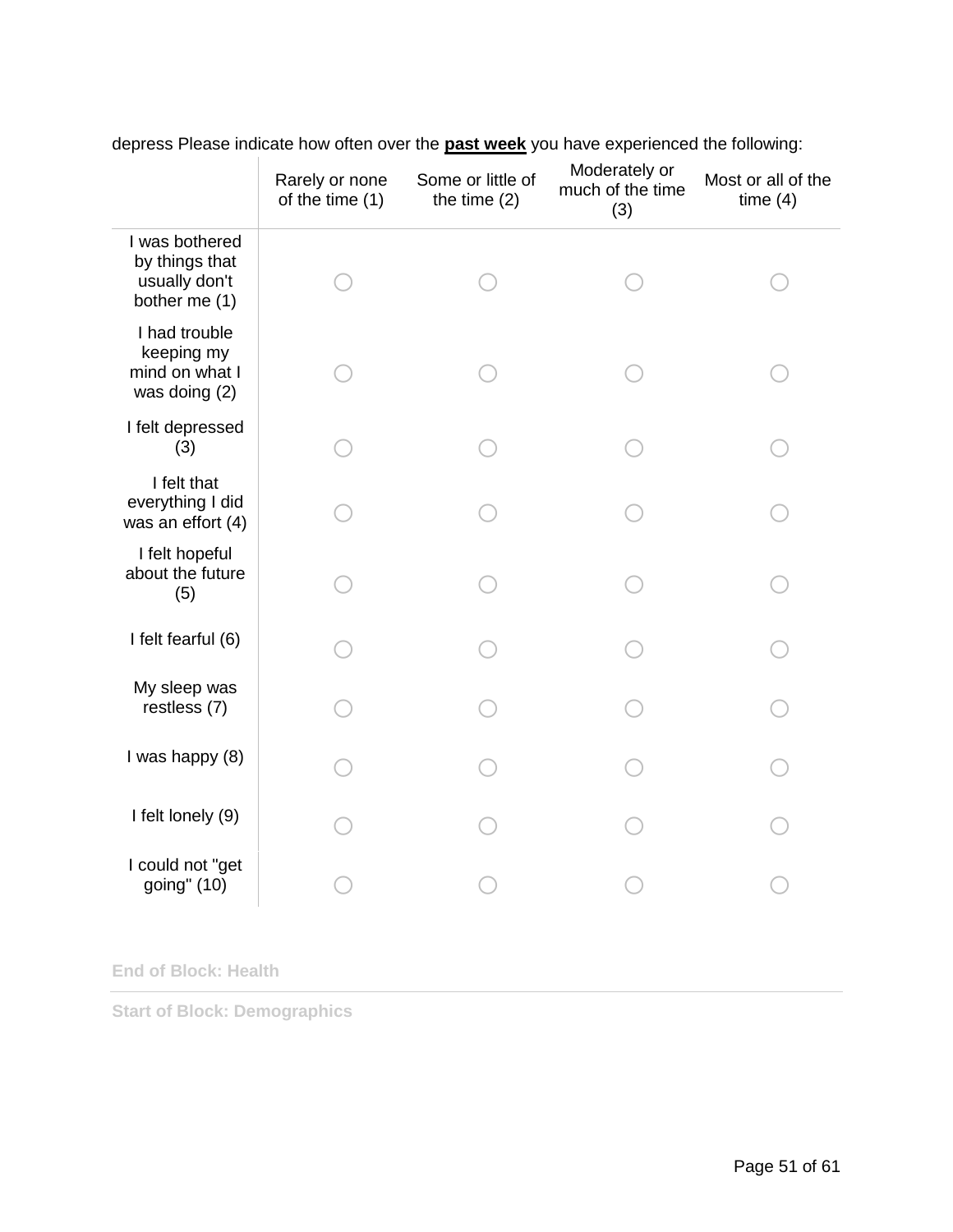HHincomeB **BEFORE** the coronavirus outbreak, what was your total household income (i.e., combined income of you and your partner) per month (on average) after taxes?



relincB Compared to your spouse/partner, who earned more money **BEFORE** the coronavirus outbreak?

- $\bigcirc$  I earned all the household income (1)
- $\bigcirc$  I earned much more than my spouse/partner (2)
- $\bigcirc$  I earned somewhat more than my spouse/partner (3)
- $\bigcirc$  We earned about the same amount (4)
- $\bigcirc$  My spouse/partner earned somewhat more than me (5)
- $\bigcirc$  My spouse/partner earned much more than me (6)
- $\bigcirc$  My spouse/partner earned all the household income (7)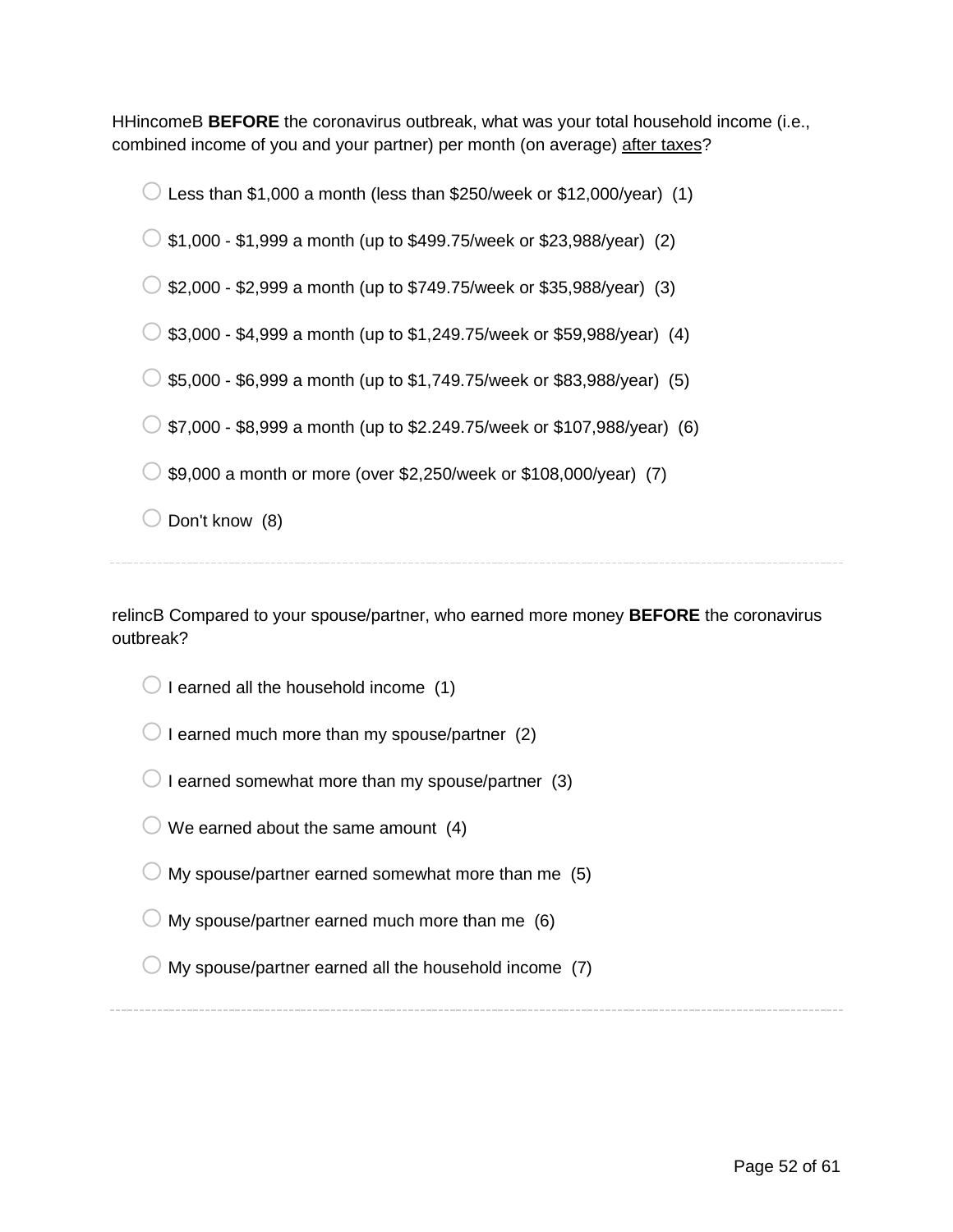HHincomeA **SINCE** the coronavirus outbreak, what is your total household income (i.e., combined income of you and your partner) per month (on average) after taxes?

| Less than \$1,000 a month (less than \$250/week or \$12,000/year) $(1)$ |
|-------------------------------------------------------------------------|
| \$1,000 - \$1,999 a month (up to \$499.75/week or \$23,988/year) (2)    |
| \$2,000 - \$2,999 a month (up to \$749.75/week or \$35,988/year) (3)    |
| \$3,000 - \$4,999 a month (up to \$1,249.75/week or \$59,988/year) (4)  |
| \$5,000 - \$6,999 a month (up to \$1,749.75/week or \$83,988/year) (5)  |
| \$7,000 - \$8,999 a month (up to \$2.249.75/week or \$107,988/year) (6) |
| \$9,000 a month or more (over \$2,250/week or \$108,000/year) (7)       |
| Don't know (8)                                                          |
|                                                                         |

relincA Compared to your spouse/partner, who earns more money **SINCE** the coronavirus outbreak?

- $\bigcirc$  I earn all the household income (1)
- $\bigcirc$  I earn much more than my spouse/partner (2)
- $\bigcirc$  I earn somewhat more than my spouse/partner (3)
- $\bigcirc$  We earn about the same amount (4)
- $\bigcirc$  My spouse/partner earns somewhat more than me (5)
- $\bigcirc$  My spouse/partner earns much more than me (6)
- $\bigcirc$  My spouse/partner earns all the household income (7)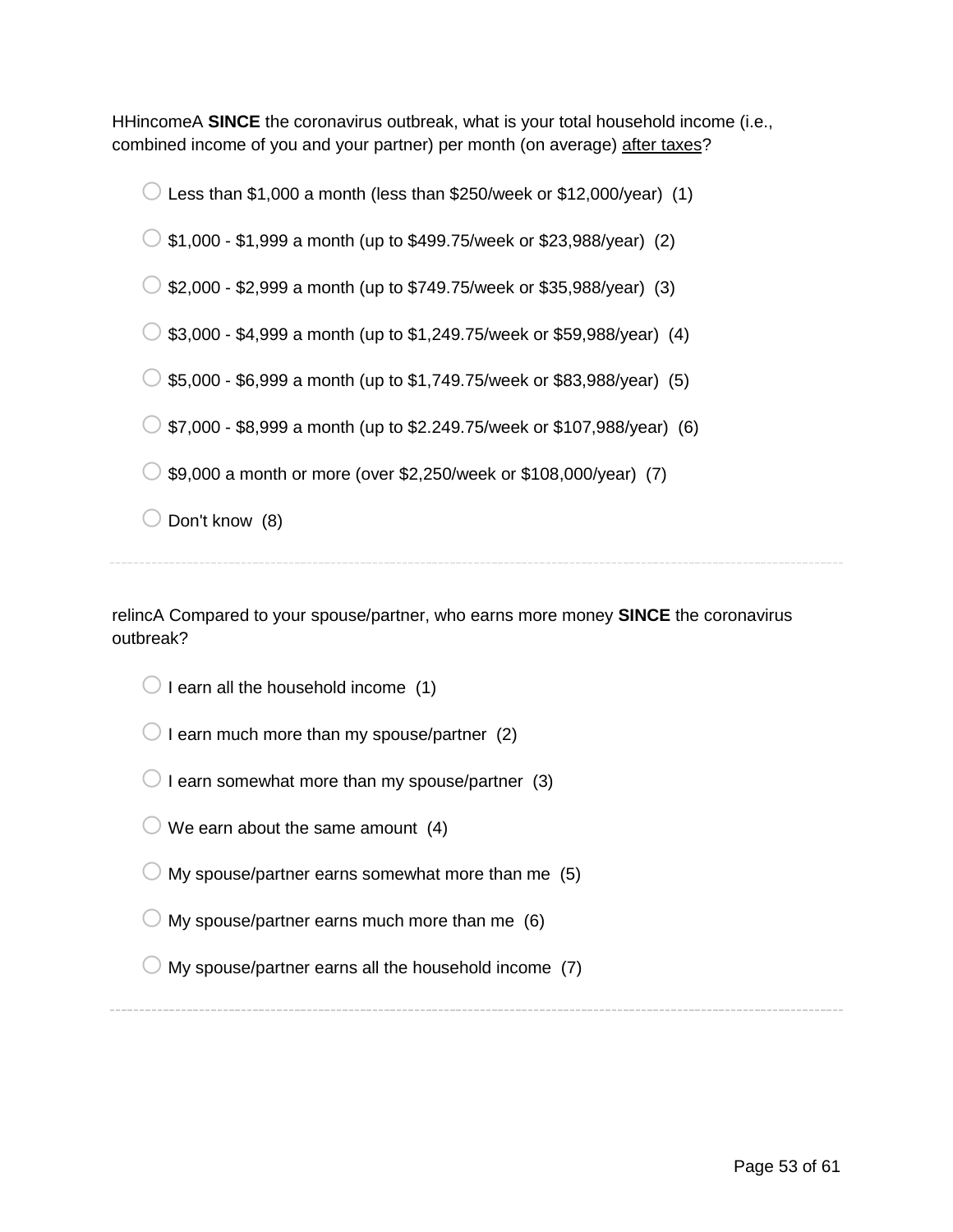### gender What is your gender?

 $\bigcirc$  Male (0)

 $\bigcirc$  Female (1)

 $\bigcirc$  Other (2)

age What is your age (in years)?

▼ 18 (18) ... 100 or older (100)

latinx Are you Hispanic or Latinx?

 $\bigcirc$  Yes (1)

 $\bigcirc$  No (0)

race What is your race?

 $\bigcirc$  American Indian/Native American (1)

 $\bigcirc$  Asian (2)

 $\bigcirc$  Black (3)

 $\bigcirc$  White (4)

 $\bigcirc$  Multiracial (5)

 $\bigcirc$  Other (6)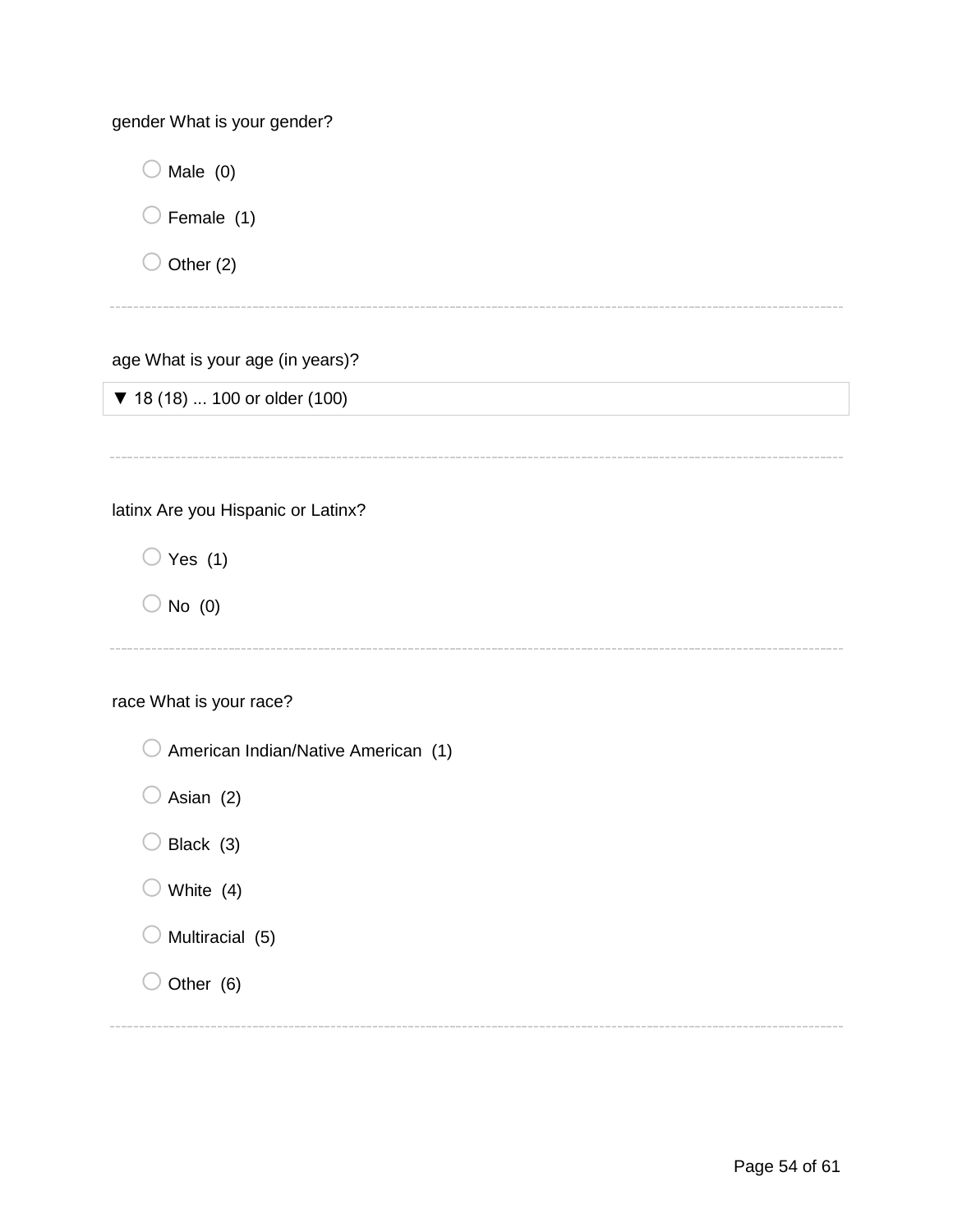educ What is the highest level of education you have obtained?

|            | High school graduate or less (1)    |
|------------|-------------------------------------|
|            | Some college (2)                    |
|            | Associate's degree (3)              |
|            | Bachelor's degree (4)               |
|            | Master's degree (5)                 |
|            | Professional or doctoral degree (6) |
|            |                                     |
| Page Break |                                     |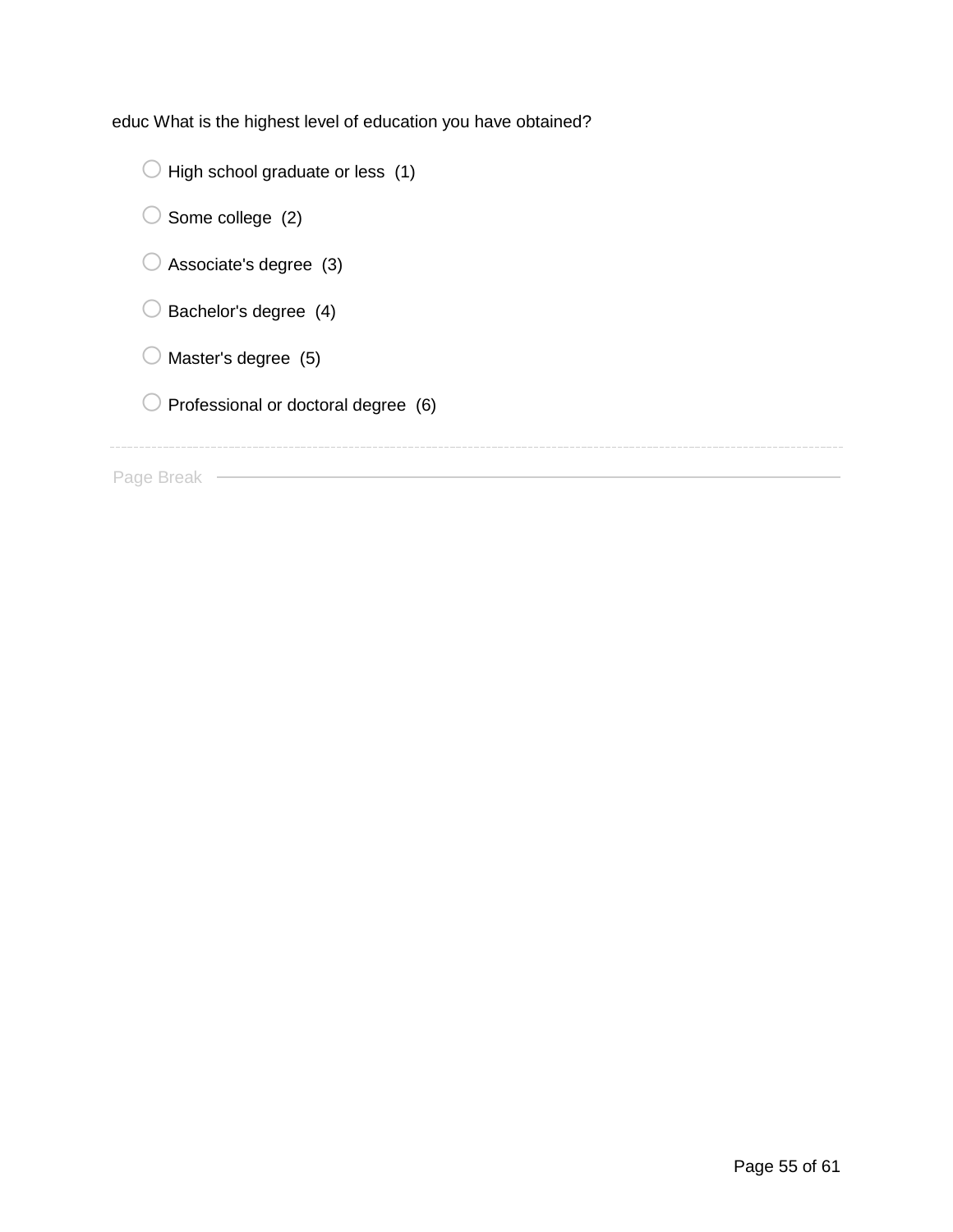#### gender\_P What is your partner's gender?

 $\bigcirc$  Male (0)

 $\bigcirc$  Female (1)

 $\bigcirc$  Other (2)

#### ageP What is your partner's age (in years)?

▼ 18 (18) ... 100 or older (100)

latinx\_P Is your partner Hispanic or Latinx?

 $\bigcirc$  Yes (1)

 $\bigcirc$  No (0)

race\_P What is your partner's race?

 $\bigcirc$  American Indian/Native American (1)

 $\bigcirc$  Asian (2)

- $\bigcirc$  Black (3)
- $\bigcirc$  White (4)
- $\bigcirc$  Multiracial (5)
- $\bigcirc$  Other (6)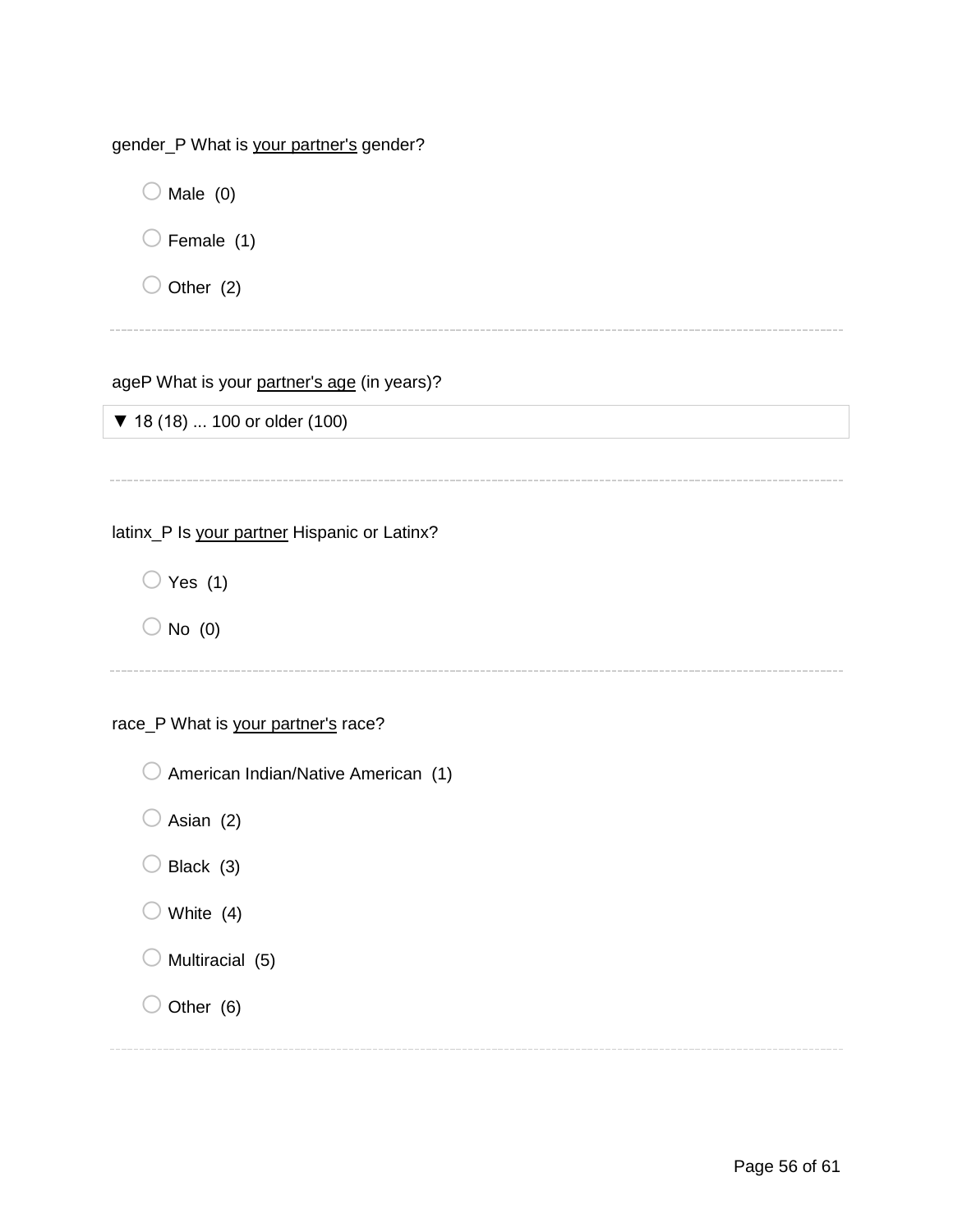educ\_P What is the highest level of education your partner has obtained?

| High school graduate or less (1)    |
|-------------------------------------|
| Some college (2)                    |
| Associate's degree (3)              |
| Bachelor's degree (4)               |
| Master's degree (5)                 |
| Professional or doctoral degree (6) |
|                                     |
| Page Breal                          |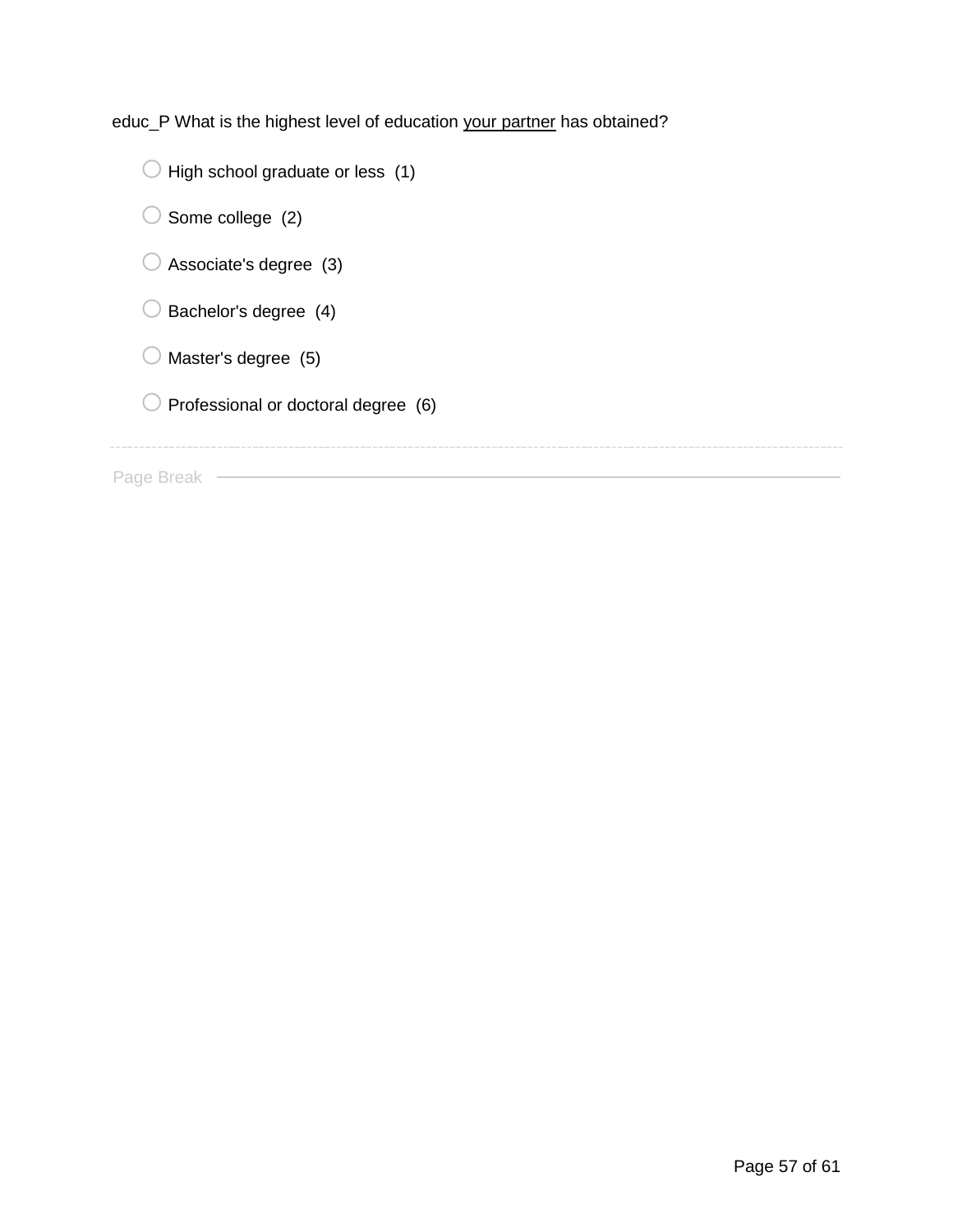poli Generally speaking, how do you view your own political beliefs?

| Very conservative (1)                           |  |
|-------------------------------------------------|--|
| Conservative (2)                                |  |
| Somewhat conservative (3)                       |  |
| Moderate (4)                                    |  |
| Somewhat liberal (5)                            |  |
| Liberal (6)                                     |  |
| Very liberal (7)                                |  |
|                                                 |  |
| party What is your political party affiliation? |  |
| Republican (1)                                  |  |
| Democrat (2)                                    |  |
| Independent (3)                                 |  |
| Other (4)                                       |  |
|                                                 |  |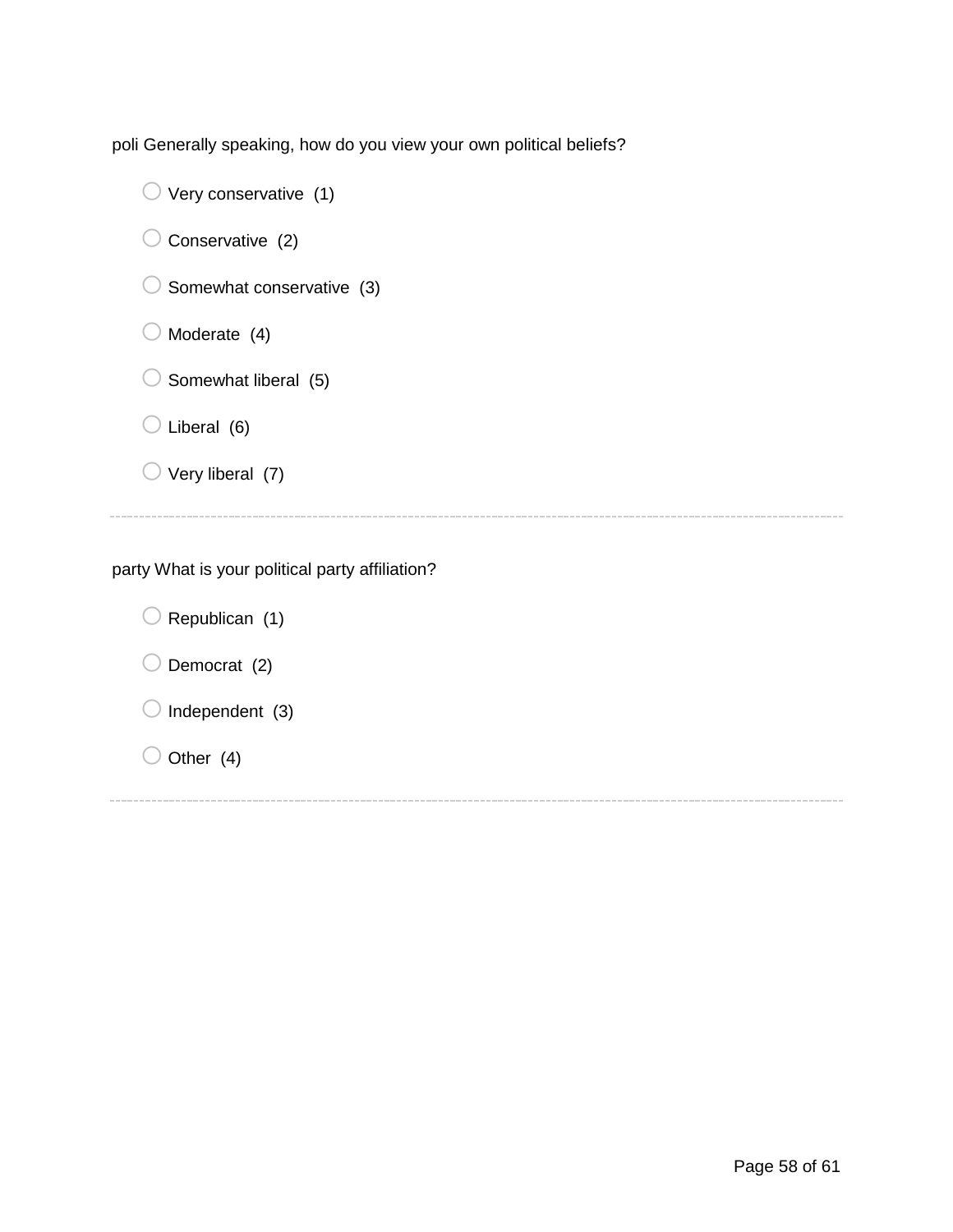relig What is your religious affiliation?

| Protestant (1)                                                                       |
|--------------------------------------------------------------------------------------|
| Catholic (2)                                                                         |
| Jewish (3)                                                                           |
| Agnostic (4)                                                                         |
| None/Atheist (5)                                                                     |
|                                                                                      |
| <b>Display This Question:</b>                                                        |
| If What is your religious affiliation? = Protestant                                  |
| Or What is your religious affiliation? = Catholic                                    |
| Or What is your religious affiliation? = Other:                                      |
| evan Would you describe yourself as a born-again or evangelical Christian?           |
| Yes $(1)$                                                                            |
| No $(0)$                                                                             |
| attend This color test is simple, please select the color green from the list below. |
| Red(1)                                                                               |
| Blue $(2)$                                                                           |

- $O$  Orange (3)
- $\bigcirc$  Green (4)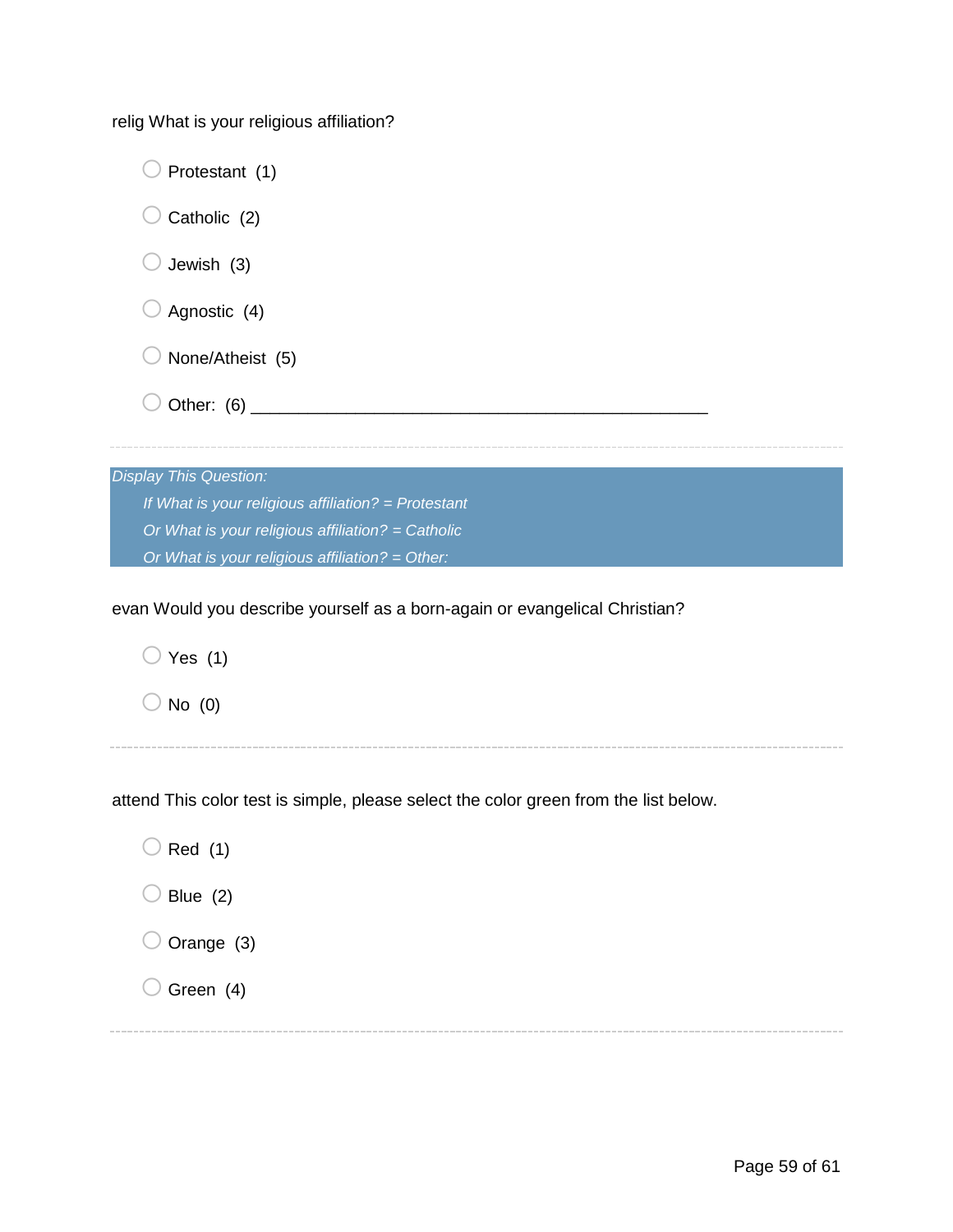| married Are you and your partner married?                                                                      |
|----------------------------------------------------------------------------------------------------------------|
| $\bigcirc$ Yes (1)                                                                                             |
| $\bigcirc$ No (0)                                                                                              |
|                                                                                                                |
| prevmar Were you previously married to someone else?                                                           |
| $\bigcirc$ Yes (1)                                                                                             |
| ) No (0)                                                                                                       |
|                                                                                                                |
| prevmarP Was your partner previously married to someone else?                                                  |
| $\bigcirc$ Yes (1)                                                                                             |
| <sup>)</sup> No (0)                                                                                            |
|                                                                                                                |
| prevchild Do you or your partner have children from another relationship who live with you?                    |
| Yes $(1)$                                                                                                      |
| No $(0)$                                                                                                       |
|                                                                                                                |
| extend Do you have any extended family members (aunt/uncle, cousin, parent, etc.) living in<br>your household? |
| Yes $(1)$                                                                                                      |
| No(0)                                                                                                          |

Page 60 of 61